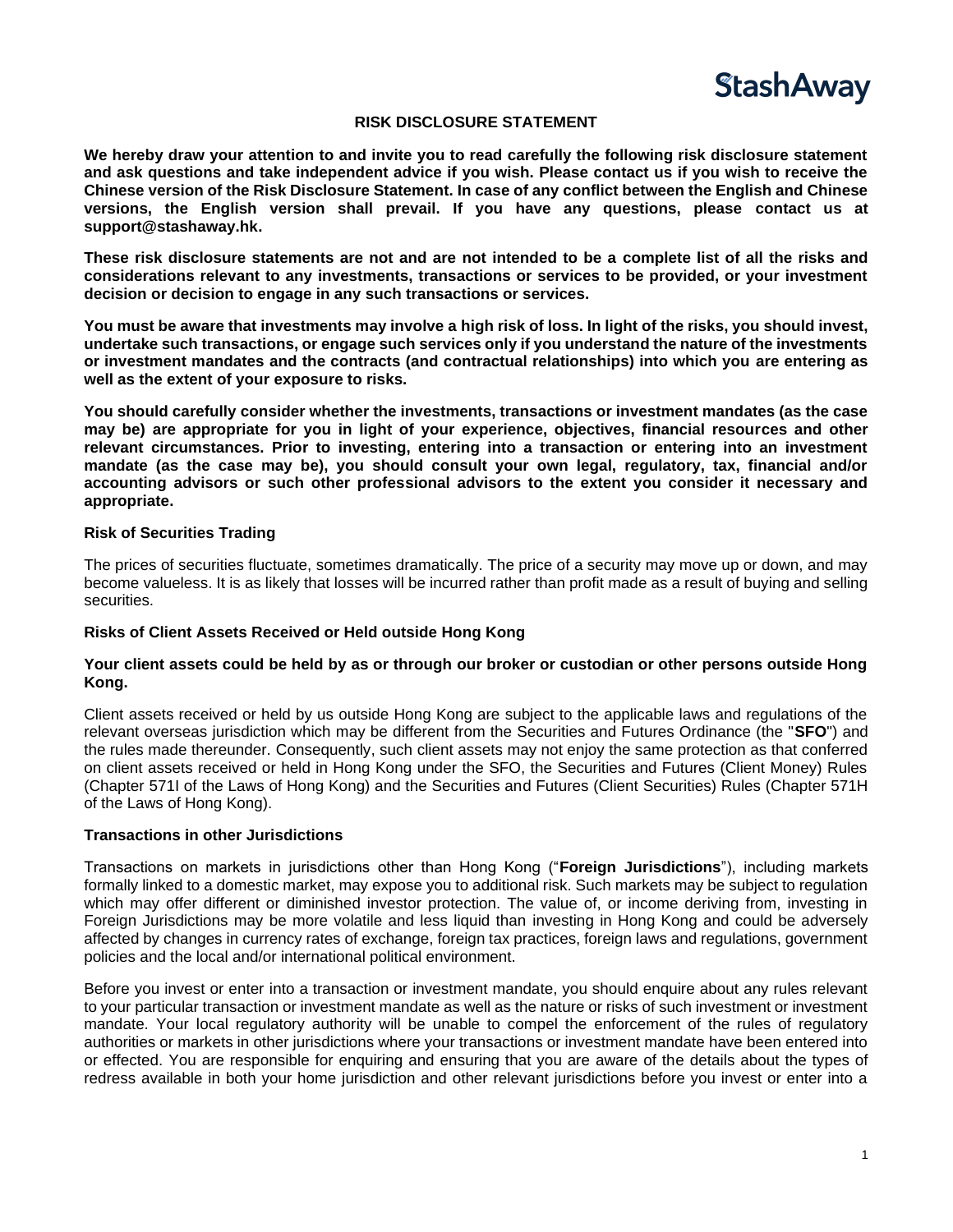

transaction or investment mandate. In addition, there may be restrictions for non-residents, repatriation of capital investments and profits and there may be withholding or additional forms of tax.

You should only undertake transactions or investments in the markets of any Foreign Jurisdiction if you understand the nature of transactions or investments in such Foreign Jurisdiction, and the extent of your exposure to risks. In particular, investing or transacting in the markets of Foreign Jurisdictions may not be regulated by the Hong Kong regulators and may not be covered by the investor compensation fund established under the SFO. Further, the recovery of the monies invested and any profits or gains may be reduced, delayed or prevented by exchange controls, debt moratorium or other rules and regulations imposed by the relevant government or regulatory bodies in the Foreign Jurisdiction. You should carefully consider if the transactions or investment mandates are suitable having regard to your financial situation, investment experience, risk tolerance (including the risk of loss of capital), investment objectives and any other factors as you consider relevant. You should seek independent professional advice as you see fit before making your decision.

For transactions in which your money, securities and/or any other assets are held with any bank, exchange, depositary, clearing house, broker, agent, intermediary or any other institution in any Foreign Jurisdiction ("**Foreign Institutions**"), in the event of insolvency of the Foreign Institutions, the applicable legal and regulatory regime might be different from that of Hong Kong. In those situations your money, securities and/or any other assets may be treated differently from the treatment which would otherwise apply if your money, securities and/or any other assets were held in Hong Kong. We will not be liable for any loss, damage, liability, cost, claim or expense arising from or in connection with the insolvency, acts or omissions of any such Foreign Institutions.

In the event of insolvency of any Foreign Institution, there is a risk of a shortfall arising on the money, securities and/or assets available to meet your claim as a creditor, and any of your money, securities and/or assets held with a Foreign Institution may be subject to a security interest, lien or right of set-off in favour of such Foreign Institution.

An overseas-listed investment product\* is subject to the laws and regulations of the jurisdiction it is listed in. Before you trade in an overseas-listed investment product or authorise someone else to trade for you, you should be aware of:

- The level of investor protection and safeguards that you are afforded in the relevant foreign jurisdiction as the overseas-listed investment product would operate under a different regulatory regime.
- The differences between the legal systems in the foreign jurisdiction and Hong Kong that may affect your ability to recover your funds.
- The tax implications, currency risks, and additional transaction costs that you may have to incur.
- The counterparty and correspondent broker risks that you are exposed to.
- The political, economic and social developments that influence the overseas markets you are investing in.

These and other risks may affect the value of your investment. You should not invest in the product if you do not understand or are not comfortable with such risks.

\*An "overseas-listed investment product" in this statement refers to a capital markets product that is listed for quotation or quoted only on overseas securities exchange(s) or overseas futures exchange(s) (collectively referred to as "overseas exchanges").

- 1. This statement does not disclose all the risks and other significant aspects of trading in an overseas-listed investment product. You should undertake such transactions only if you understand and are comfortable with the extent of your exposure to the risks.
- 2. You should carefully consider whether such trading is suitable for you in light of your experience, objectives, risk appetite, financial resources and other relevant circumstances. In considering whether to trade or to authorise someone else to trade for you, you should be aware of the following: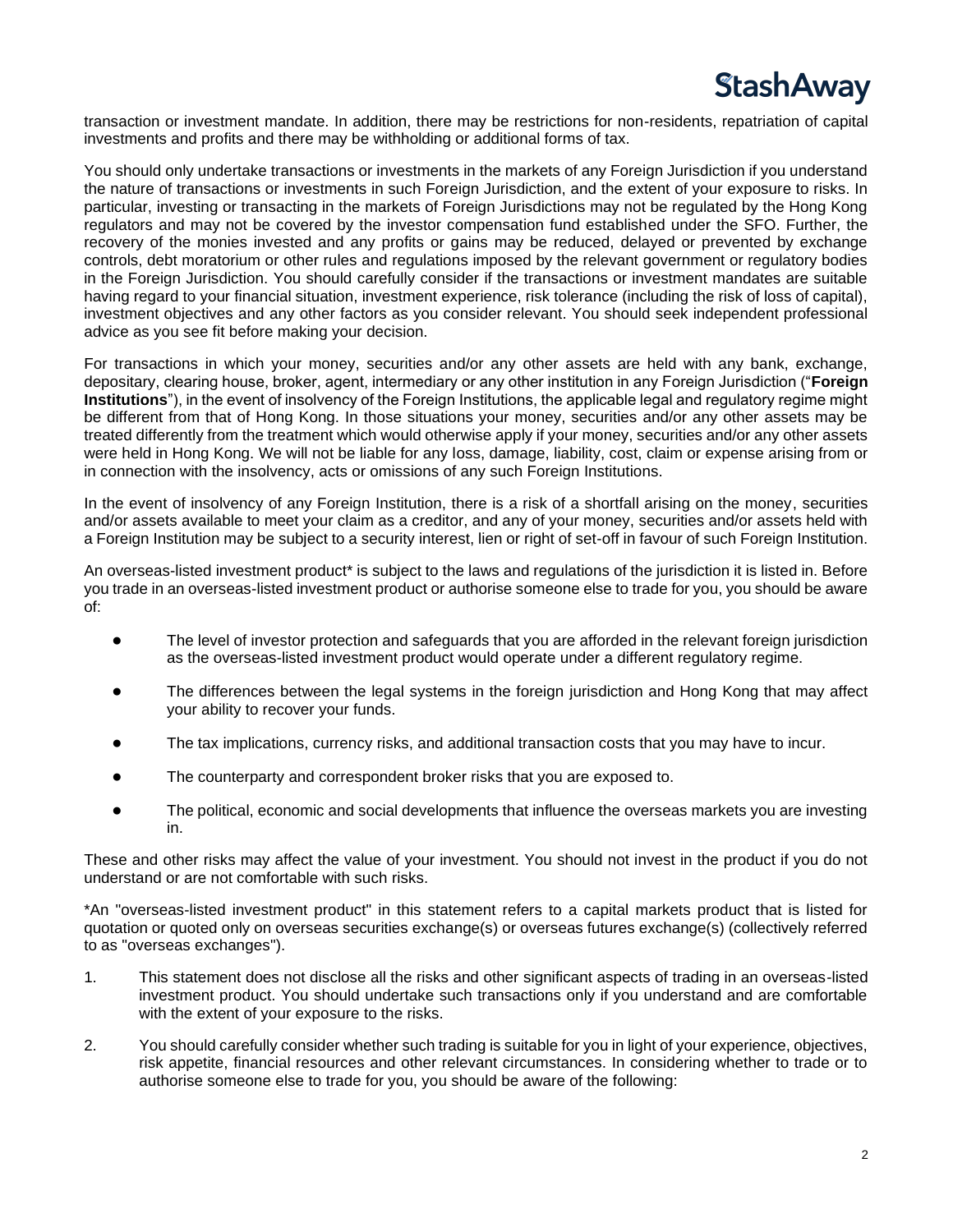

### Differences in Regulatory Regimes

- (a) Overseas markets may be subject to different regulations, and may operate differently from approved exchanges in Hong Kong. For example, there may be different rules providing for the safekeeping of securities and monies held by custodian banks or depositories. This may affect the level of safeguards in place to ensure proper segregation and safekeeping of your investment products or monies held overseas. There is also the risk of your investment products or monies not being protected if the custodian has credit problems or failures. Overseas markets may also have different periods for clearing and settling transactions. These may affect the information available to you regarding transaction prices and the time you have to settle your trade on such overseas markets.
- (b) Overseas markets may be subject to rules which may offer different investor protection as compared to Hong Kong. Before you start to trade, you should be fully aware of the types of redress available to you in Hong Kong and other relevant jurisdictions, if any.
- (c) Overseas-listed investment products may not be subject to the same disclosure standards that apply to investment products listed for quotation or quoted on an approved exchange in Hong Kong. Where disclosure is made, differences in accounting, auditing and financial reporting standards may also affect the quality and comparability of information provided. It may also be more difficult to locate up-to-date information, and the information published may only be available in a foreign language.

### Differences in legal systems

- (d) In some countries, legal concepts which are practiced in mature legal systems may not be in place or may have yet to be tested in courts. This would make it more difficult to predict with a degree of certainty the outcome of judicial proceedings or even the quantum of damages which may be awarded following a successful claim.
- (e) The SFC will be unable to compel the enforcement of the rules of the regulatory authorities or markets in other jurisdictions where your transactions will be effected.
- (f) The laws of some jurisdictions may prohibit or restrict the repatriation of funds from such jurisdictions including capital, divestment proceeds, profits, dividends and interest arising from investment in such countries. Therefore, there is no guarantee that the funds you have invested and the funds arising from your investment will be capable of being remitted.
- (g) Some jurisdictions may also restrict the amount or type of investment products that foreign investors may trade. This can affect the liquidity and prices of the overseas- listed investment products that you invest in.

### Different costs involved

- (h) There may be tax implications of investing in an overseas-listed investment product. For example, sale proceeds or the receipt of any dividends and other income may be subject to tax levies, duties or charges in the foreign country, in Hong Kong, or in both countries.
- (i) Your investment return on foreign currency-denominated investment products will be affected by exchange rate fluctuations where there is a need to convert from the currency of denomination of the investment products to another currency, or may be affected by exchange controls.
- (j) You may have to pay additional costs such as fees and broker's commissions for transactions in overseas exchanges. In some jurisdictions, you may also have to pay a premium to trade certain listed investment products. Therefore, before you begin to trade, you should obtain a clear explanation of all commissions, fees and other charges for which you will be liable. These charges will affect your net profit (if any) or increase your loss. Counterparty and correspondent broker risks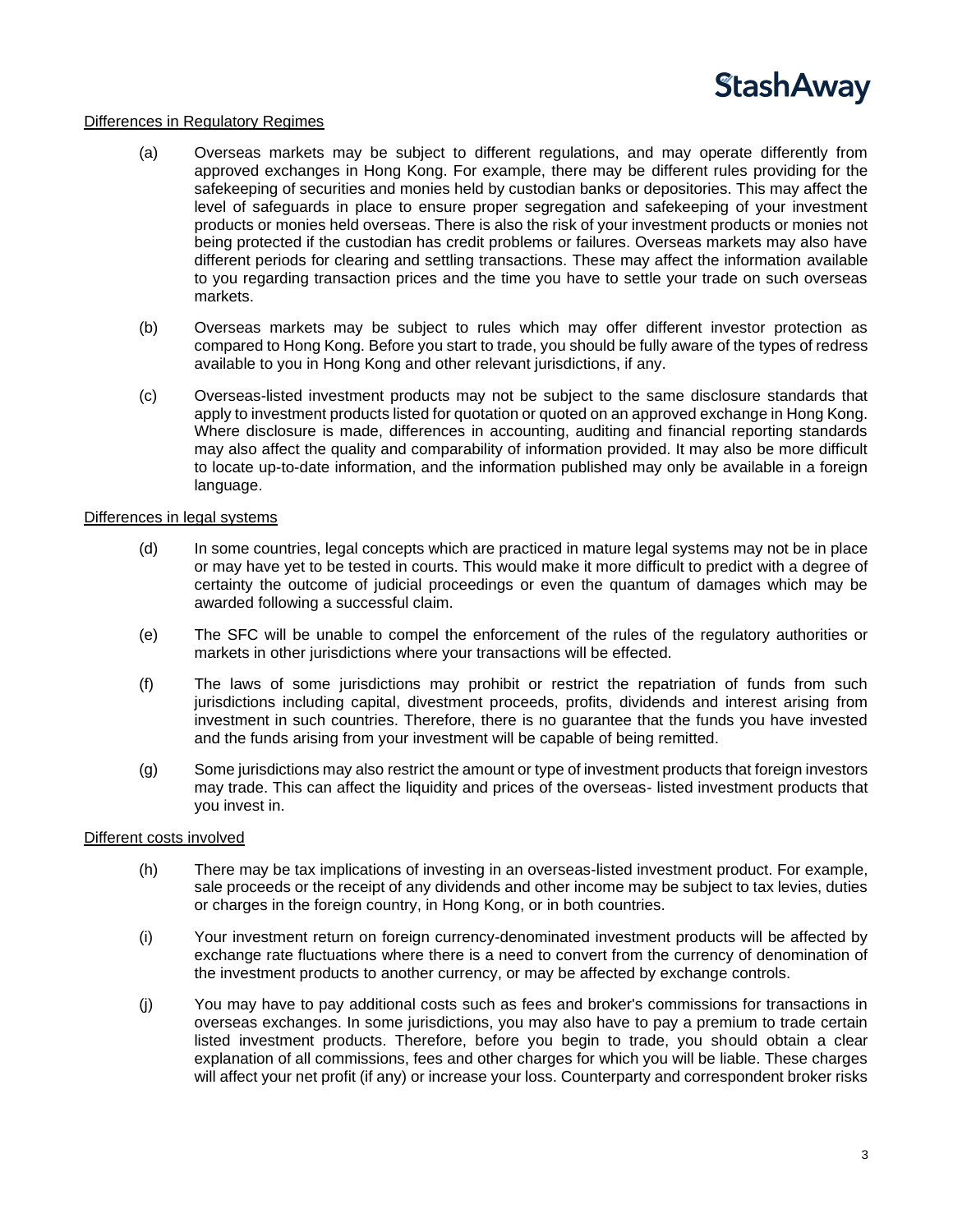(k) Transactions on overseas exchanges or overseas markets are generally effected by foreign brokers who have trading and/or clearing rights on those exchanges. All transactions that are executed with such counterparties and correspondent brokers are dependent on their respective due performance of their obligations. The insolvency or default of such counterparties and correspondent brokers may lead to positions being liquidated or closed out without your consent and/or may result in difficulties in recovering your monies and assets held overseas.

### Political, Economic and Social Developments

(l) Overseas markets are influenced by the political, economic and social developments in the foreign jurisdiction, which may be uncertain and may increase the risk of investing in overseas-listed investment products.

### **Currency Risk**

The underlying assets may comprise transactions in foreign currency-denominated contracts. The profits or loss in such transactions (whether they are traded in your home jurisdiction or another jurisdiction) will be affected by fluctuations in currency rates where there is a need to convert from the currency denomination of the contract to another currency. Exchange controls imposed by the relevant authorities may also adversely affect the applicable exchange rate and result in the receipt of a reduced principal.

### **Trading facilities**

Electronic trading facilities for electronic trading are supported by computer-based component systems for orderrouting, execution, matching, registration or clearing of trades. As with all facilities and systems, they are vulnerable to temporary disruption or failure. Your ability to recover certain losses may be subject to limits on liability imposed by the system provider, the market, the clearing house and/or participant firms. Such limits may vary: you should ask us for details in this respect.

### **Electronic Trading**

Trading on an electronic trading system may differ from trading on other electronic trading systems. If you undertake transactions on an electronic trading system, you will be exposed to risks associated with the system including the failure of hardware and software. The result of any system failure may be that your order is either not executed according to your instructions or is not executed at all.

### **Additional Risks Relating to Exchange Traded Funds ("ETFs")**

### *Market risk*

ETFs are typically designed to track the performance of certain indices, market sectors, or groups of assets such as stocks, bonds, or commodities. ETF managers may use different strategies to achieve this goal, but in general they do not have the discretion to take defensive positions in declining markets. You must be prepared to bear the risk of loss and volatility associated with the underlying index/assets.

### *Tracking error*

Tracking errors refer to the disparity in performance between an ETF and its underlying index/assets. Tracking errors can arise due to factors such as the impact of transaction fees and expenses incurred to the ETF, changes in composition of the underlying index/assets, and the ETF manager's replication strategy.

### *Trading at discount or premium*

An ETF may be traded at a discount or premium to its net asset value. This price discrepancy is caused by supply and demand factors, and may be particularly likely to emerge during periods of high market volatility and uncertainty. This phenomenon may also be observed for ETFs tracking specific markets or sectors that are subject to direct investment restrictions.

### *Foreign exchange risk*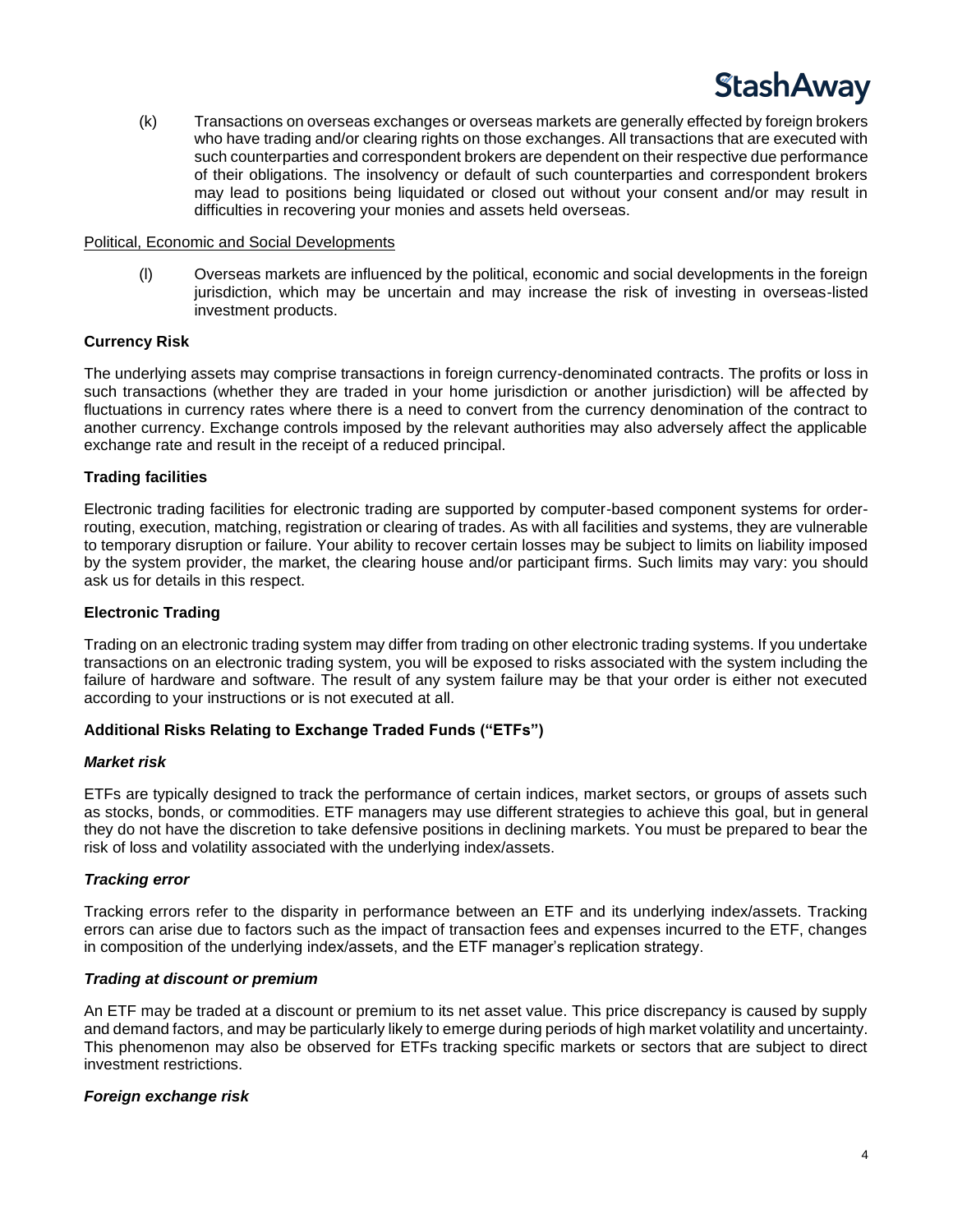

Investors trading ETFs with underlying assets not denominated in Hong Kong dollars are also exposed to exchange rate risk. Currency rate fluctuations can adversely affect the underlying asset value, also affecting the ETF price.

### *Liquidity risk*

In respect of ETFs traded on an exchange, Securities Market Makers ("**SMMs**") are participants of the exchange that provide liquidity to facilitate trading in ETFs. Although most ETFs are supported by one or more SMMs, there is no assurance that active trading will be maintained. In the event that the SMMs default or cease to fulfill their role, you may not be able to buy or sell the product.

### **Counterparty Risks Involved in ETFs**

Full replication and representative sampling strategies

An ETF using a full replication strategy generally aims to invest in all constituent stocks/assets in the same weightings as its benchmark. ETFs adopting a representative sampling strategy will invest in some, but not all of the relevant constituent stocks/assets. For ETFs that invest directly in the underlying assets rather than through synthetic instruments issued by third parties, counterparty risk tends to be less of concern.

Even where collateral is obtained by an ETF, it is subject to the collateral provider fulfilling its obligations. There is a further risk that when the right against the collateral is exercised, the market value of the collateral could be substantially less than the amount secured resulting in significant loss to the ETF.

It is important that you understand and critically assess the implications arising due to different ETF structures and characteristics.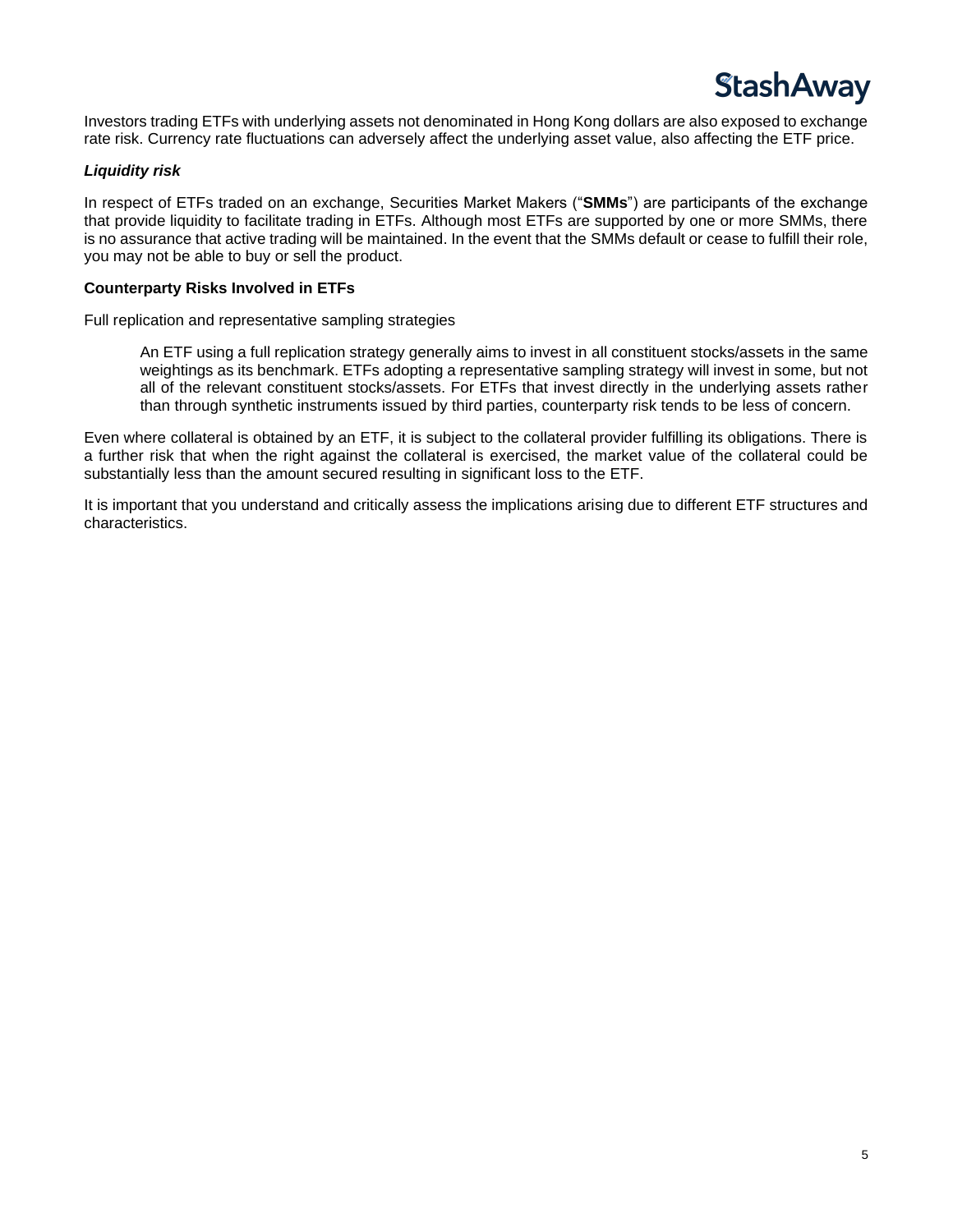| 1.              |                                                                           |
|-----------------|---------------------------------------------------------------------------|
| 2.              |                                                                           |
| 3.              |                                                                           |
| 4.              |                                                                           |
| 5.              |                                                                           |
| 6.              |                                                                           |
| 7.              |                                                                           |
| 8.              |                                                                           |
| 9.              |                                                                           |
| 10.             |                                                                           |
|                 |                                                                           |
| $\mathbf 1$ .   |                                                                           |
|                 |                                                                           |
| 1.              |                                                                           |
| 2.              |                                                                           |
| 3.              |                                                                           |
| 4.              |                                                                           |
| 5.              |                                                                           |
| 6.              |                                                                           |
| 7.              | <b>CURRENCY CONVERSIONS, TRANSACTION PRICES AND CORRECTIVE ACTIONS 24</b> |
| 8.              |                                                                           |
| 9.              |                                                                           |
| 10 <sub>1</sub> |                                                                           |
|                 |                                                                           |
|                 |                                                                           |
|                 |                                                                           |
|                 |                                                                           |
|                 |                                                                           |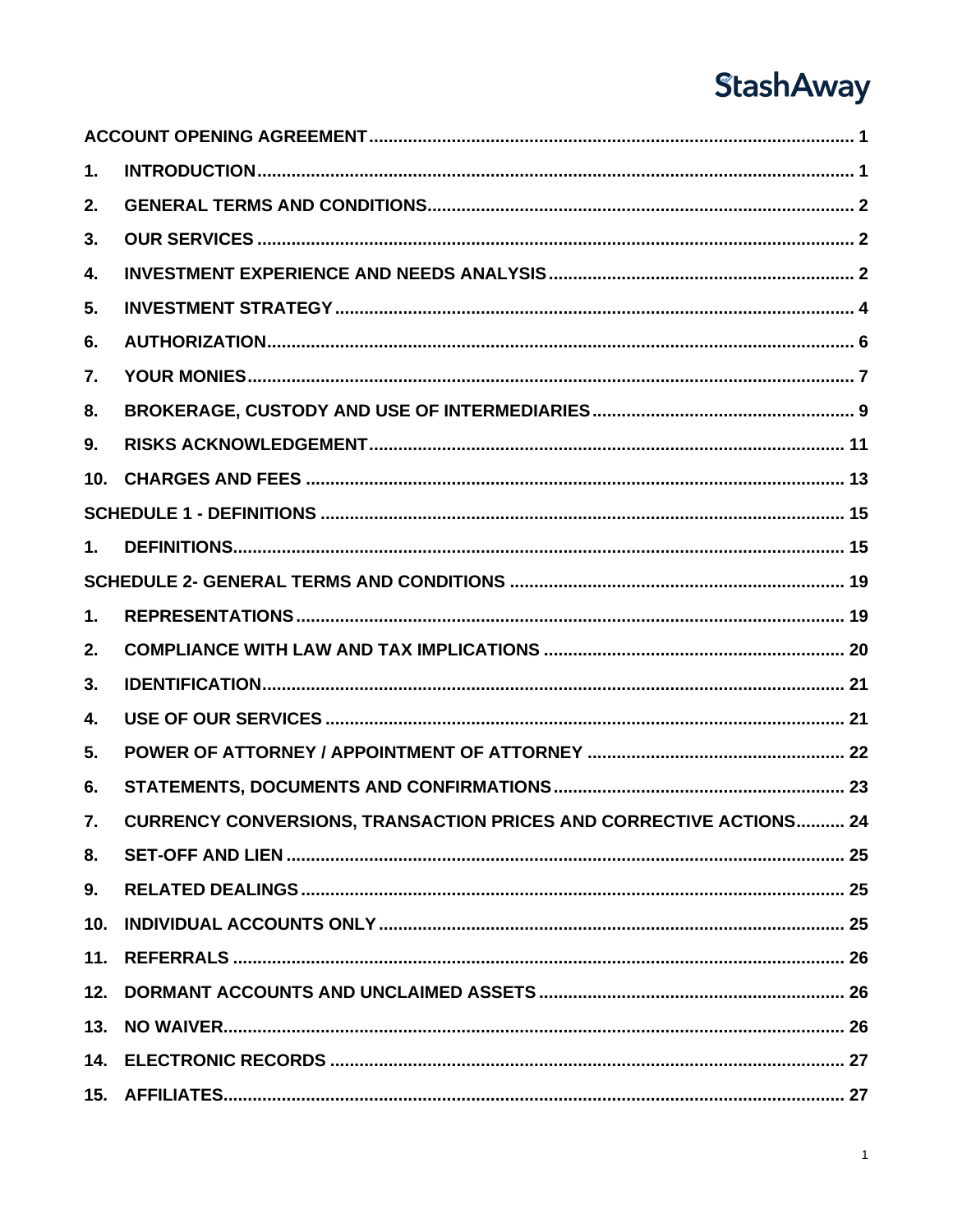|                                                                                                                                                          | 17. CONFLICTS OF INTEREST, SOFT DOLLAR AND REBATES, ANTI-BRIBERY LAWS  29                                                                                 |  |  |  |
|----------------------------------------------------------------------------------------------------------------------------------------------------------|-----------------------------------------------------------------------------------------------------------------------------------------------------------|--|--|--|
|                                                                                                                                                          |                                                                                                                                                           |  |  |  |
|                                                                                                                                                          |                                                                                                                                                           |  |  |  |
|                                                                                                                                                          |                                                                                                                                                           |  |  |  |
|                                                                                                                                                          |                                                                                                                                                           |  |  |  |
|                                                                                                                                                          |                                                                                                                                                           |  |  |  |
|                                                                                                                                                          |                                                                                                                                                           |  |  |  |
|                                                                                                                                                          |                                                                                                                                                           |  |  |  |
| SCHEDULE 4 - STANDING AUTHORITY UNDER THE SECURITIES AND FUTURES (CLIENT<br>MONEY) RULES (CHAPTER 5711 OF THE LAWS OF HONG KONG) ("CLIENT MONEY STANDING |                                                                                                                                                           |  |  |  |
|                                                                                                                                                          | SCHEDULE 5 - STANDING AUTHORITY UNDER THE SECURITIES AND FUTURES (CLIENT<br>SECURITIES) RULES (CHAPTER 571H OF THE LAWS OF HONG KONG) ("CLIENT SECURITIES |  |  |  |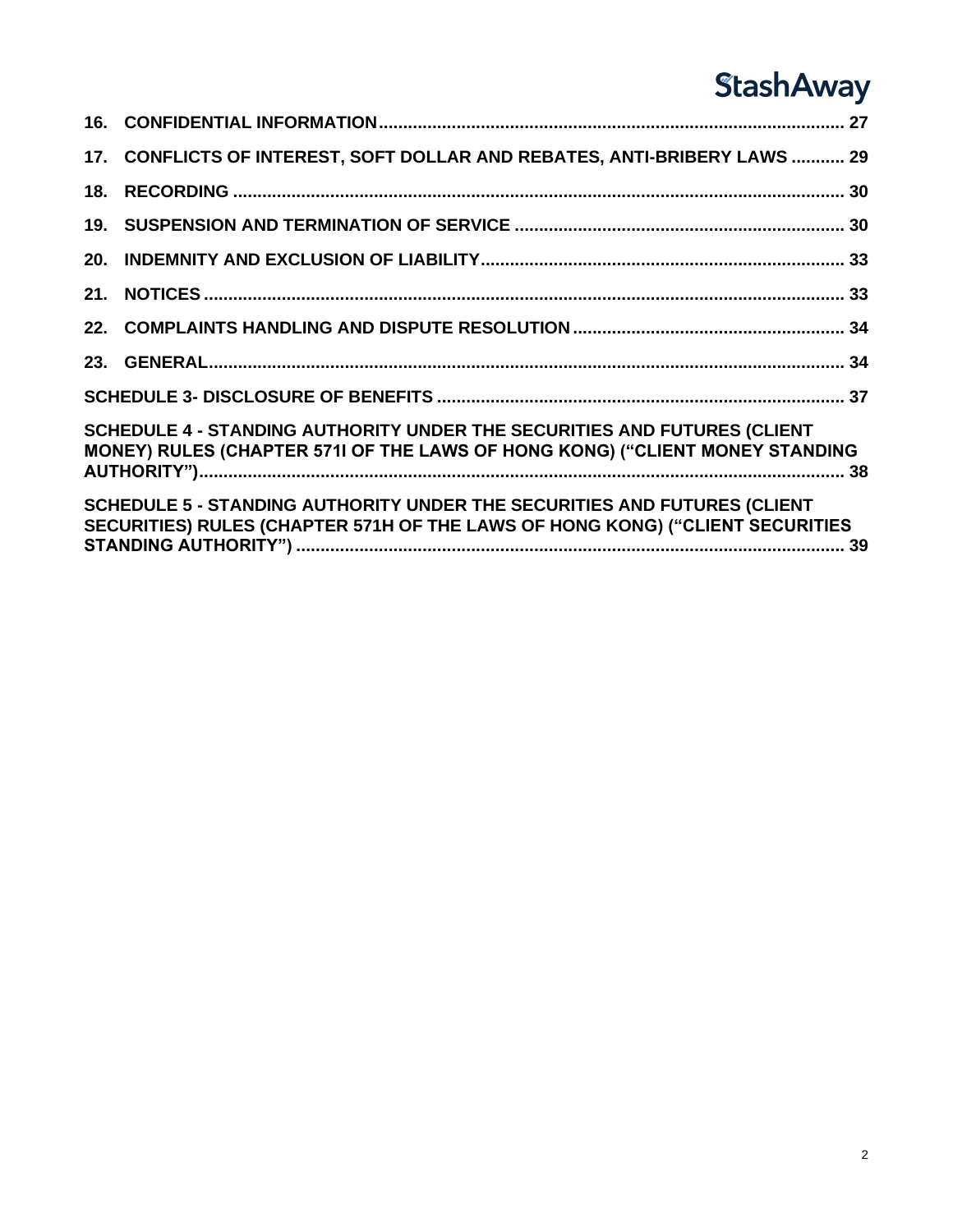

### <span id="page-7-0"></span>**Account Opening Agreement**

<span id="page-7-1"></span>

|     |     | <b>The Agreement</b>                                                                                                                                                                                                                                                                                                                                                                                                                                         | <b>Summary</b>                                                                                                                                                                     |
|-----|-----|--------------------------------------------------------------------------------------------------------------------------------------------------------------------------------------------------------------------------------------------------------------------------------------------------------------------------------------------------------------------------------------------------------------------------------------------------------------|------------------------------------------------------------------------------------------------------------------------------------------------------------------------------------|
|     |     | This Account Opening Agreement (this "Agreement") constitutes a legal<br>agreement between you and StashAway Hong Kong Limited at Unit 13102,<br>13/F, YF Life Tower, 33 Lockhart Road, Wanchai, Hong Kong (Company No.<br>2923328) ("StashAway"). StashAway is a licensed corporation (CE No.<br>BQE542) under the SFO in respect of Type 1 (Dealing in Securities), Type 4<br>(Advising on Securities) and Type 9 (Asset Management) regulated activities, | This column on the left sets out<br>the Agreement between you and<br>StashAway (i.e. us). Before<br>using any of our Services, you<br>must agree to the terms of the<br>Agreement. |
|     |     | subject to the licensing condition that StashAway shall not conduct business<br>involving the discretionary management of any collective investment scheme<br>as defined under the SFO.                                                                                                                                                                                                                                                                      | This Summary in this right<br>short<br>column<br>provides<br>explanation of the Agreement.                                                                                         |
|     |     | In order to use our Services (as defined below) you must agree to the terms<br>of this Agreement that are set out below. By electronically accepting or<br>acknowledging this Agreement, using our Services or signing up for an<br>Account with StashAway, you represent and undertake, and are deemed to<br>have read and accepting this Agreement.                                                                                                        | This is not legally binding and<br>not comprehensive, and you<br>are encouraged to read and<br>understand the Agreement.                                                           |
|     |     | Please contact us if you prefer to receive the Chinese version of this<br>Agreement. In case of any conflict between the English and Chinese<br>versions, the English version shall prevail.                                                                                                                                                                                                                                                                 | If there are any differences<br>between the Summary and the<br>Agreement, the Agreement<br>prevails.                                                                               |
| 1.  |     | <b>INTRODUCTION</b>                                                                                                                                                                                                                                                                                                                                                                                                                                          | The Agreement governs our                                                                                                                                                          |
| 1.1 |     | In this Agreement, where the context so admits, the words and<br>expressions used in this Agreement shall have meanings set out<br>in SCHEDULE 1 of this Agreement.                                                                                                                                                                                                                                                                                          | relationship with you. You can<br>refer to <b>SCHEDULE</b> 1 for a<br>meaning of certain words and<br>expressions<br>in<br>the<br>used<br>Agreement.                               |
| 1.2 |     | The relationship between you and StashAway is governed by<br>this Agreement. This Agreement shall apply to and govern your<br>Account with us and all Transactions and Services.                                                                                                                                                                                                                                                                             | Before you use our Services,<br>you must provide us with certain<br>information<br>and<br>meet<br>our                                                                              |
| 1.3 |     | Your use of our Services is subject to you fulfilling the following<br>general criteria, and upon our request, providing us with such<br>information and documents to prove that you fulfil the criteria:                                                                                                                                                                                                                                                    | requirements. We may choose<br>not to provide our Services to<br>you.                                                                                                              |
|     | (a) | you shall have completed an application or registration form<br>required by us through our website;                                                                                                                                                                                                                                                                                                                                                          |                                                                                                                                                                                    |
|     | (b) | you have received an acceptance notice from us confirming<br>that you may use and access the Platform, your Account<br>and/or our Services; and                                                                                                                                                                                                                                                                                                              |                                                                                                                                                                                    |
|     | (c) | such other criteria as we may determine from time to time.                                                                                                                                                                                                                                                                                                                                                                                                   |                                                                                                                                                                                    |
| 1.4 |     | For the avoidance of doubt, we are not obliged to open any<br>Account for you or provide you with any Service.                                                                                                                                                                                                                                                                                                                                               |                                                                                                                                                                                    |
| 1.5 |     | You shall be taken to have accepted the terms and conditions of<br>this Agreement upon your first access and use of your Account<br>and/or our Services. You also acknowledge and agree that<br>copies of this Agreement (including its schedules and<br>appendices) and the documents referred to in this Agreement                                                                                                                                         |                                                                                                                                                                                    |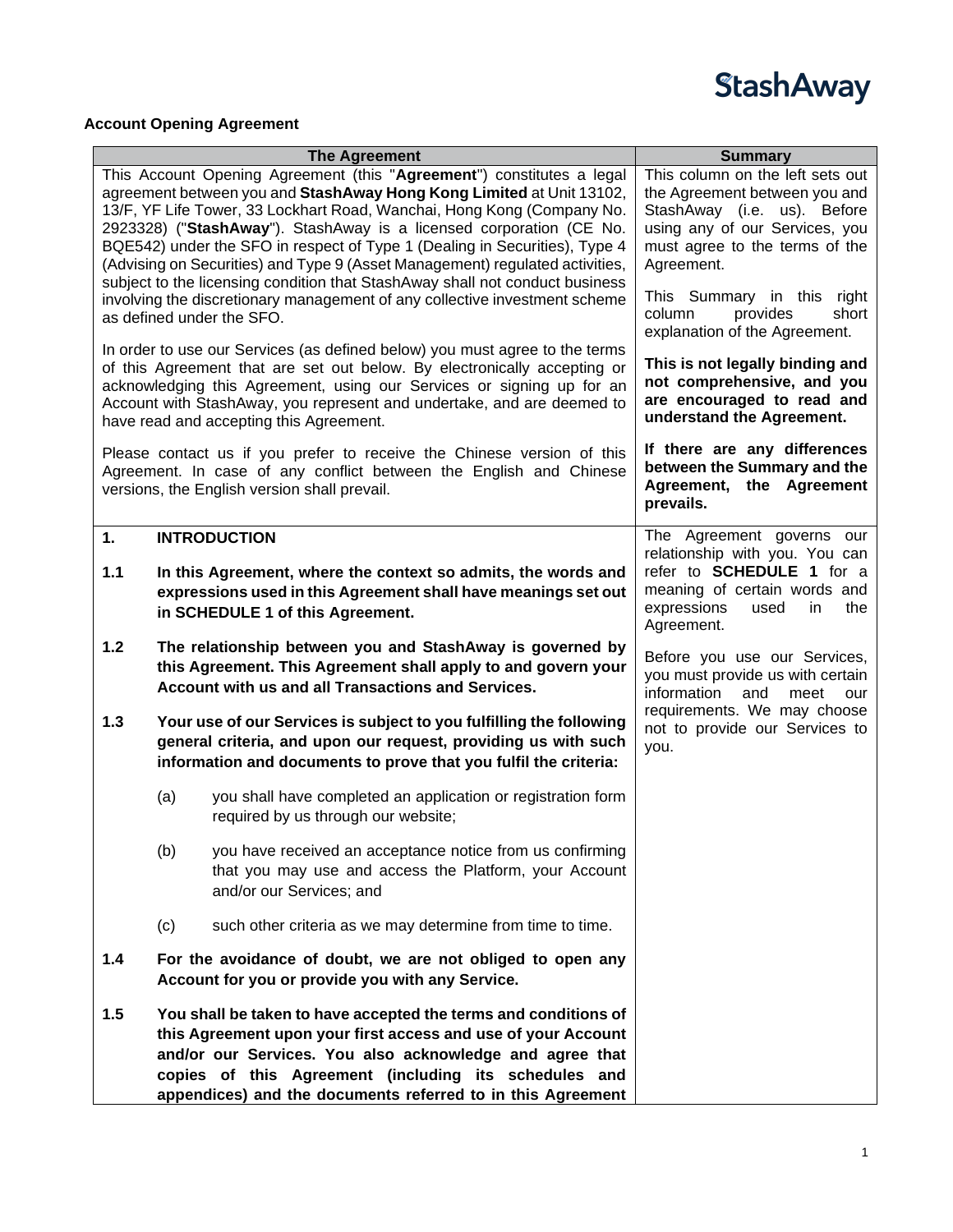<span id="page-8-2"></span><span id="page-8-1"></span><span id="page-8-0"></span>

|     |                                                 | will be provided to you via electronic means to the electronic<br>mail address indicated by you at the opening of the Account, or<br>via any other means deemed appropriate by us.                                                                                                                                                                                                                                                                            |                                                                                                                                                                                                                                     |
|-----|-------------------------------------------------|---------------------------------------------------------------------------------------------------------------------------------------------------------------------------------------------------------------------------------------------------------------------------------------------------------------------------------------------------------------------------------------------------------------------------------------------------------------|-------------------------------------------------------------------------------------------------------------------------------------------------------------------------------------------------------------------------------------|
| 1.6 |                                                 | The Account which we grant to you also belongs exclusively to<br>you and is not transferable to any other person.                                                                                                                                                                                                                                                                                                                                             |                                                                                                                                                                                                                                     |
| 1.7 |                                                 | You undertake not to register for more than one Account or<br>register an Account on behalf of any person other than yourself.                                                                                                                                                                                                                                                                                                                                |                                                                                                                                                                                                                                     |
| 2.  |                                                 | <b>GENERAL TERMS AND CONDITIONS</b>                                                                                                                                                                                                                                                                                                                                                                                                                           |                                                                                                                                                                                                                                     |
| 2.1 |                                                 | The General Terms and Conditions are found in SCHEDULE 2 of<br>this Agreement.                                                                                                                                                                                                                                                                                                                                                                                |                                                                                                                                                                                                                                     |
| 3.  |                                                 | <b>OUR SERVICES</b>                                                                                                                                                                                                                                                                                                                                                                                                                                           | We provide investment advisory<br>discretionary<br>portfolio<br>and                                                                                                                                                                 |
| 3.1 |                                                 | In accordance with this Agreement, we shall provide you with<br>investment advisory and discretionary portfolio management<br>services, within a range as may be determined by us. You<br>appoint us to be your discretionary account manager in respect<br>of the Accounts subject to the terms of this Agreement.                                                                                                                                           | management services.                                                                                                                                                                                                                |
| 3.2 |                                                 | We undertake to notify you in the event of material change to the<br>nature of services provided to you.                                                                                                                                                                                                                                                                                                                                                      |                                                                                                                                                                                                                                     |
| 4.  | <b>INVESTMENT EXPERIENCE AND NEEDS ANALYSIS</b> |                                                                                                                                                                                                                                                                                                                                                                                                                                                               | In order to provide you with our<br>we may<br>need to<br>Services,                                                                                                                                                                  |
| 4.1 |                                                 | You agree and acknowledge that we may be required to conduct<br>on a periodic basis a review of your investment knowledge and<br>experience, investment profile, financial objectives, financial<br>situation, and particular needs (the "Investment Experience and<br>Needs Analysis") before or while providing any Services,<br>opening any Account or entering into any Transaction for your<br>Account. The Investment Experience and Needs Analysis may | conduct a<br>review<br>of your<br>investment<br>knowledge,<br>experience,<br>investment<br>financial<br>investment<br>profile,<br>objectives,<br>financial<br>situation<br>and particular needs.<br>We will rely on the information |
|     |                                                 | be recorded in such document as we may require from time to<br>time. Pursuant to such Investment Experience and Needs<br>Analysis, we may collect information about your investment<br>knowledge, investment experience, investment objectives,<br>financial situation and particular needs, including but not<br>limited to the following:                                                                                                                   | that you provide to us to provide<br>you the Services and you need<br>to confirm that the information<br>you provide to us is accurate,<br>correct, complete, and up-to-<br>date.                                                   |
|     | (a)                                             | your financial objectives;                                                                                                                                                                                                                                                                                                                                                                                                                                    | If you do not provide us with the<br>information or provide us with                                                                                                                                                                 |
|     | (b)                                             | your risk tolerance;                                                                                                                                                                                                                                                                                                                                                                                                                                          | incomplete<br>inaccurate<br>or<br>information, we may not be able                                                                                                                                                                   |
|     | (c)                                             | your employment status;                                                                                                                                                                                                                                                                                                                                                                                                                                       | to provide our Services to you.                                                                                                                                                                                                     |
|     | (d)                                             | your financial situation, including your assets, liabilities, cash<br>flow and income;                                                                                                                                                                                                                                                                                                                                                                        | If we determine that you do not<br>possess the relevant knowledge<br>or experience to deal in the<br>Investments or choose a specific                                                                                               |
|     | (e)                                             | the source and amount of your regular income;                                                                                                                                                                                                                                                                                                                                                                                                                 | Investment Strategy, we may<br>require you to take additional<br>steps before proceeding with                                                                                                                                       |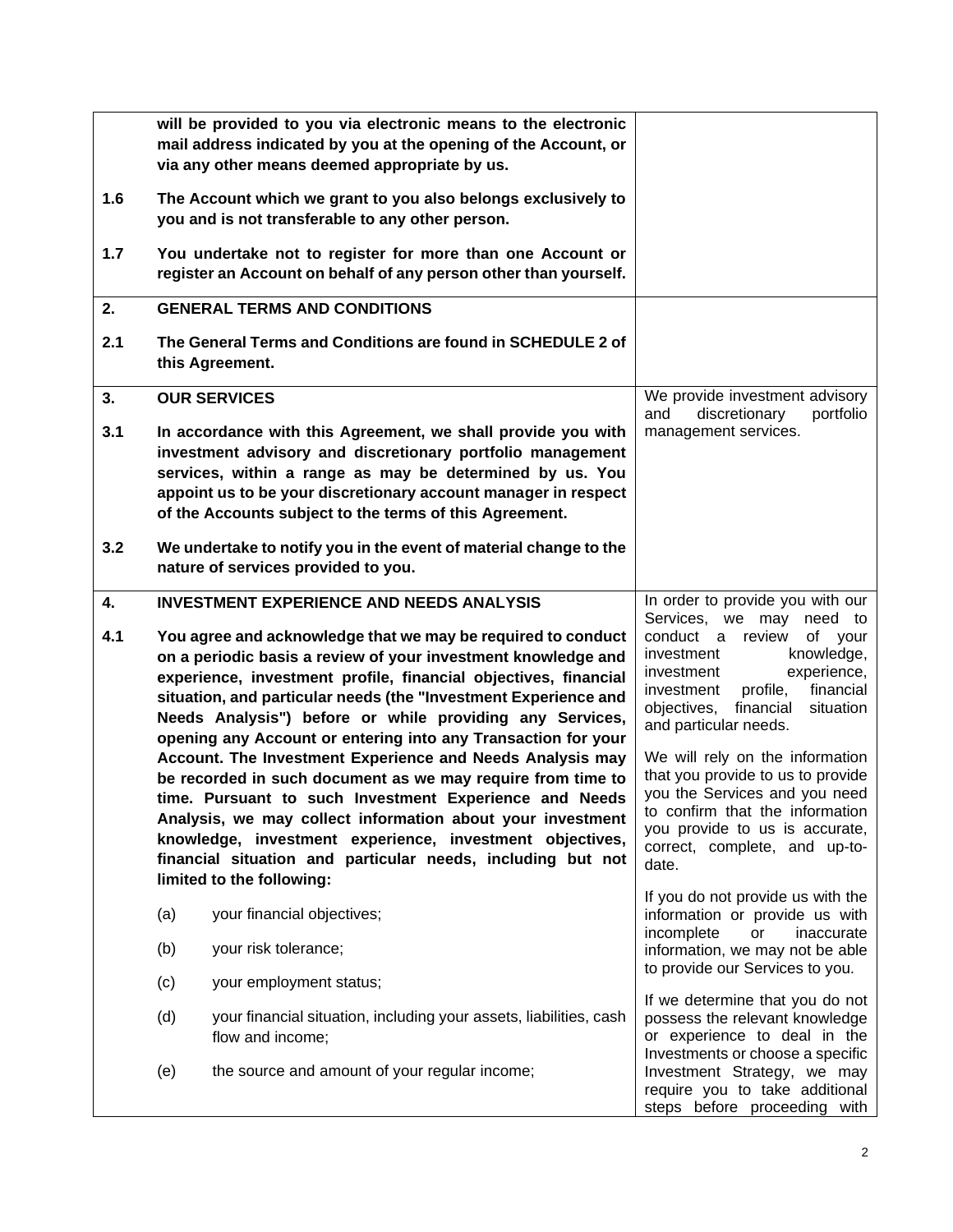|     | (f) | your financial commitments;                                                                                                                                                                                                                                                                                                                                                                                                                                                                                                                                                                                                                                                                                                                                                                                                                                                                                 | opening an Account, entering<br>into Transactions or engaging or    |
|-----|-----|-------------------------------------------------------------------------------------------------------------------------------------------------------------------------------------------------------------------------------------------------------------------------------------------------------------------------------------------------------------------------------------------------------------------------------------------------------------------------------------------------------------------------------------------------------------------------------------------------------------------------------------------------------------------------------------------------------------------------------------------------------------------------------------------------------------------------------------------------------------------------------------------------------------|---------------------------------------------------------------------|
|     | (g) | your current investment portfolio, including any life policy;                                                                                                                                                                                                                                                                                                                                                                                                                                                                                                                                                                                                                                                                                                                                                                                                                                               | continuing<br>to<br>engage<br>our<br>Services, or we may also cease |
|     | (h) | whether the amount to be invested is a substantial portion of<br>your assets;                                                                                                                                                                                                                                                                                                                                                                                                                                                                                                                                                                                                                                                                                                                                                                                                                               | to provide you our Services (or<br>any part thereof).               |
|     | (i) | your educational qualifications including whether you hold<br>higher qualifications in business or finance;                                                                                                                                                                                                                                                                                                                                                                                                                                                                                                                                                                                                                                                                                                                                                                                                 |                                                                     |
|     | (j) | your investment experience including whether you have<br>transacted in certain types of investment products; and                                                                                                                                                                                                                                                                                                                                                                                                                                                                                                                                                                                                                                                                                                                                                                                            |                                                                     |
|     | (k) | your employment history including whether you have<br>experience working in a financial institution.                                                                                                                                                                                                                                                                                                                                                                                                                                                                                                                                                                                                                                                                                                                                                                                                        |                                                                     |
| 4.2 |     | You warrant and represent to us, and shall be deemed to warrant<br>and represent to us on each occasion that any information is<br>provided to us for purposes of determining your investment<br>knowledge, experience, objectives or needs, that all such<br>information provided to us is accurate, correct, complete, and<br>up-to-date.                                                                                                                                                                                                                                                                                                                                                                                                                                                                                                                                                                 |                                                                     |
| 4.3 |     | You agree that:                                                                                                                                                                                                                                                                                                                                                                                                                                                                                                                                                                                                                                                                                                                                                                                                                                                                                             |                                                                     |
|     | (a) | we are entitled to rely and act, and continue to rely and act,<br>on the information you provide to us without verifying such<br>information, and without any further inquiry or investigation;                                                                                                                                                                                                                                                                                                                                                                                                                                                                                                                                                                                                                                                                                                             |                                                                     |
|     | (b) | you are, at all times, responsible and liable for the accuracy,<br>correctness, and completeness of the information;                                                                                                                                                                                                                                                                                                                                                                                                                                                                                                                                                                                                                                                                                                                                                                                        |                                                                     |
|     | (c) | you will promptly update and inform us of any change in such<br>information; and                                                                                                                                                                                                                                                                                                                                                                                                                                                                                                                                                                                                                                                                                                                                                                                                                            |                                                                     |
|     | (d) | if you do not provide the information requested by us, or if<br>you provide us with incorrect or incomplete information, we<br>may, in respect of a portfolio, recommend an Investment<br>Strategy to you or make available to you a range of<br>Investment Strategies based only on the information you<br>have provided. Without derogating clause 5.8 of this<br>Agreement and to the extent permitted under Applicable<br>Laws and not inconsistent with our regulatory obligations,<br>you shall ensure that the Investment Strategy (whether<br>recommended to you or chosen by you based on a range<br>made available to you) is suitable and appropriate for you,<br>taking into account your specific objectives, financial<br>situation, investment experience, knowledge and particular<br>needs. Further, we may also elect not to provide or continue<br>to provide you with our Services; and |                                                                     |
|     |     | Notwithstanding the above, you agree that we may at any time<br>confirm with you that there are no material changes to the information                                                                                                                                                                                                                                                                                                                                                                                                                                                                                                                                                                                                                                                                                                                                                                      |                                                                     |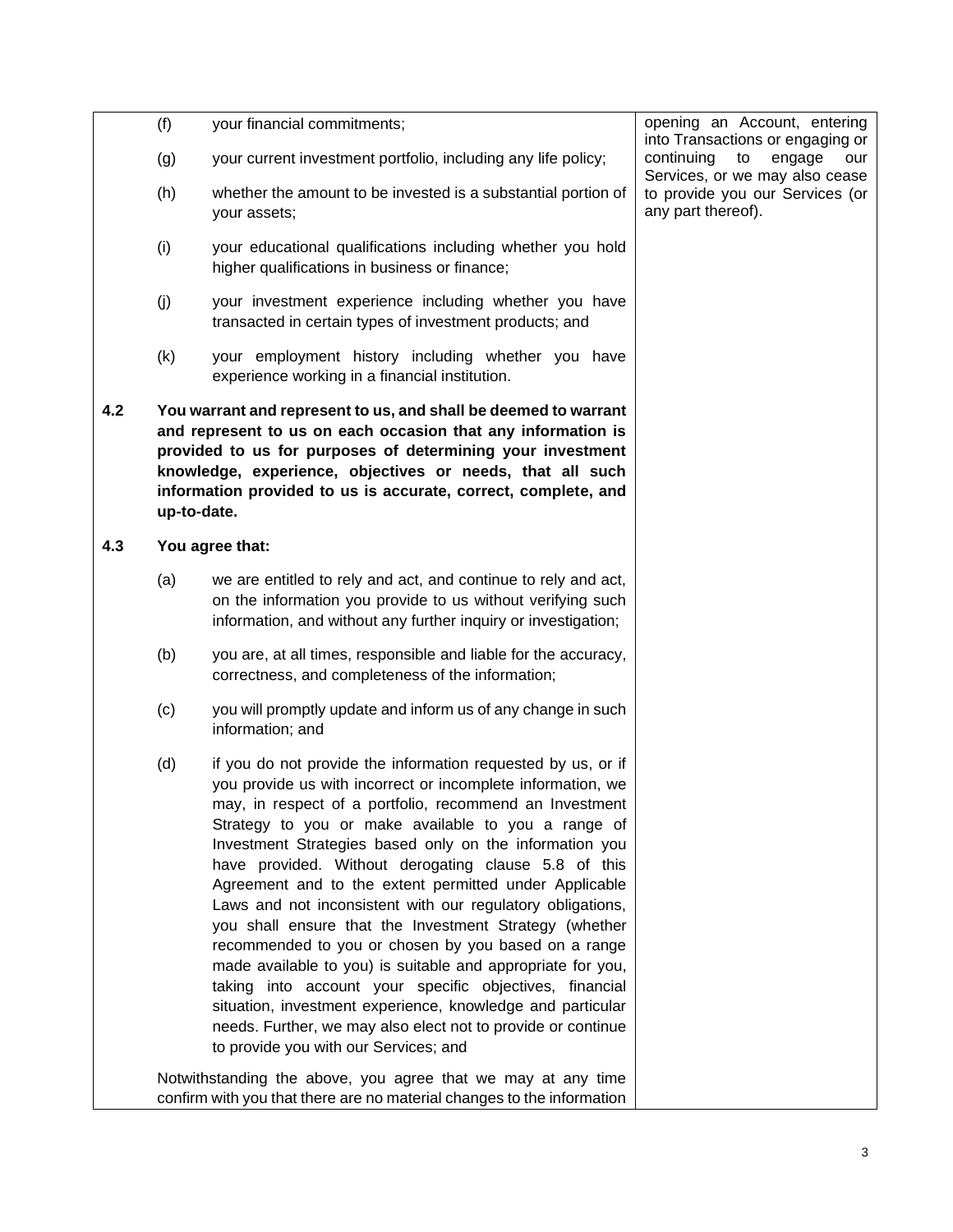<span id="page-10-0"></span>

|           | provided to us for purposes of determining your investment<br>knowledge, experience, objectives and needs.                                                                                                                                                                                                                                                                                                                                                                                                                                                                                                                                                                                                                                                            |                                                                                                                                                                                                                                                                                                                                                                                              |
|-----------|-----------------------------------------------------------------------------------------------------------------------------------------------------------------------------------------------------------------------------------------------------------------------------------------------------------------------------------------------------------------------------------------------------------------------------------------------------------------------------------------------------------------------------------------------------------------------------------------------------------------------------------------------------------------------------------------------------------------------------------------------------------------------|----------------------------------------------------------------------------------------------------------------------------------------------------------------------------------------------------------------------------------------------------------------------------------------------------------------------------------------------------------------------------------------------|
| 4.4       | If, through the Investment Experience and Needs Analysis, we<br>determine that you do not possess the relevant knowledge or<br>experience to deal in the Investments or to choose in respect of<br>a portfolio, an Investment Strategy that is outside the range of<br>Investment Strategies made available to you, we may (a) require<br>you to successfully complete an online course as directed by us<br>or take other steps as we may reasonably require before<br>proceeding with<br>opening<br>an<br>Account,<br>entering<br>into<br>Transactions, engaging or continuing to engage our Services,<br>or allowing you to choose such Investment Strategy, or (b) elect<br>not to provide or continue to provide you with our Services (or<br>any part thereof). |                                                                                                                                                                                                                                                                                                                                                                                              |
| 5.<br>5.1 | <b>INVESTMENT STRATEGY</b><br>Based on the Investment Experience and Needs Analysis,<br>general market and economic condition, and any other factors<br>which we consider to be relevant, we may, in respect of a<br>portfolio, recommend an Investment Strategy to you or make<br>available to you a range of Investment Strategies. We may not<br>make the full range of Investment Strategies in respect of<br>General Investing and Thematic Investing available to you, and<br>any range of Investment Strategies that we make available to<br>you will be determined by us in our sole discretion from time to                                                                                                                                                  | Based on the information you<br>provide to us and other factors<br>we consider to be relevant, we<br>may recommend an Investment<br>Strategy or make available a<br>range of Investment Strategies<br>to you. The range of Investment<br>Strategies may differ between<br>General Investing and Thematic<br>Investing (and within Thematic<br>Investing, may differ from theme<br>to theme). |
| 5.2       | time.<br>You agree that you are not obliged to accept any advice<br>provided by, or recommendation made by us (including any<br>Investment Strategy or range of Investment Strategies) and<br>unless otherwise provided for, you retain sole control and<br>authority over your trading and investment decisions and shall<br>be entitled to determine, in your sole discretion, whether to<br>accept, reject or implement an advice, recommendation or<br>opinion (including any Investment Strategy or range of<br>Investment Strategies) made by us.                                                                                                                                                                                                               | You agree that you <b>do not</b> need<br>accept any advice<br>to<br>or<br>recommendation (including any<br>Investment Strategy or range of<br>Investment Strategies) made by<br>us.<br>You can request to change or<br>alter the Investment Strategy we<br>recommended in respect of a<br>portfolio. We can decide whether<br>to accept your request, and if so,                             |
| 5.3       | You may at any time request to vary the Investment Strategy<br>recommended by us in respect of a portfolio, provided that we<br>are not obliged to agree to provide the Services to you on the<br>basis of your proposed Investment Strategy. You further<br>understand that should you choose not to accept our<br>recommendation, without derogating clause 5.8 of this<br>Agreement and to the extent permitted under Applicable Laws<br>and not inconsistent with our regulatory obligations, you shall<br>ensure that your proposed Investment Strategy<br>and<br>Investments entered into are suitable and appropriate for you,                                                                                                                                 | without derogating clause 5.8 of<br>this Agreement and to the extent<br>permitted under Applicable Laws<br>and not inconsistent with our<br>regulatory obligations, you will<br>ensure that any Investments that<br>you enter into is suitable and<br>appropriate for you having<br>regard<br>to<br>your<br>personal<br>circumstance.<br>We may alter the range of                           |
|           |                                                                                                                                                                                                                                                                                                                                                                                                                                                                                                                                                                                                                                                                                                                                                                       | Investment Strategies<br>made<br>available to you or recommend                                                                                                                                                                                                                                                                                                                               |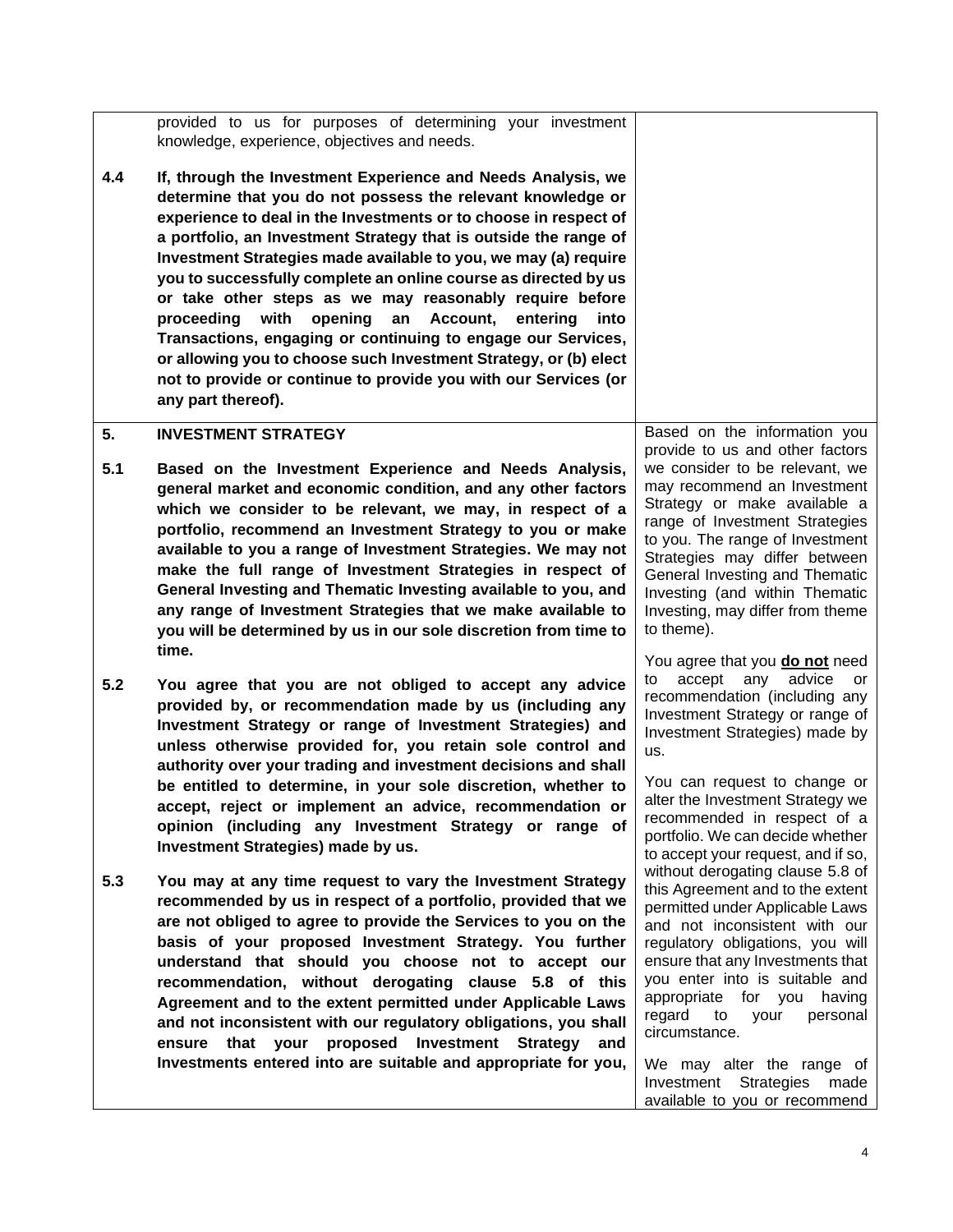**taking into account your specific objectives, financial situation, investment experience, knowledge and particular needs.** 

- *5.4* **We may from time to time alter the range of Investment Strategies made available to you and/or recommend changes to an Investment Strategy agreed between you and us in respect of a portfolio, due to changes in your specific objectives, financial situation, investment experience, knowledge and particular needs, general economic or market conditions, or any other factors which we consider to be relevant, or otherwise in our sole discretion. In the event that we recommend changes to an Investment Strategy (which we shall not be obliged to do), we may request for your consent to act on such recommended changes on a case-by-case basis, and will only proceed to so act on such recommended changes upon obtaining such consent from you. If you withhold or choose not to provide us such consent, we will not act on such recommended changes and shall be not obliged to do so in the future, even if you later request for us to do so. For the avoidance of doubt, you agree that in recommending any change to the Investment Strategy agreed between you and us, we are entitled to rely and act on the information you provided to us previously without verifying such information, and without any further inquiry or investigation.**
- **5.5 Until we provide such recommendation as referred to in clause 5.4 above to you and you agree, we shall be entitled to act on the previously agreed Investment Strategy in respect of a portfolio. In addition, by accepting an Investment Strategy, you agree with the asset classes, geographical spread, risk profile of the target portfolio, any limitations or prohibitions on asset class, market or instruments as provided by us and as agreed by you and we may proceed on such basis.**
- **5.6 You understand that in order to maintain the target asset class allocation prescribed by StashAway from time to time, your Investments (which are invested according to the Investment Strategy agreed between you and us in respect of a portfolio) are subject to automatic portfolio rebalancing which occurs on a periodic basis, and where applicable, additional costs may be incurred due to such rebalancing. Please refer to our website for information on our portfolio rebalancing mechanism which may be updated by us from time to time.**
- **5.7 You understand that in order to maintain the target investment objective and strategy and achieve the target performance of the Investment Strategy in respect of a portfolio, your Investments are subject to re-optimisation as determined by us from time to time (which occurs without your prior consent), and where applicable, additional costs may be incurred due to such reoptimisation. Please refer to our website for information on our**

changes to an Investment Strategy agreed between you and us in respect of a portfolio. We will only act on such recommended changes if you provide your consent for us to do so on a case-by-case basis. If you do not provide your consent, we will not act on such recommended changes and shall not be obliged to do so in the future.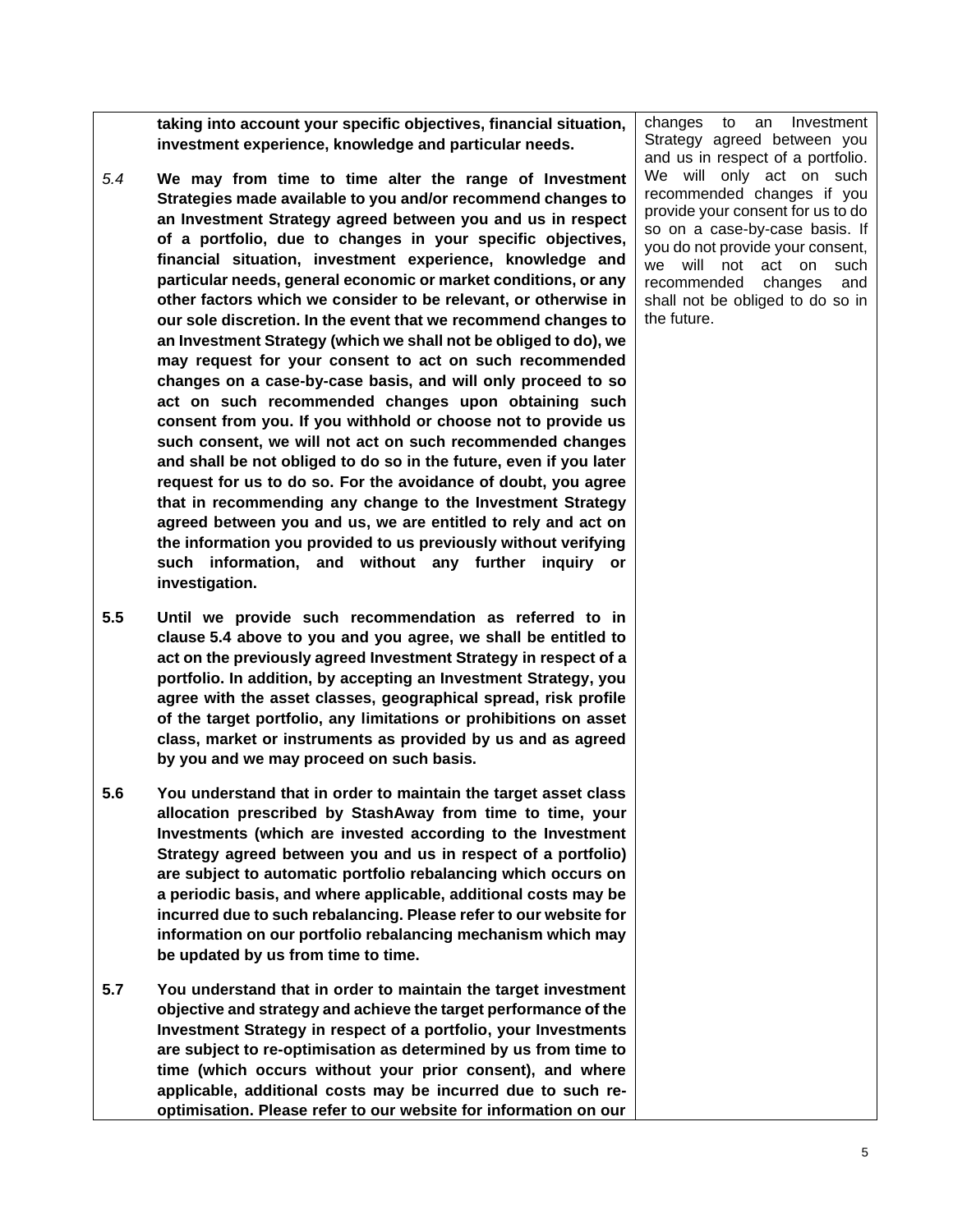<span id="page-12-0"></span>

|     |                                                                                                                                                                                                                                                                                                                                                       | portfolio re-optimisation mechanism which may be updated by<br>us from time to time.                                                                                                                                                                                                                                                                                                                                                                  |                                                                                                                                                                                                                                                                                     |
|-----|-------------------------------------------------------------------------------------------------------------------------------------------------------------------------------------------------------------------------------------------------------------------------------------------------------------------------------------------------------|-------------------------------------------------------------------------------------------------------------------------------------------------------------------------------------------------------------------------------------------------------------------------------------------------------------------------------------------------------------------------------------------------------------------------------------------------------|-------------------------------------------------------------------------------------------------------------------------------------------------------------------------------------------------------------------------------------------------------------------------------------|
| 5.8 | clause.                                                                                                                                                                                                                                                                                                                                               | If we solicit the sale of or recommend any financial product to<br>you, the financial product must be reasonably suitable for you<br>having regard to your financial situation, investment experience<br>and investment objectives. No other provision of this<br>Agreement or any other document we may ask you to sign and<br>no statement we may ask you to make derogates from this                                                               |                                                                                                                                                                                                                                                                                     |
|     |                                                                                                                                                                                                                                                                                                                                                       | Note: "Financial product" means any securities, futures<br>contracts or leveraged foreign exchange contracts as defined<br>under the SFO. Regarding "leveraged foreign exchange<br>contracts", it is only applicable to those traded by persons<br>licensed for Type 3 regulated activity.                                                                                                                                                            |                                                                                                                                                                                                                                                                                     |
| 6.  |                                                                                                                                                                                                                                                                                                                                                       | <b>AUTHORIZATION</b>                                                                                                                                                                                                                                                                                                                                                                                                                                  | Based<br>the<br>on<br>investment<br>strategy that you agree with us in                                                                                                                                                                                                              |
| 6.1 | Without prejudice to the Client Money Standing Authority and<br>Client Securities Standing Authority, you agree that pursuant to<br>and in accordance with an Investment Strategy agreed between<br>you and us in respect of a portfolio and the Account through<br>which Investments are made hereunder are designated as<br>discretionary accounts: |                                                                                                                                                                                                                                                                                                                                                                                                                                                       | respect of a portfolio, we may<br>take certain actions (including<br>actions<br>for<br>necessary<br>our<br>compliance<br>with<br>Applicable<br>Laws) on your behalf to manage<br>Account<br>(which<br>your<br>is<br>designated as a discretionary<br>account). This includes buying |
|     | (a)<br>we may recommend Investments to you or otherwise<br>manage your portfolio in accordance with the Investment<br>Strategy (in respect of a portfolio) and you authorize us to<br>withdraw and invest monies in your Account, as your agent<br>and at your sole risk and account, in the Investments;                                             |                                                                                                                                                                                                                                                                                                                                                                                                                                                       | or selling Investments on your<br>behalf.<br>We may consolidate sales and<br>purchases of Investments which<br>we carry out for you, with                                                                                                                                           |
|     | (b)                                                                                                                                                                                                                                                                                                                                                   | we may effect transactions on any market, exchange and<br>execute counterparty and account opening documentation<br>on your behalf and take all routine or day-to-day decisions<br>and otherwise act as we may consider appropriate in our sole<br>absolute discretion, without seeking additional<br>and<br>transaction-specific authorisation from you (including taking<br>all such actions necessary for our compliance with Applicable<br>Laws); | transactions we carry out for our<br>other clients. Therefore, there<br>may be slight variation between<br>the proportion of your Assets we<br>allocate to each type of<br>Investment than the allocation<br>that we may have informed you.                                         |
|     | (c)                                                                                                                                                                                                                                                                                                                                                   | without prejudice to the generality of sub-paragraph (b)<br>above, we may enter into any kind of Transactions or<br>arrangement for you and to invest in any types of investments<br>or other assets and, without limitation, to close out<br>Transactions, withdraw your Assets, deal with your Assets<br>including selling such Assets or settling a sale order on your<br>behalf;                                                                  |                                                                                                                                                                                                                                                                                     |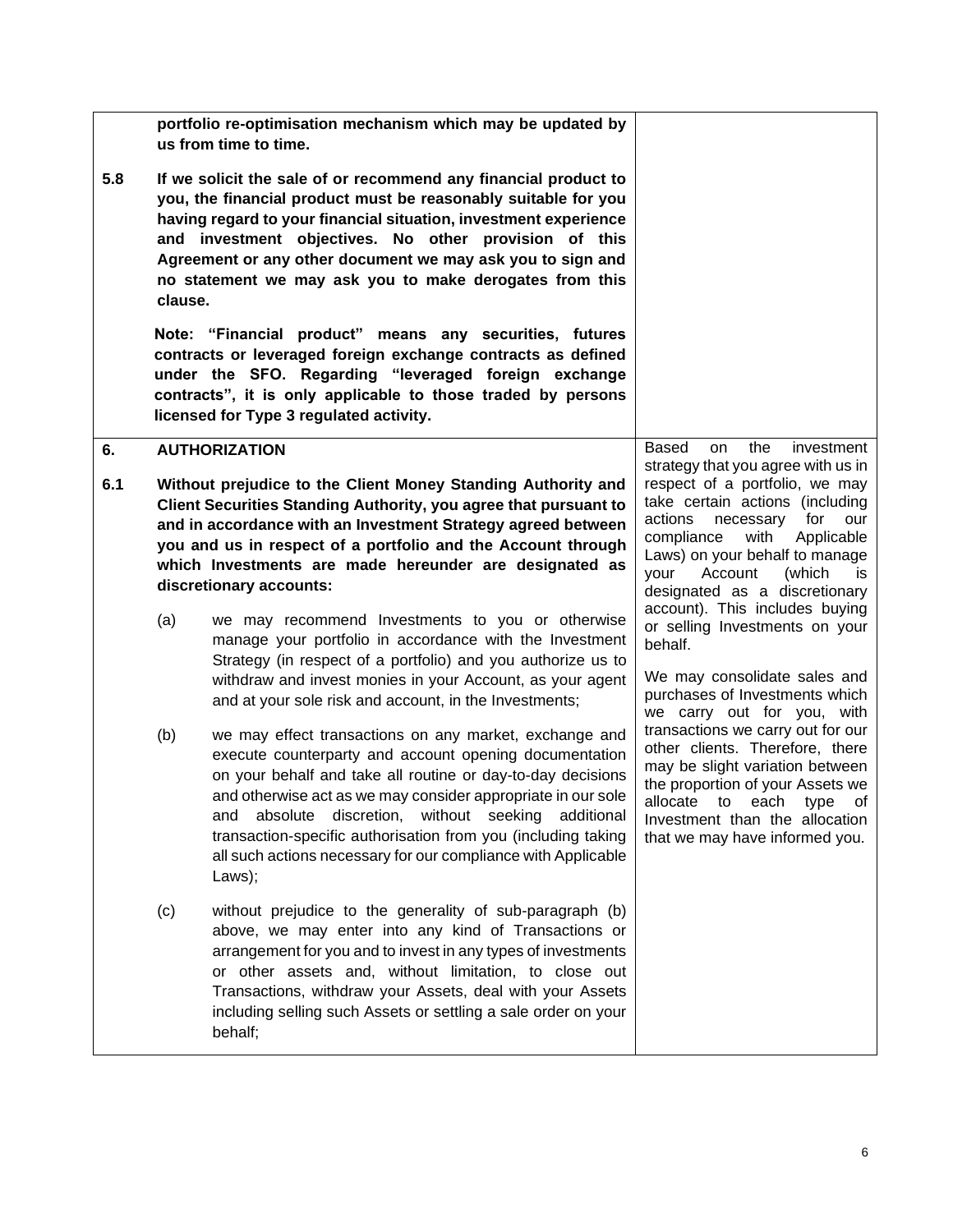<span id="page-13-0"></span>

|     | (d)                                                           | you understand the additional risks of giving us discretionary<br>powers to manage your Assets and investments on your<br>behalf;                                                                                                                                                                                                                                                                                                                                                                                                                |                                                                   |
|-----|---------------------------------------------------------------|--------------------------------------------------------------------------------------------------------------------------------------------------------------------------------------------------------------------------------------------------------------------------------------------------------------------------------------------------------------------------------------------------------------------------------------------------------------------------------------------------------------------------------------------------|-------------------------------------------------------------------|
|     | (e)                                                           | all Transactions, arrangements entered into and actions<br>taken by us on your behalf, including the collection, delivery<br>and receipt of funds or Assets, all payments, closing out and<br>unwinding or Transactions, will be made by us as your agent,<br>for your sole account and at your sole risk;                                                                                                                                                                                                                                       |                                                                   |
|     | (f)                                                           | we may determine how Transactions are to be carried out<br>including investment timing and duration, or decide to use or<br>refrain from using measures to hedge against price, currency<br>or interest risks, choose investment instruments which<br>appear appropriate for hedging and use any other measures<br>to optimize returns on existing investments as we may in our<br>absolute discretion, deem fit; and                                                                                                                            |                                                                   |
|     | (g)                                                           | we may dispose or initiate a disposal by our associated entity<br>(if applicable) of any of your Investments in settlement of any<br>liability owed by or on your behalf to us, our associated entity<br>(if applicable) or a third person,                                                                                                                                                                                                                                                                                                      |                                                                   |
|     |                                                               | provided always that the Transactions, arrangements and actions<br>taken on your behalf are within the relevant Investment Strategy in<br>respect of a portfolio.                                                                                                                                                                                                                                                                                                                                                                                |                                                                   |
| 6.2 |                                                               | You authorise us to set off such amounts that arise from the<br>purchase and sale of Investments of the same description due<br>to be settled on a cash against delivery basis.                                                                                                                                                                                                                                                                                                                                                                  |                                                                   |
| 6.3 |                                                               | As we may pool together Transactions executed on behalf of our<br>other clients with Transactions to be executed on your behalf.<br>Therefore, the precise proportion of your Assets allocated to<br>each type of Investment may vary slightly from any<br>representations we made to you regarding such Investments,<br>save that under no circumstances, will the proportion of your<br>Assets allocated to each type of Investments deviate by more<br>than 20% of what was represented to you, for more than 7<br>consecutive Business Days. |                                                                   |
| 7.  |                                                               | <b>YOUR MONIES</b>                                                                                                                                                                                                                                                                                                                                                                                                                                                                                                                               | Your money is maintained by us<br>in a consolidated trust account |
| 7.1 | You will deposit your monies from a bank account in your name |                                                                                                                                                                                                                                                                                                                                                                                                                                                                                                                                                  | for all our customers' monies                                     |
|     |                                                               | maintained with an authorised banking institution under the                                                                                                                                                                                                                                                                                                                                                                                                                                                                                      | maintained with Citibank, N.A.<br>Hong Kong branch or such other  |
|     |                                                               | Banking Ordinance (Chapter 155 of the Laws of Hong Kong) in<br>Hong Kong, or a bank account in your name maintained with a                                                                                                                                                                                                                                                                                                                                                                                                                       | banks as we may determine. If                                     |
|     |                                                               | bank which is supervised by a banking regulator in a jurisdiction                                                                                                                                                                                                                                                                                                                                                                                                                                                                                | investments<br>make<br>into<br>vou                                |
|     |                                                               | specified by us from time to time (as applicable), directly into a                                                                                                                                                                                                                                                                                                                                                                                                                                                                               | certain portfolios, we may also<br>hold your money together with  |
|     |                                                               | trust account as specified by us. This trust account will be held                                                                                                                                                                                                                                                                                                                                                                                                                                                                                | monies<br>the<br>of<br>our<br>other                               |
|     |                                                               | on our behalf by a bank authorised under the Banking                                                                                                                                                                                                                                                                                                                                                                                                                                                                                             | customers in<br>a consolidated                                    |
|     |                                                               | Ordinance (Chapter 155 of the Laws of Hong Kong) or such                                                                                                                                                                                                                                                                                                                                                                                                                                                                                         | trust account maintained with                                     |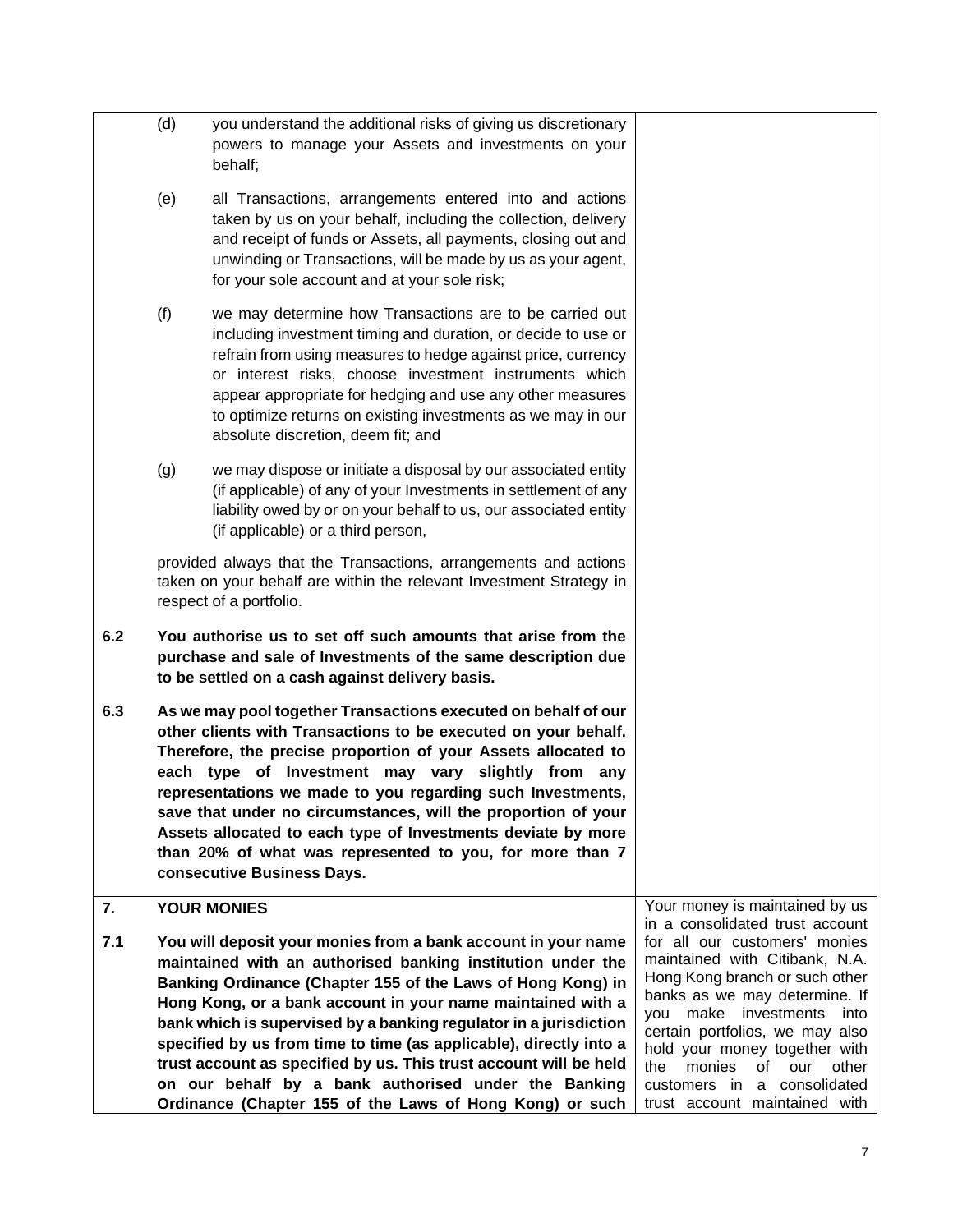**other financial institutions permitted under the relevant regulations. You agree that we are entitled to retain the interests accrued as we consider appropriate and we are not liable to pay any interests to you on any client money held or received on your behalf.** 

- **7.2 We may, for the purpose of depositing monies received on your Account which are denominated in a foreign currency in a trust account, maintain a trust account with a custodian outside Hong Kong. This custodian will be appropriately licensed, registered or authorised to conduct banking business in the respective jurisdiction in which the account is maintained. In such case, you understand that the laws and practices relating to trust accounts in the relevant jurisdiction may differ from the laws and practices in Hong Kong. Such differences mean that your monies may not enjoy the same level of protection as accorded to monies that are held in Hong Kong. Depending on the jurisdiction, this may affect your ability to recover the funds deposited in the trust account.**
- **7.3 You acknowledge that where your monies are held with such bank, custodian, other financial institution and/or otherwise passed on to an Intermediary, as described in clause 8.1 of this Agreement below, the manner in which your monies may be held in different entities may be different.**
- **7.4 In addition, we may hold monies received on your account in an omnibus customer trust account together with monies that we hold for other customers. This means that such monies in the trust account will be commingled with the monies of our other customers. Without prejudice to clause 7.1 of this Agreement, the risks of this commingling is that it is administratively and operationally difficult, if not impossible (in view of the constant fluctuation of the aggregate balance in such account), to account separately for each of our customers' respective interest due on their respective cash balances in the omnibus customer account as interest will be received on an aggregate basis.**
- **7.5 In the event of insolvency of the bank, custodian or other financial institution holding the omnibus customer trust account, you understand that you may not be able to fully recover your monies. Further, as your monies are commingled with those of other customers in the same account, you may potentially be exposed to the losses of other customers.**
- **7.6 We shall only pay monies in the trust account belonging to you to bank accounts belonging to you (i.e., bank account in your name maintained with an authorised banking institution under the Banking Ordinance (Chapter 155 of the Laws of Hong Kong) in Hong Kong, or a bank account in your name maintained with**

Citibank, N.A. Hong Kong branch or such other banks as we may determine. Please see the clause below which explains how your monies will be transferred and held by our brokers, custodians and other intermediaries when we arrange for Investments to be purchased.

We only accept monies from you which are received from bank accounts belonging to you. If we are not satisfied that the monies deposited by you came from bank accounts belonging to you, we will refund such monies to you unless we are required under applicable laws to withhold the monies. Likewise, we will only repay your monies to bank accounts belonging to you.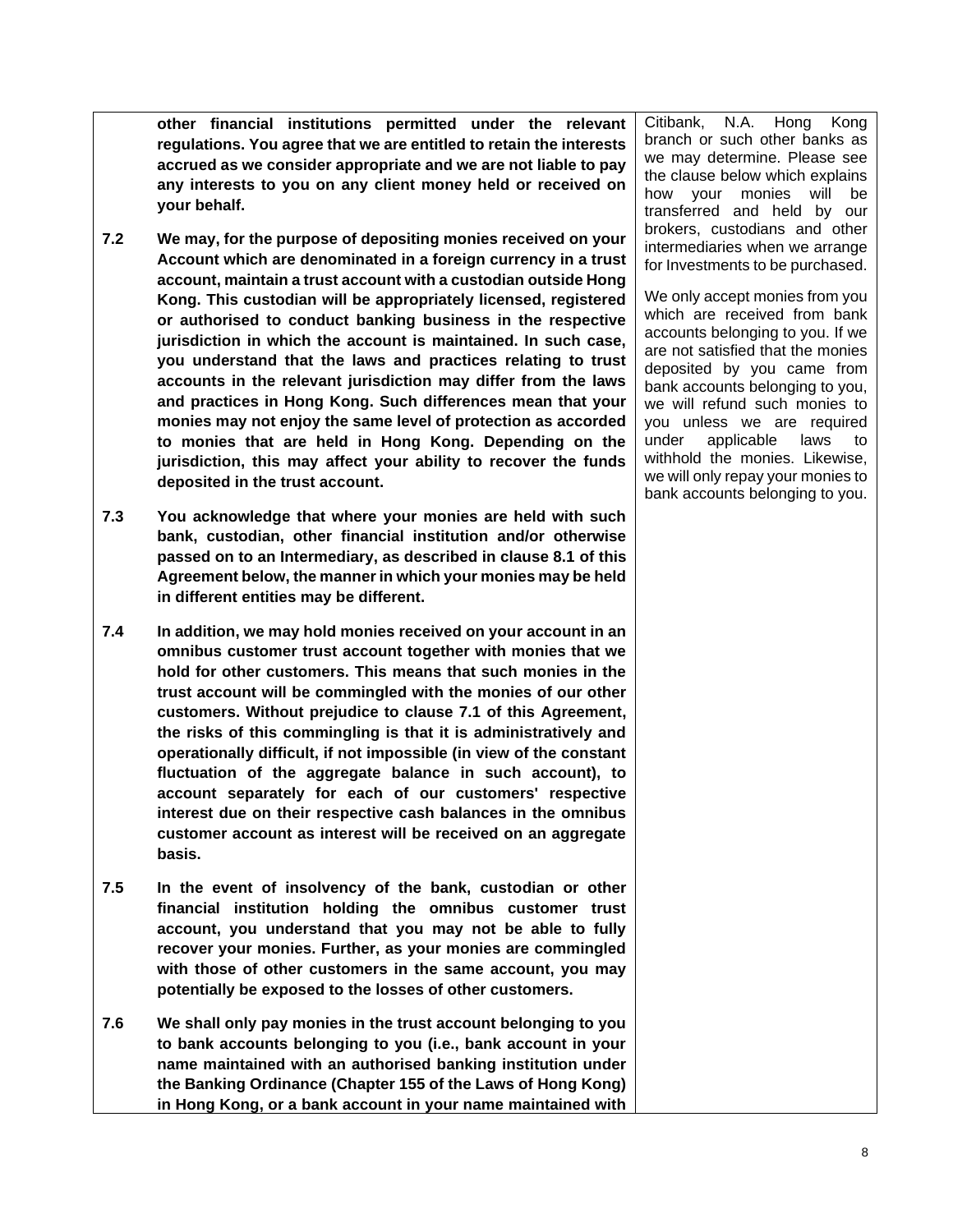<span id="page-15-0"></span>

|     |                                                                                                                                                                                                                                                                                                                                                                                                                                                                                                                                                                                                                                                                                                                                      | a bank which is supervised by a banking regulator in a<br>jurisdiction specified by us from time to time (as applicable)).<br>We reserve the right to withhold such payments if we are not<br>satisfied that the monies will be paid to bank accounts<br>belonging to you. |                                                                                                                                                                                                                                                                                                                                                                                                                                                            |  |
|-----|--------------------------------------------------------------------------------------------------------------------------------------------------------------------------------------------------------------------------------------------------------------------------------------------------------------------------------------------------------------------------------------------------------------------------------------------------------------------------------------------------------------------------------------------------------------------------------------------------------------------------------------------------------------------------------------------------------------------------------------|----------------------------------------------------------------------------------------------------------------------------------------------------------------------------------------------------------------------------------------------------------------------------|------------------------------------------------------------------------------------------------------------------------------------------------------------------------------------------------------------------------------------------------------------------------------------------------------------------------------------------------------------------------------------------------------------------------------------------------------------|--|
| 8.  |                                                                                                                                                                                                                                                                                                                                                                                                                                                                                                                                                                                                                                                                                                                                      | <b>BROKERAGE, CUSTODY AND USE OF INTERMEDIARIES</b>                                                                                                                                                                                                                        | We will arrange for Investments<br>purchased<br>be<br>through<br>to                                                                                                                                                                                                                                                                                                                                                                                        |  |
| 8.1 | We may use or engage a person (including a nominee, agent,<br>broker, custodian, fund manager, market-maker, exchange<br>and/or other third party) ("Intermediary") to, directly or<br>indirectly:                                                                                                                                                                                                                                                                                                                                                                                                                                                                                                                                   |                                                                                                                                                                                                                                                                            | brokers. In some cases, we may<br>purchase Investments such as<br>units of collective investments<br>schemes<br>through<br>scheme<br>managers or fund managers.                                                                                                                                                                                                                                                                                            |  |
|     | (a)                                                                                                                                                                                                                                                                                                                                                                                                                                                                                                                                                                                                                                                                                                                                  | execute or clear Transactions;                                                                                                                                                                                                                                             | We<br>will<br>enter<br>such<br>into                                                                                                                                                                                                                                                                                                                                                                                                                        |  |
|     | (b)                                                                                                                                                                                                                                                                                                                                                                                                                                                                                                                                                                                                                                                                                                                                  | purchase and/or manage Investments; and/or                                                                                                                                                                                                                                 | with<br>arrangements<br>such<br>Intermediaries in our name. If we                                                                                                                                                                                                                                                                                                                                                                                          |  |
|     | (c)                                                                                                                                                                                                                                                                                                                                                                                                                                                                                                                                                                                                                                                                                                                                  | hold or custodise any of your funds or Assets.                                                                                                                                                                                                                             | have to take any action against<br>these Intermediaries to ensure                                                                                                                                                                                                                                                                                                                                                                                          |  |
| 8.2 | Provided that we have selected such Intermediary in good faith,<br>to the extent permitted under the Applicable Laws, you agree we<br>shall have no liability or responsibility for any act, omission,<br>insolvency, negligence, failure or default of the Intermediary.<br>You acknowledge that our Intermediaries may also appoint<br>further custodians, sub-custodians, trustees,<br>registrars,<br>administrators, nominees and/or agents as may be necessary or<br>expedient to provide the relevant services or Investments to us.<br>You agree that to the extent permitted under the Applicable<br>Laws, we shall have no liability or responsibility in relation to<br>any actions taken by such persons or these further |                                                                                                                                                                                                                                                                            | that we can perform our duties<br>under the Agreement, you agree<br>to indemnify us if these actions<br>are taken in good faith. You also<br>understand that<br>since<br>the<br>arrangements are entered into<br>between<br>and<br>the<br><b>us</b><br>Intermediaries, to the extent<br>permitted by Applicable Laws,<br>there is a risk that<br>the<br>Intermediaries may take actions<br>against us to your disadvantage.<br>Currently, we have opened a |  |
|     |                                                                                                                                                                                                                                                                                                                                                                                                                                                                                                                                                                                                                                                                                                                                      | reasonable control.                                                                                                                                                                                                                                                        | securities brokerage account<br>with Saxo Capital Markets Pte.                                                                                                                                                                                                                                                                                                                                                                                             |  |
| 8.3 |                                                                                                                                                                                                                                                                                                                                                                                                                                                                                                                                                                                                                                                                                                                                      | You agree that where we use another Intermediary to execute or                                                                                                                                                                                                             | ("Saxo"),<br>which<br>Ltd.<br>İS.                                                                                                                                                                                                                                                                                                                                                                                                                          |  |
|     |                                                                                                                                                                                                                                                                                                                                                                                                                                                                                                                                                                                                                                                                                                                                      | clear your Transactions, purchase or manage your Investments                                                                                                                                                                                                               | authorised to carrying business                                                                                                                                                                                                                                                                                                                                                                                                                            |  |
|     |                                                                                                                                                                                                                                                                                                                                                                                                                                                                                                                                                                                                                                                                                                                                      | or hold or custodise your funds or Assets, we may have to                                                                                                                                                                                                                  | in both dealing in securities and<br>providing custodial services for                                                                                                                                                                                                                                                                                                                                                                                      |  |
|     |                                                                                                                                                                                                                                                                                                                                                                                                                                                                                                                                                                                                                                                                                                                                      | accept sole and principal responsibility to the Intermediary for                                                                                                                                                                                                           | securities in Singapore. We will                                                                                                                                                                                                                                                                                                                                                                                                                           |  |
|     |                                                                                                                                                                                                                                                                                                                                                                                                                                                                                                                                                                                                                                                                                                                                      | the Investments and/or executed Transaction. You understand<br>that this means that we may enter into Transactions to sell or                                                                                                                                              | use your monies maintained in                                                                                                                                                                                                                                                                                                                                                                                                                              |  |
|     |                                                                                                                                                                                                                                                                                                                                                                                                                                                                                                                                                                                                                                                                                                                                      | purchase Investments (including units of collective investment                                                                                                                                                                                                             | the trust account referred to in                                                                                                                                                                                                                                                                                                                                                                                                                           |  |
|     |                                                                                                                                                                                                                                                                                                                                                                                                                                                                                                                                                                                                                                                                                                                                      | schemes) as principal. In some situations, we may also enter                                                                                                                                                                                                               | the clause above to buy and sell<br>Investments on your behalf                                                                                                                                                                                                                                                                                                                                                                                             |  |
|     |                                                                                                                                                                                                                                                                                                                                                                                                                                                                                                                                                                                                                                                                                                                                      | into these sale or purchase of Investments with you and in so                                                                                                                                                                                                              | through this account with Saxo,                                                                                                                                                                                                                                                                                                                                                                                                                            |  |
|     |                                                                                                                                                                                                                                                                                                                                                                                                                                                                                                                                                                                                                                                                                                                                      | doing, we will act as principal not as agent. You agree with the                                                                                                                                                                                                           | which is a consolidated account                                                                                                                                                                                                                                                                                                                                                                                                                            |  |
|     |                                                                                                                                                                                                                                                                                                                                                                                                                                                                                                                                                                                                                                                                                                                                      | aforesaid transaction between you and us or our connected                                                                                                                                                                                                                  | we use for all our clients. Saxo in                                                                                                                                                                                                                                                                                                                                                                                                                        |  |
|     |                                                                                                                                                                                                                                                                                                                                                                                                                                                                                                                                                                                                                                                                                                                                      | persons. You further acknowledge and agree that where we sell                                                                                                                                                                                                              | turn has an arrangement with<br>Citibank,<br>N.A.<br>to<br>hold                                                                                                                                                                                                                                                                                                                                                                                            |  |
|     |                                                                                                                                                                                                                                                                                                                                                                                                                                                                                                                                                                                                                                                                                                                                      | or purchase Investments on your behalf, we may do so by                                                                                                                                                                                                                    | Investments which we buy and                                                                                                                                                                                                                                                                                                                                                                                                                               |  |
|     |                                                                                                                                                                                                                                                                                                                                                                                                                                                                                                                                                                                                                                                                                                                                      | selling or purchasing from Intermediaries, our other customers                                                                                                                                                                                                             | sell, and an arrangement with                                                                                                                                                                                                                                                                                                                                                                                                                              |  |
|     |                                                                                                                                                                                                                                                                                                                                                                                                                                                                                                                                                                                                                                                                                                                                      | and/or such other third parties as we may deem suitable as part<br>of our management of your portfolio.                                                                                                                                                                    | and<br>Hongkong<br>Shanghai<br>Banking Corporation Limited,<br>Singapore Branch ("HSBC") to                                                                                                                                                                                                                                                                                                                                                                |  |
| 8.4 |                                                                                                                                                                                                                                                                                                                                                                                                                                                                                                                                                                                                                                                                                                                                      | You shall indemnify us against any and all action which we<br>deem in good faith necessary to ensure that we will not be in                                                                                                                                                | hold the monies we transfer to<br>them for the purchase of                                                                                                                                                                                                                                                                                                                                                                                                 |  |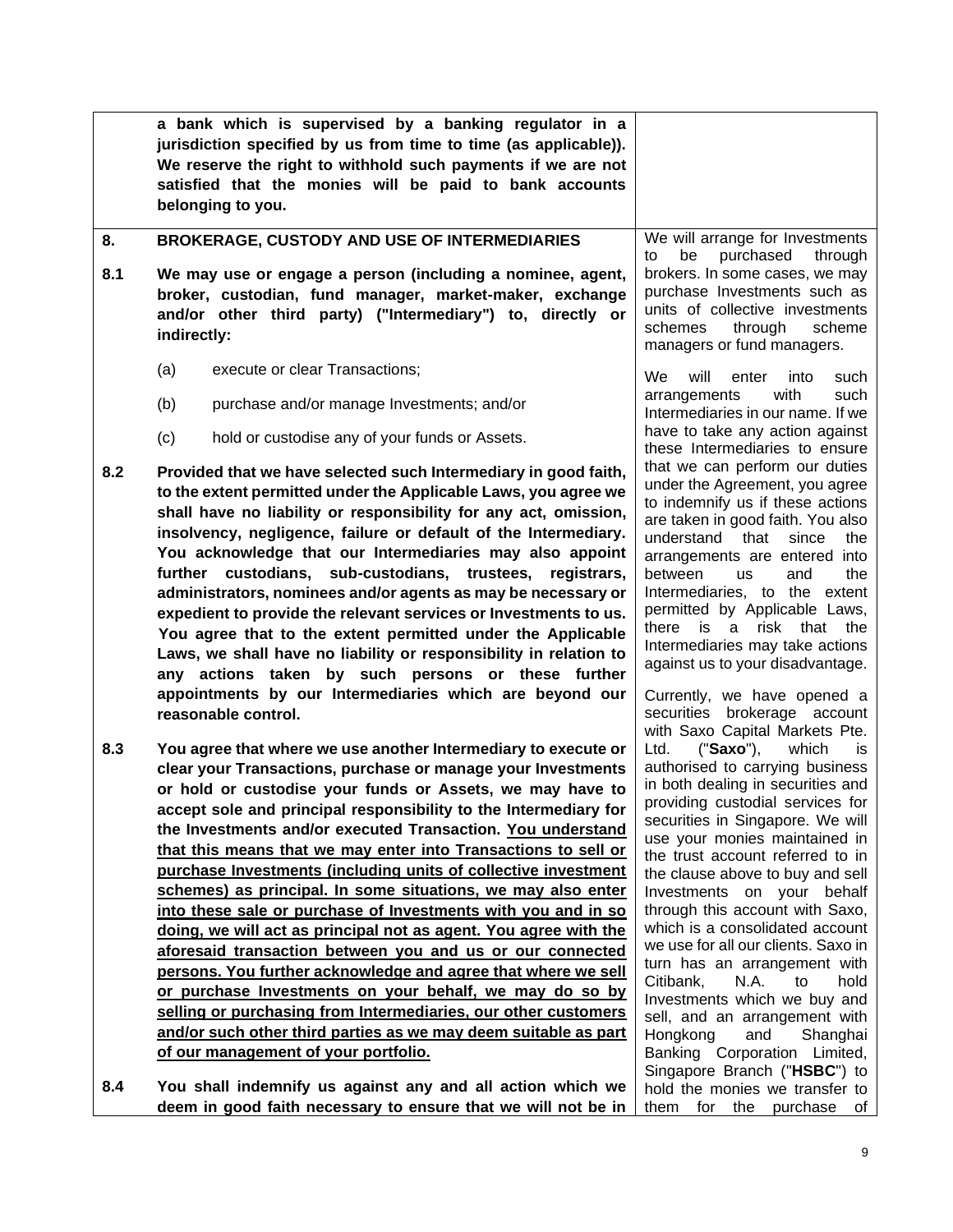**default of our obligation or responsibilities under this Agreement. Our foregoing right shall apply even though as between you and us, you may be in actual or anticipatory default. The foregoing indemnity in our favour is in addition to any other right that we may have (whether expressly provided as between us or implied by law).**

- **8.5 In view of the fact that we may have accepted principal responsibility and/or liability to Intermediaries, you also acknowledge and consent to the fact that, to the extent permitted by Applicable Laws, there is a risk that such Intermediaries may regard any Investments which we purchase on your behalf, as investments which we purchase for ourselves. This may in some instances result in prejudice to you. For example, there is a risk that the Intermediaries may attempt to use your Investments to satisfy our obligations or obligations of our other customers. You accept that this is a necessary risk of dealing in such jurisdictions through us.**
- **8.6 You agree that neither us nor our Intermediaries shall provide any margin facility to you in respect of the Investments.**
- **8.7 Without prejudice to any other provision in this Agreement and the Client Securities Standing Authority, you agree that:**
	- (a) we may, whether directly or indirectly (through brokers/ custodians/ nominees/ exchanges/ clearing houses ("**Custodian**") or otherwise), hold Investments purchased for you in an omnibus custody account, aggregated with other Investments of our other customers, and/or the customers of these Custodians, and such Investments may not be held in your name. This means that your Investments will be commingled with the assets of our other customers and/or the customers of these Custodians. Given such commingling, the Investments may be registered collectively in our name, the name of the Custodian, a sub-custodian and/or any other third party and your entitlements may not be identifiable as separate certificates, titles or electronic records. You agree that if there are any dividends, interests, rights, benefits or other proceeds in relation to your Investments resulting from such commingling, we shall have full discretion as to the allotment of such dividends, interests, rights, benefits or other proceeds;
	- (b) In the event of insolvency or default of the Custodian, you understand that you may not be able to fully recover your Investments held in the omnibus custody account. Any shortfall in the Investments may be shared among you and our other customers and/or the customers of the Custodians pro rata. As your Investments are commingled with those of

Investments and monies to be transferred to us for the sale of Investments and return (which will then be transferred to our trust account referred to in the clause above). HSBC is currently licensed to carry on banking business in Singapore. The aforesaid arrangement is subject to changes as we may determine from time to time without prior consent and notice.

For certain portfolios where the Investments are units of collective investment schemes, these may be purchased through a scheme manager. The scheme manager may also appoint appropriately licensed custodians, trustees, registrars and administrators in respect of collective investment scheme. The custodial arrangements in respect of these Investments will be subject to the terms and conditions as agreed between the scheme manager and the relevant custodian.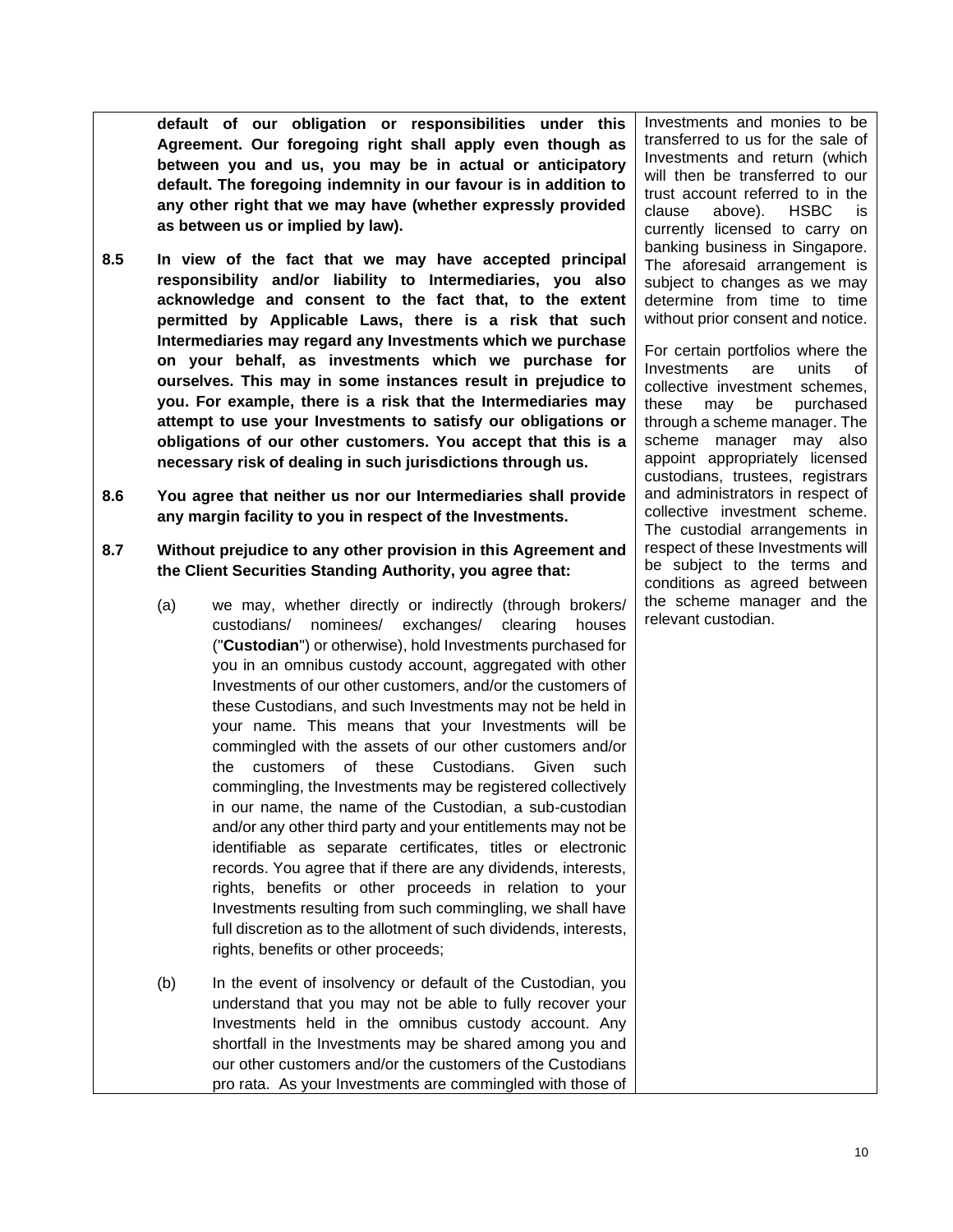<span id="page-17-0"></span>

|     |     | other customers in the same account, you may potentially be<br>exposed to the losses of other customers;                                                                                                                                                                                                                                                                                                                                                                                                                                                                                                                                                                                                                                         |                                                                                                                                                                                                                               |
|-----|-----|--------------------------------------------------------------------------------------------------------------------------------------------------------------------------------------------------------------------------------------------------------------------------------------------------------------------------------------------------------------------------------------------------------------------------------------------------------------------------------------------------------------------------------------------------------------------------------------------------------------------------------------------------------------------------------------------------------------------------------------------------|-------------------------------------------------------------------------------------------------------------------------------------------------------------------------------------------------------------------------------|
|     | (c) | provided that we have selected or engaged such Custodian<br>in good faith, to the extent permitted by Applicable Laws, we<br>shall not be liable to you for any and all Losses suffered or<br>incurred by you as a result of any act, omission or insolvency<br>of such Custodian;                                                                                                                                                                                                                                                                                                                                                                                                                                                               |                                                                                                                                                                                                                               |
|     | (d) | where Investments are denominated in a foreign currency,<br>the Investments may be held in an omnibus custody account<br>with an entity which is licensed, registered or authorised to<br>act as a custodian in the country or territory where such<br>Investments are held. In such case, you understand that the<br>laws and practices relating to custody accounts in the<br>relevant jurisdiction may differ from the laws and practices in<br>Hong Kong. Such differences mean that your Investments<br>may not enjoy the same level of protection as accorded to<br>Investments that are held in Hong Kong. Depending on the<br>jurisdiction, this may affect your ability to recover the<br>Investments deposited in the custody account; |                                                                                                                                                                                                                               |
|     | (e) | your Investments may be treated as fungible with other<br>Investments in the omnibus custody account and therefore,<br>we are not obliged to deliver any specific Investments to you<br>and may instead sell the Investments at your expense and<br>transfer to your Account the proceeds of such sale (if any).                                                                                                                                                                                                                                                                                                                                                                                                                                 |                                                                                                                                                                                                                               |
| 8.8 |     | You acknowledge that where your Investments are held with<br>different Intermediaries and/or appointees of our Intermediaries,<br>the manner in which your Investments may be held in different<br>entities may be different.                                                                                                                                                                                                                                                                                                                                                                                                                                                                                                                    |                                                                                                                                                                                                                               |
| 9.  |     | <b>RISKS ACKNOWLEDGEMENT</b>                                                                                                                                                                                                                                                                                                                                                                                                                                                                                                                                                                                                                                                                                                                     | You understand that there are<br>risks<br>involved<br>the<br>in                                                                                                                                                               |
| 9.1 |     | You are fully aware of the risk relating to Transactions entered<br>into. In particular, you understand that:                                                                                                                                                                                                                                                                                                                                                                                                                                                                                                                                                                                                                                    | Investments, highlighted in the<br>Risk Disclosure Statement.                                                                                                                                                                 |
|     | (a) | Your Investments are not "capital protected" and therefore,<br>you may lose your capital by entering into the Transactions;                                                                                                                                                                                                                                                                                                                                                                                                                                                                                                                                                                                                                      | For example, the Investments<br>are not "capital protected" and<br>therefore you may therefore lose                                                                                                                           |
|     | (b) | Where the Investments are listed outside Hong Kong, such<br>Investments are subject to the laws and regulations of the<br>jurisdiction they listed and you are aware of the risks involved<br>with investing in such products, including but not limited to<br>differences in regulatory regime and investor protection,<br>differences in legal systems, jurisdiction-specific costs<br>(including<br>related costs), exposure to foreign<br>tax                                                                                                                                                                                                                                                                                                | your capital by investing.<br>In addition, the Investments are<br>listed outside Hong Kong and<br>not denominated in Hong Kong<br>currency.<br><b>There</b><br>risks<br>are<br>involved in investing in overseas<br>products. |
|     |     | counterparty and correspondent broker risks, and exposure<br>to the political, economic and social developments in the<br>applicable jurisdiction;                                                                                                                                                                                                                                                                                                                                                                                                                                                                                                                                                                                               | You will be required to confirm<br>that you have received and<br>understood the Risk Disclosure<br>Statement. The Risk Disclosure                                                                                             |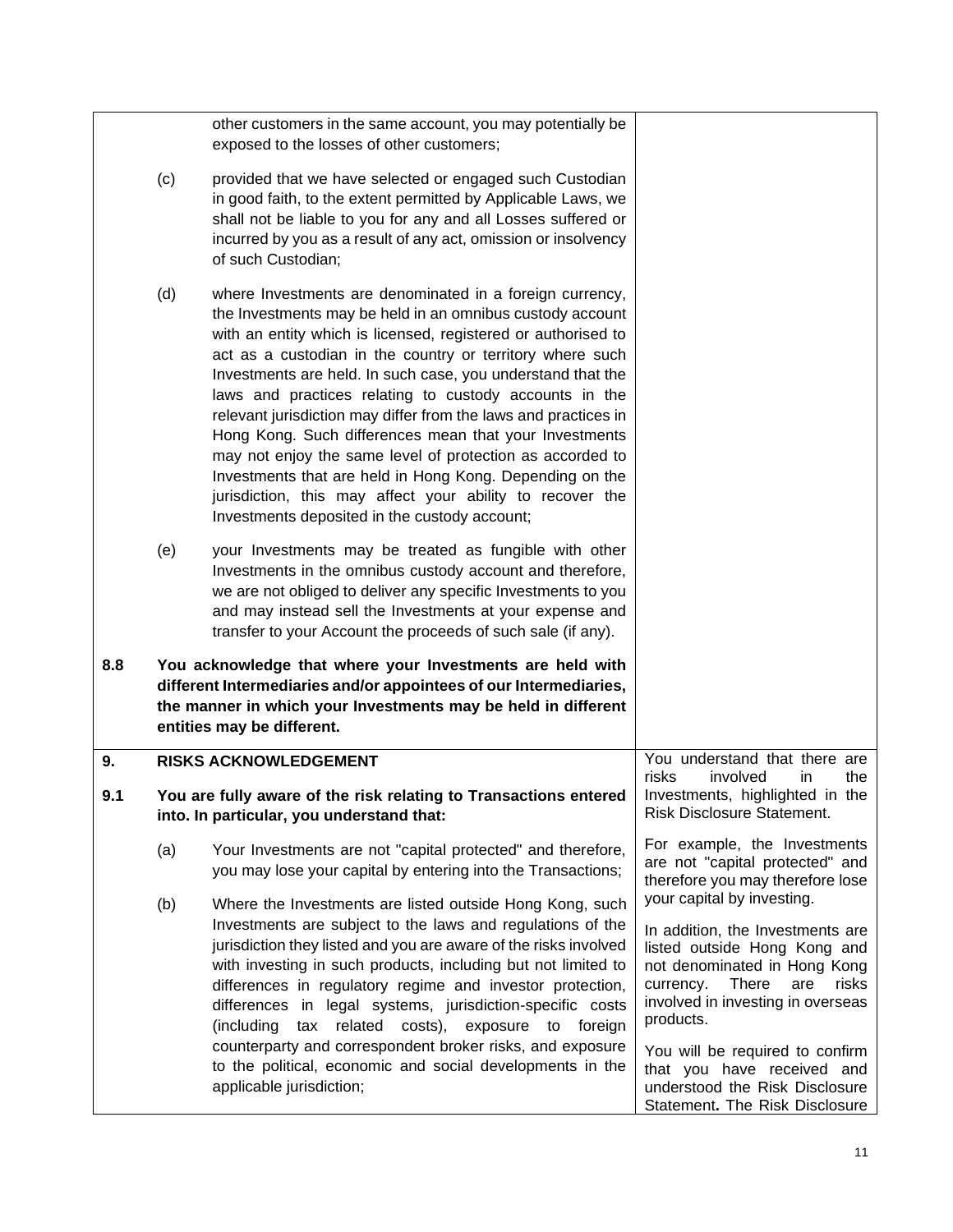- (c) In relation to the risks associated with your Investment, you acknowledge receipt of the Risk Disclosure Statement provided to you in the account opening stage and understand its contents;
- (d) Your payments or receipts under a Transaction will be linked to changes in the particular financial market or markets to which the Transaction is linked, and you will be exposed to price, currency exchange, interest rate or other volatility in that market or markets. You may sustain substantial losses on the Investment if the market conditions move against your positions. It is in your interest to fully understand the impact of market movements, in particular the extent of profit/loss you would be exposed to when there is an upward or downward movement in the relevant rates, and the extent of loss if you have to liquidate a position if market conditions move against you. Your position may be liquidated at a loss, and you will be liable for any resulting deficit in your Account with us; and
- (e) The fluctuations in foreign currency rates have an impact on the profit/loss and the Investment where the Transaction is denominated or settled in a different currency from the currency where you carry on your ordinary business or keep your accounts.
- **9.2 You agree that any advice provided by us will be based on information from sources believed to be accurate, however no representation or warranty, express or implied is made by us as to the accuracy, completeness or suitability of such advice.**
- **9.3 You agree that you shall make your own investigation and appraisal of all Investments and conduct your own verification of any advice, recommendations, view, opinion or information provided by us as you consider appropriate (including seeking independent professional advice). You shall fully understand and familiarise yourself with all the terms and conditions of each Investments and the risks involved, and agree that you will only accept our recommended Investment Strategy and Transactions after you have conducted your review and determined that the Investment Strategy and/or Investments are suitable and appropriate for you, taking into account your specific objectives, financial situation, investment experience, knowledge and particular needs and such independent professional advice as you consider necessary. This clause does not intend to derogate any of our regulatory obligations and clause 5.8 of this Agreement.**
- **9.4 You agree and acknowledge that you have made all necessary enquiries and have taken independent advice if you so wish, and we have informed you of all material features of and risks**

Statement explains to you, amongst other things, that overseas-listed investment product that may be part of your Investment is subject to the laws and regulations of the country that the investment product is listed in. As a result of that, you are required to be aware of the information set out in the statement. The Risk Disclosure Statement also cautions you that you should not invest in the overseas-listed product if you do not understand or are not comfortable with taking such risks.

You will be required to confirm that you have received and understood the Risk Disclosure Statement provided to you in the account opening stage**.**

You are also required to confirm that you have made all enquiries that you require, and that we have informed you of all important information about the Investments, including (but not limited to) the information set out under clause 9.4(a) to (n) of this Agreement. You confirm that if required, you have obtained your own professional advice from your tax, legal and other advisers.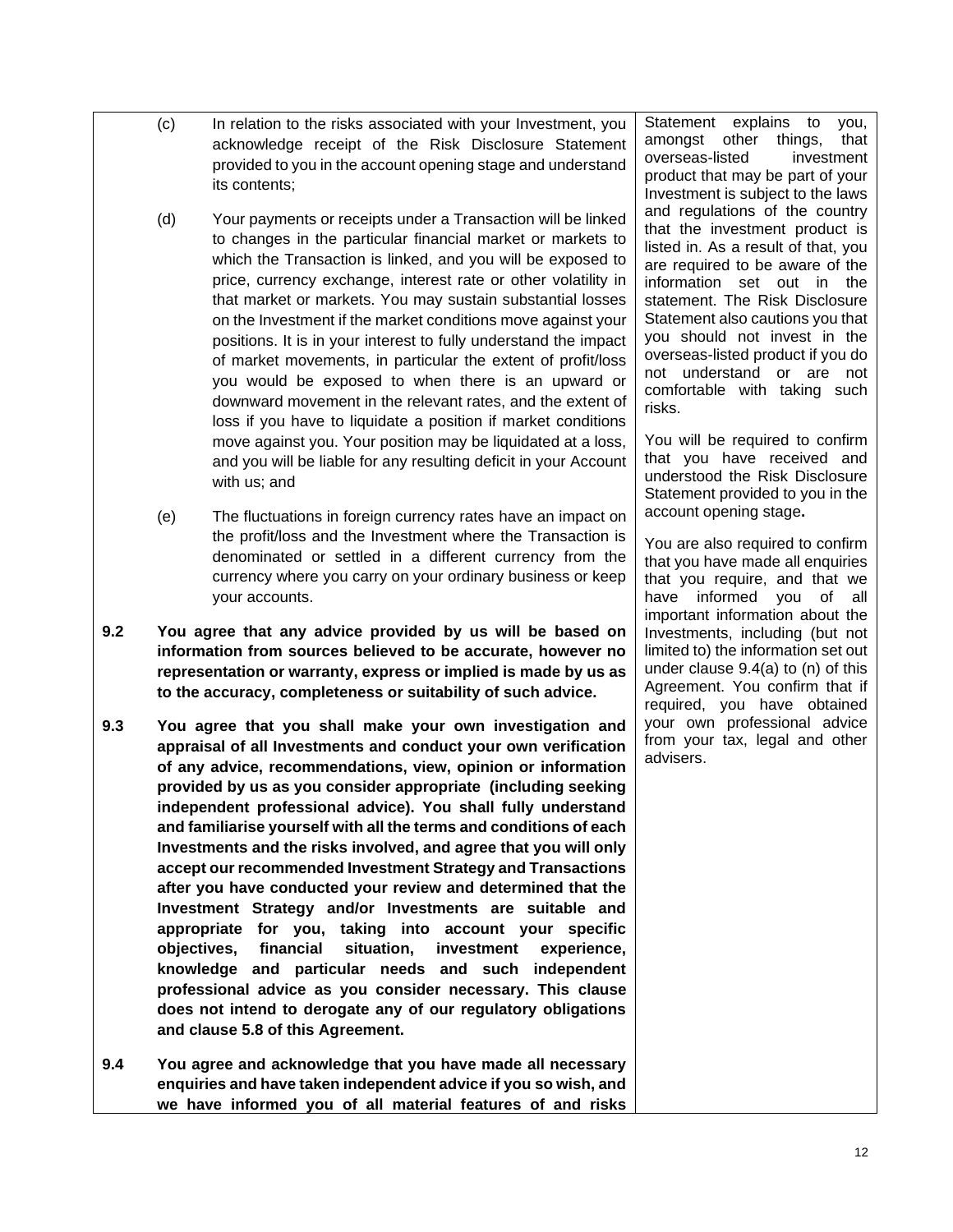<span id="page-19-0"></span>

|      | involved in respect of the Investments including but not limited<br>to information on: |                                                                                                                                                                                                                                                                             |                                                                                  |
|------|----------------------------------------------------------------------------------------|-----------------------------------------------------------------------------------------------------------------------------------------------------------------------------------------------------------------------------------------------------------------------------|----------------------------------------------------------------------------------|
|      | (a)                                                                                    | the nature and objective of the Investments;                                                                                                                                                                                                                                |                                                                                  |
|      | (b)                                                                                    | the key benefits and risks of the Investments;                                                                                                                                                                                                                              |                                                                                  |
|      | (c)                                                                                    | details of the providers of the Investments;                                                                                                                                                                                                                                |                                                                                  |
|      | (d)                                                                                    | your key rights with respect to the Investments;                                                                                                                                                                                                                            |                                                                                  |
|      | (e)                                                                                    | the intended investment horizon of the Investments;                                                                                                                                                                                                                         |                                                                                  |
|      | (f)                                                                                    | the ease of converting the Investments to cash;                                                                                                                                                                                                                             |                                                                                  |
|      | (g)                                                                                    | the expected level of your risk tolerance in respect of the<br>Investments;                                                                                                                                                                                                 |                                                                                  |
|      | (h)                                                                                    | the commitment required from you in respect of the<br>Investments;                                                                                                                                                                                                          |                                                                                  |
|      | (i)                                                                                    | the pricing of the Investments;                                                                                                                                                                                                                                             |                                                                                  |
|      | (j)                                                                                    | the fees and charges to be borne by you in respect of the<br>Investments;                                                                                                                                                                                                   |                                                                                  |
|      | (k)                                                                                    | the frequency of reports to be provided to you in respect of<br>the Investments;                                                                                                                                                                                            |                                                                                  |
|      | (1)                                                                                    | any applicable charges or restrictions on withdrawal,<br>surrender or claim procedures of the Investments;                                                                                                                                                                  |                                                                                  |
|      | (m)                                                                                    | any applicable warnings, exclusions and disclaimers; and                                                                                                                                                                                                                    |                                                                                  |
|      | (n)                                                                                    | information in relation to where the prospectus in respect of<br>the Investment (if applicable) may be accessed, or if we<br>consider it appropriate, an abridged version of such<br>prospectus.                                                                            |                                                                                  |
| 9.5  |                                                                                        | You expressly acknowledge that you have the appetite to<br>assume all economic consequences and risks of the<br>Investments and, to the extent necessary, have consulted your<br>own tax, legal and other advisers.                                                         |                                                                                  |
| 9.6  |                                                                                        | You also acknowledge that we may have an interest in the<br>subject of the report or recommendation, may be a counterparty<br>to any Investments entered into by you and/or may otherwise<br>benefit from your Investments. Please refer to SCHEDULE 3 for<br>more details. |                                                                                  |
| 10.  |                                                                                        | <b>CHARGES AND FEES</b>                                                                                                                                                                                                                                                     | The Fees that you are required<br>to pay to StashAway for the                    |
| 10.1 |                                                                                        | The fee payable by you to us for the Service is specified in the<br>Fee Schedule available at [www.stashaway.hk/pricing] ("Fees")<br>as may be amended from time to time. We undertake to notify                                                                            | Service is specified in the Fee<br>Schedule<br>at<br>[www.stashaway.hk/pricing]. |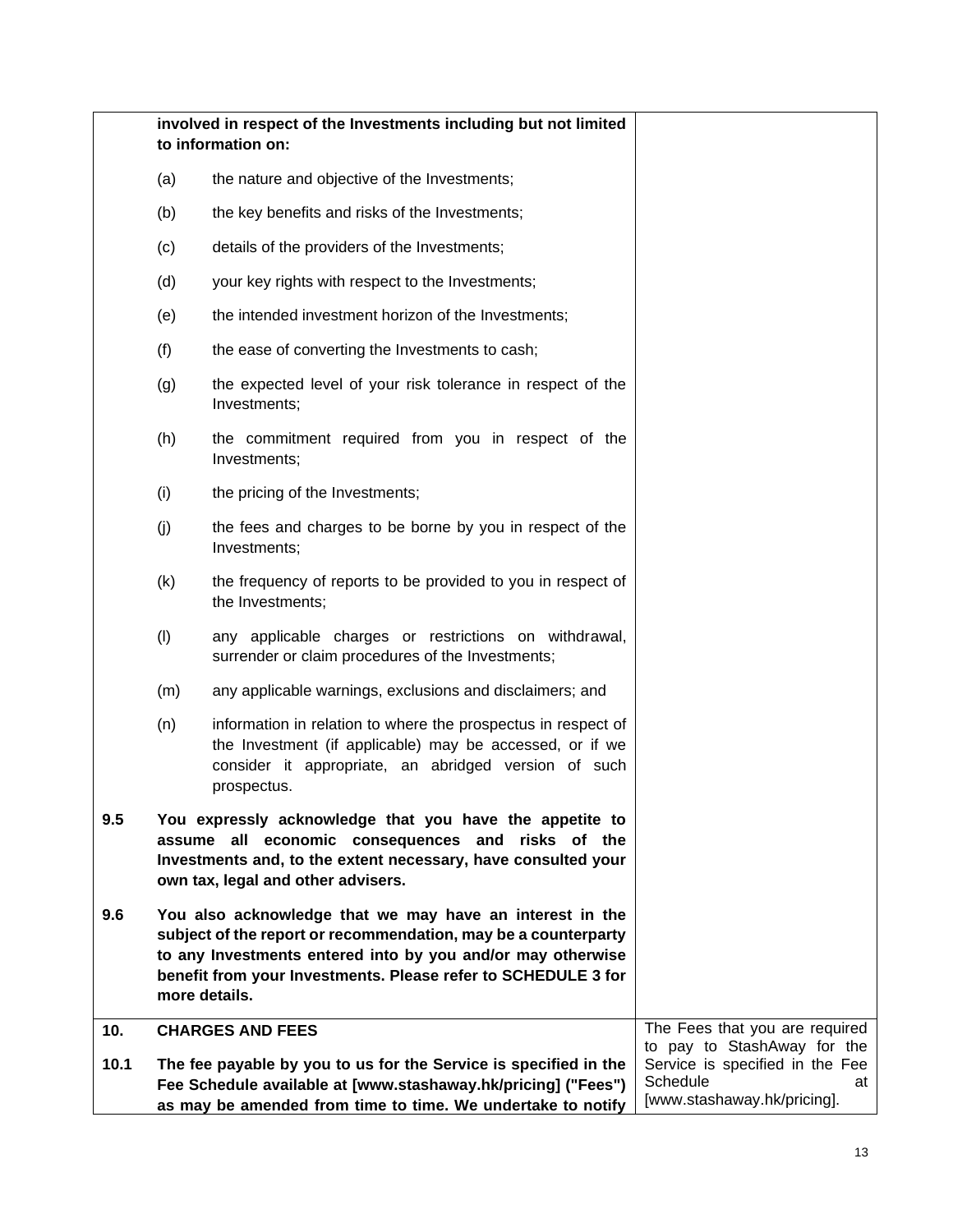**you in the event of any material change to the fees payable by you. All liabilities, costs and expenses which we incur under this Agreement will be covered by the Fees. 10.2 You shall make all payments due under this Agreement free and clear of, and without deduction, withholding or set-off on account of, any tax or levy or any other charges present and future. 10.3 You shall be liable for any goods and services tax, value- added tax or any other tax of a similar nature chargeable by law on any payment you are required to make to us. If we are required by law to collect and make payment in respect of such tax, you will indemnify us against such payments. 10.4 We may deduct your Account with the full amount of any Fees payable by you, or any other monies owed by you to us pursuant to any liability of any nature arising in respect of the Account or otherwise. For this purpose, we may withdraw and collect uninvested cash in your Account and/or sell your Assets and collect the proceeds from such sale.** The Fees include all liabilities, costs and expenses that StashAway incurs under this Agreement. The Fees are not fixed and may be amended every now and then. When you are making any form of payment to us, you are required to pay for any goods and services tax, value-added tax or any other tax that are similar in nature that is chargeable by law. If we are required by law to collect and make payment for such tax, you must reimburse us for any such payments incurred. We may deduct the full amount of any Fees payable by you from your Account. In order to deduct the amount or monies due to us, we may withdraw and collected uninvested cash in your Account and/or sell your Assets and collect the proceeds from such sale.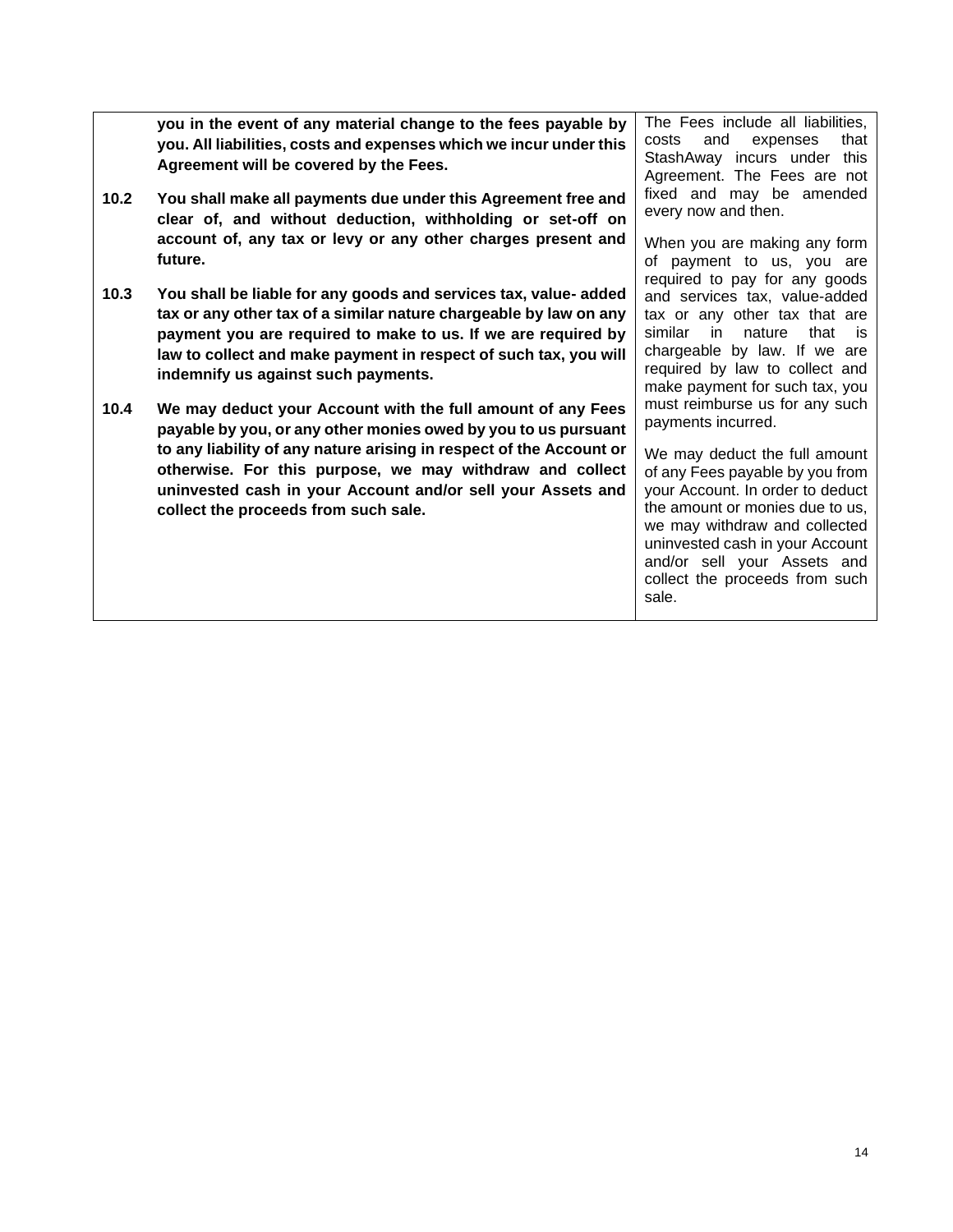

### <span id="page-21-0"></span>**SCHEDULE 1 - DEFINITIONS**

<span id="page-21-1"></span>

|                          | <b>Summary</b>                                                                                                                                                                                                                                                                                                                                                                                                                                                                                                                                                                                                                                                                                                                                                                                                                        |                                                                                                         |
|--------------------------|---------------------------------------------------------------------------------------------------------------------------------------------------------------------------------------------------------------------------------------------------------------------------------------------------------------------------------------------------------------------------------------------------------------------------------------------------------------------------------------------------------------------------------------------------------------------------------------------------------------------------------------------------------------------------------------------------------------------------------------------------------------------------------------------------------------------------------------|---------------------------------------------------------------------------------------------------------|
| 1.<br><b>DEFINITIONS</b> |                                                                                                                                                                                                                                                                                                                                                                                                                                                                                                                                                                                                                                                                                                                                                                                                                                       | This Schedule sets out the                                                                              |
| 1.1<br>meaning:          | In this Agreement, where the context so admits, the words and<br>expressions used in this Agreement shall have the following                                                                                                                                                                                                                                                                                                                                                                                                                                                                                                                                                                                                                                                                                                          | definitions of specific words and<br>expressions (capitalized terms)<br>that are used in the Agreement. |
| "Account"                | means the account which we have set up for you and<br>granted to you pursuant to this Agreement;                                                                                                                                                                                                                                                                                                                                                                                                                                                                                                                                                                                                                                                                                                                                      |                                                                                                         |
| "Access Method"          | means any user identification, passwords and other<br>security credentials assigned to you and required to<br>access and use the Platform using your Account;                                                                                                                                                                                                                                                                                                                                                                                                                                                                                                                                                                                                                                                                         |                                                                                                         |
| "Actual<br>Settled       | means, in relation to:                                                                                                                                                                                                                                                                                                                                                                                                                                                                                                                                                                                                                                                                                                                                                                                                                |                                                                                                         |
| Amount"                  | (a) a Conversion - the sum of money that results<br>from the Conversion based on the actual rate of<br>exchange (not being a rate of exchange provided<br>on a real-time basis at the time the Conversion<br>was executed) provided to us by a third party<br>provider chosen at our discretion; or                                                                                                                                                                                                                                                                                                                                                                                                                                                                                                                                   |                                                                                                         |
|                          | (b) a Transaction - the sum of money used for the<br>execution of the Transaction based on the actual<br>price (not being the price(s) of the relevant<br>Investment(s) reflected on a real-time basis at the<br>time the Transaction was executed) of the<br>relevant Investment(s).                                                                                                                                                                                                                                                                                                                                                                                                                                                                                                                                                 |                                                                                                         |
| "Affiliates"             | has the meaning ascribed to it in paragraph 15 of<br><b>SCHEDULE 2</b> of this Agreement;                                                                                                                                                                                                                                                                                                                                                                                                                                                                                                                                                                                                                                                                                                                                             |                                                                                                         |
| "Applicable Laws"        | means all applicable local or foreign laws, rules, acts,<br>regulations,<br>subsidiary<br>legislation<br>notices,<br>notifications, circulars, licence conditions, directions,<br>requests, requirements, guidelines, directives, codes,<br>information papers, practice notes, demands,<br>guidance and/or decisions of any national, state or<br>local government, any agency, exchange, regulatory<br>or self- regulatory body, law enforcement body, court,<br>central bank or tax revenue authority or any other<br>authority (including the SFC and IRD) whether in<br>Hong Kong or elsewhere, whether having the force of<br>law or not (including any intergovernmental<br>agreement between the governments or regulatory<br>authorities of two or more jurisdictions or otherwise),<br>as may be amended from time to time; |                                                                                                         |
| "Asset"                  | means all moneys, cash, securities, or other financial<br>instruments or products, and other property of yours<br>held with us or through us;                                                                                                                                                                                                                                                                                                                                                                                                                                                                                                                                                                                                                                                                                         |                                                                                                         |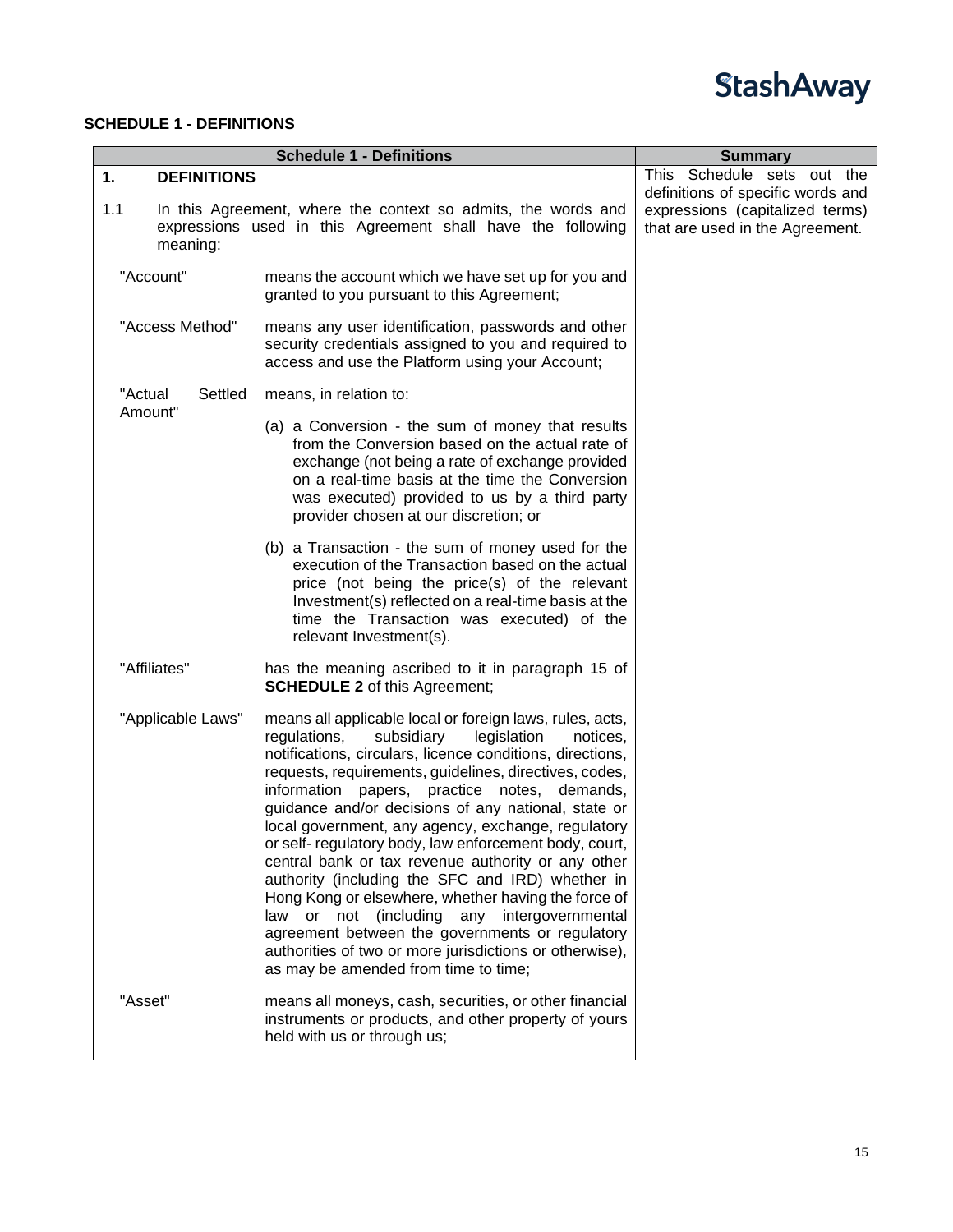| "Attorney"                                   | means an individual whom you have appointed or<br>intend to appoint (by way of the POA) to act on your<br>behalf in relation to your Account;                                                                                                                                                                                                                                                 |  |
|----------------------------------------------|-----------------------------------------------------------------------------------------------------------------------------------------------------------------------------------------------------------------------------------------------------------------------------------------------------------------------------------------------------------------------------------------------|--|
| "Business Day"                               | means a day, other than a Saturday or Sunday or<br>Public Holiday, on which we are open for business<br>(from 9am to 5pm Hong Kong time), and in the<br>context of Instructions and Transactions involving a<br>foreign element, a day, other than a Saturday or<br>Sunday, when we and the relevant financial markets<br>and institutions in the country concerned are open for<br>business; |  |
| "Client<br>Money<br>Standing<br>Authority"   | means the standing authority set out in <b>SCHEDULE</b><br>4 granted by you to us pursuant to the Securities and<br>Futures (Client Money) Rules (Chapter 571I) of the<br>Laws of Hong Kong;                                                                                                                                                                                                  |  |
| "Client Securities<br>Standing<br>Authority" | means the standing authority set out in <b>SCHEDULE</b><br>5 granted by you to us pursuant to the Securities and<br>Futures (Client Securities) Rules (Chapter 571H) of<br>the Laws of Hong Kong;                                                                                                                                                                                             |  |
| "Conversion"                                 | means the conversion of a sum of money<br>denominated in one currency to any other currency<br>as we may carry out on your behalf under this<br>Agreement;                                                                                                                                                                                                                                    |  |
| "Custodians"                                 | means brokers/ custodians/ nominees/ exchanges/<br>clearing houses;                                                                                                                                                                                                                                                                                                                           |  |
| "Financial Dispute<br>Resolution<br>Scheme"  | means the Financial Dispute Resolution Scheme for<br>resolving<br>eligible<br>managing<br>and<br>disputes<br>administered by the Financial Dispute Resolution<br>Centre.                                                                                                                                                                                                                      |  |
| "General<br>Investing"                       | means an investment approach that is generic in<br>nature, and may not relate or conform to a certain<br>specific class of Investments, theme, industry or<br>sector;                                                                                                                                                                                                                         |  |
| "Hong Kong"                                  | means Hong Kong Special Administrative Region of<br>the People's Republic of China;                                                                                                                                                                                                                                                                                                           |  |
| "Initial<br>Settled<br>Amount"               | means, in relation to:                                                                                                                                                                                                                                                                                                                                                                        |  |
|                                              | (a) a Conversion - the sum of money that results<br>from the Conversion based on rate of exchange<br>provided to us by a third party provider on a real-<br>time basis at the time the Conversion was<br>executed; or                                                                                                                                                                         |  |
|                                              | (b) a Transaction - the sum of money used for the<br>execution of the Transaction based on the<br>price(s) of the relevant Investment(s) reflected by<br>a third party provider on a real-time basis at the<br>time the Transaction was executed.                                                                                                                                             |  |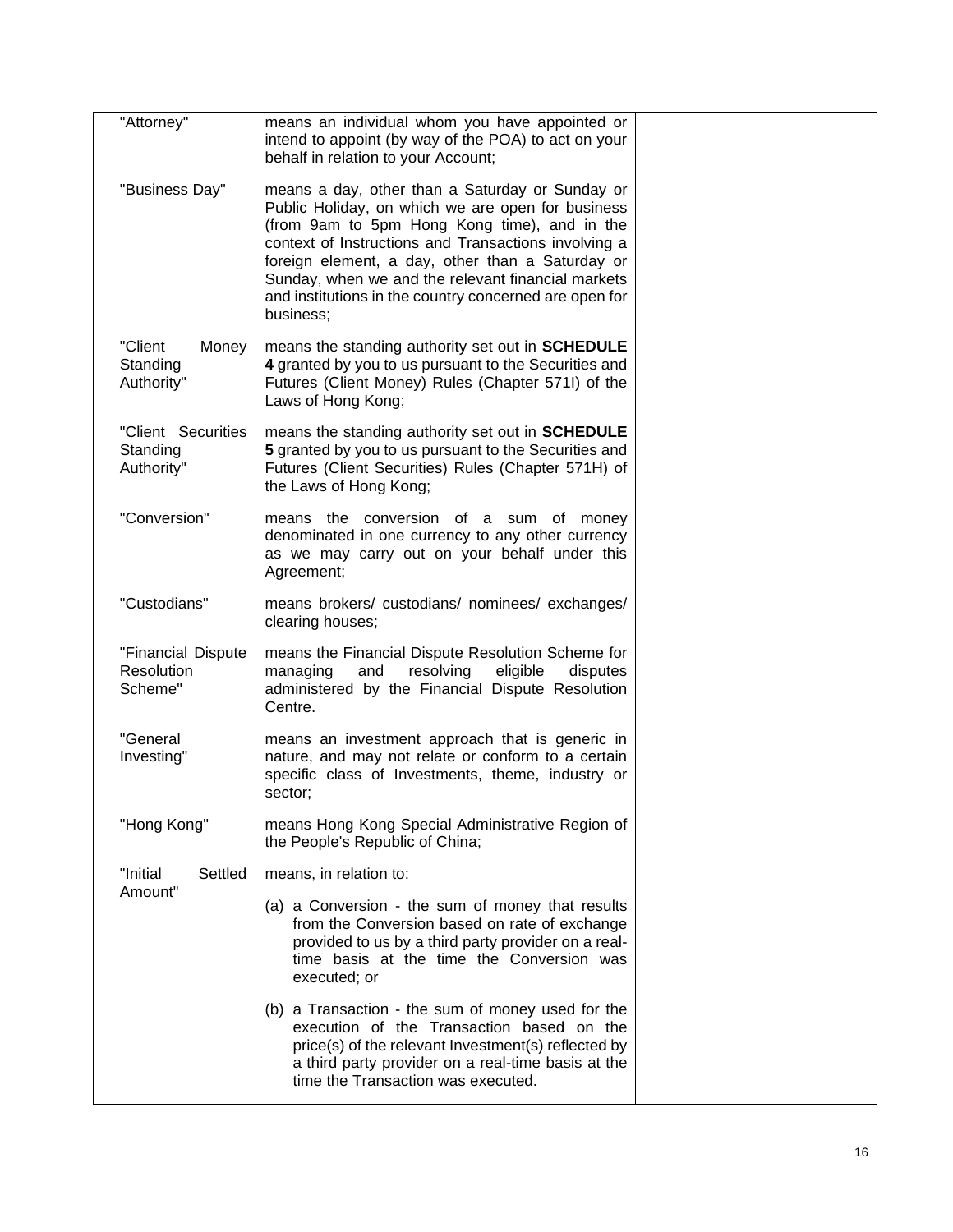| "Instructions"                                      | means any communication, instruction, order,<br>message data or information received by us through<br>or pursuant to the Platform or otherwise referable to<br>your Access Methods, and any information delivered<br>to us offline by any methods as we may agree;                                                                                                                                                                                                                                                          |  |
|-----------------------------------------------------|-----------------------------------------------------------------------------------------------------------------------------------------------------------------------------------------------------------------------------------------------------------------------------------------------------------------------------------------------------------------------------------------------------------------------------------------------------------------------------------------------------------------------------|--|
| "Intermediary"                                      | nominee, agent, broker, custodian, fund manager,<br>market-maker, exchange and/or other third party;                                                                                                                                                                                                                                                                                                                                                                                                                        |  |
| "Investment<br>Experience<br>and<br>Needs Analysis" | has the meaning ascribed to it in clause 4.1 of this<br>Agreement;                                                                                                                                                                                                                                                                                                                                                                                                                                                          |  |
| "Investment<br>Strategy"                            | means, in respect of a portfolio, the StashAway Risk<br>Index in respect of General Investing or Thematic<br>Investing, as the case may be;                                                                                                                                                                                                                                                                                                                                                                                 |  |
| "Investments"                                       | means any securities, or other financial instruments<br>or products which we may purchase or sell on your<br>behalf;                                                                                                                                                                                                                                                                                                                                                                                                        |  |
| "IRD"                                               | means the Inland Revenue Department of Hong<br>Kong;                                                                                                                                                                                                                                                                                                                                                                                                                                                                        |  |
| "Losses"                                            | means any losses, damages, loss of opportunity,<br>actions, suits proceedings,<br>liabilities, claims,<br>judgements, demands, costs, expenses (including<br>fees and expenses of legal and other professional<br>advisers on a full indemnity basis, exchange<br>expenses and all other out-of-pocket expenses),<br>disbursements,<br>interests,<br>commissions,<br>fees,<br>charges, taxes, fines, penalties, duties, and/or any<br>other losses, liabilities and/or costs of whatsoever<br>nature and howsoever arising; |  |
| "Personal Data"                                     | has the meaning ascribed to it in the Personal Data<br>(Privacy) Ordinance (Chapter 486 of the Laws of<br>Hong Kong);                                                                                                                                                                                                                                                                                                                                                                                                       |  |
| "Platform"                                          | means the online platform (accessible through our<br>website at www.stashaway.hk or through our mobile<br>application) operated by us;                                                                                                                                                                                                                                                                                                                                                                                      |  |
| "POA"                                               | means the executive power of attorney or such other<br>document (in the template as provided by us to you)<br>for you to appoint an Attorney to act on your behalf in<br>relation to your Account;                                                                                                                                                                                                                                                                                                                          |  |
| "Privacy Policy"                                    | means the policy on the privacy and protection of<br>Personal Data adopted by us as made available at<br>www.stashaway.hk/privacy-policy,<br>as<br>may<br>be<br>supplemented, amended or varied from time to time<br>upon our notification to you;                                                                                                                                                                                                                                                                          |  |
| "Service"                                           | means any service provided by us pursuant to this<br>Agreement (including those set out in clause 3 of this<br>Agreement);                                                                                                                                                                                                                                                                                                                                                                                                  |  |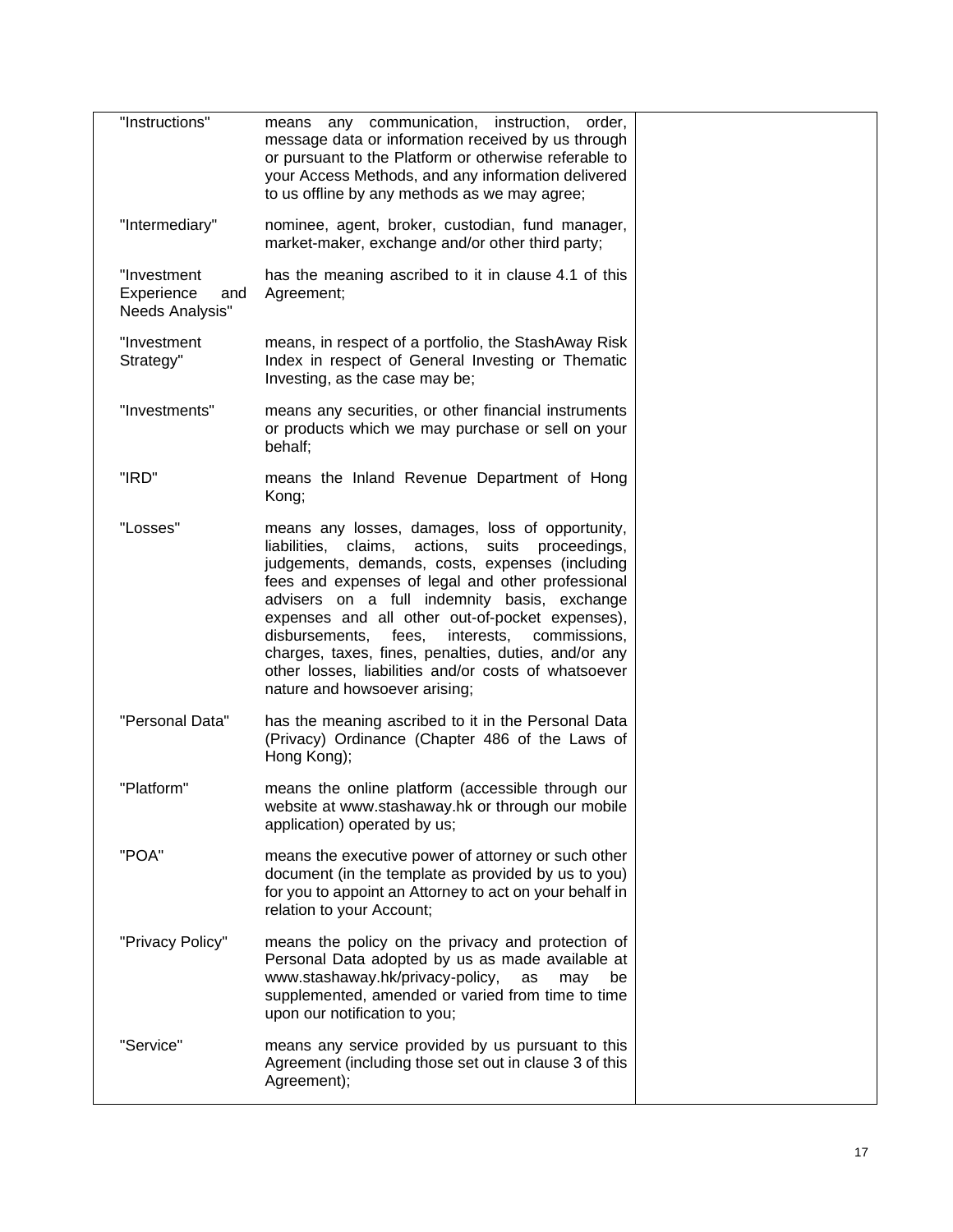| "SFC"                   |                | means the Securities and Futures Commission of<br>Hong Kong;                                                                                                                                                                                                                                                                       |  |
|-------------------------|----------------|------------------------------------------------------------------------------------------------------------------------------------------------------------------------------------------------------------------------------------------------------------------------------------------------------------------------------------|--|
| "SFO"                   |                | means the Securities and Futures Ordinance<br>(Chapter 571 of the Laws of Hong Kong);                                                                                                                                                                                                                                              |  |
| "System"                |                | software<br>the<br>hardware.<br>means<br>and<br>telecommunication links or any part thereof used from<br>time to time for the purpose of providing, supporting,<br>accessing and/or otherwise referable to the Platform;                                                                                                           |  |
| "Thematic<br>Investing" |                | means an investment approach that relates or<br>conforms to a certain specific class of Investments,<br>theme, industry or sector, as determined by us in our<br>sole discretion from time to time;                                                                                                                                |  |
|                         | "Transactions" | means transactions in such Investments as we may<br>carry out on your behalf under this Agreement,<br>including the purchase or sale of Investments;                                                                                                                                                                               |  |
| 1.2                     |                | The words "we", "us", "our" or any of their derivatives refer to<br>StashAway and its successors and any novatee, assignee,<br>transferee or purchaser of StashAway's rights and/or obligations<br>hereunder and any reference to StashAway includes a reference to<br>such successor, novatee, assignee, transferee or purchaser. |  |
| 1.3                     | case may be)   | The words "you", "your", "yours" or any of their derivatives refer to the<br>person who opened the Account and/or using our Services and shall<br>include, as the context may require, personal representatives (as the                                                                                                            |  |
|                         |                |                                                                                                                                                                                                                                                                                                                                    |  |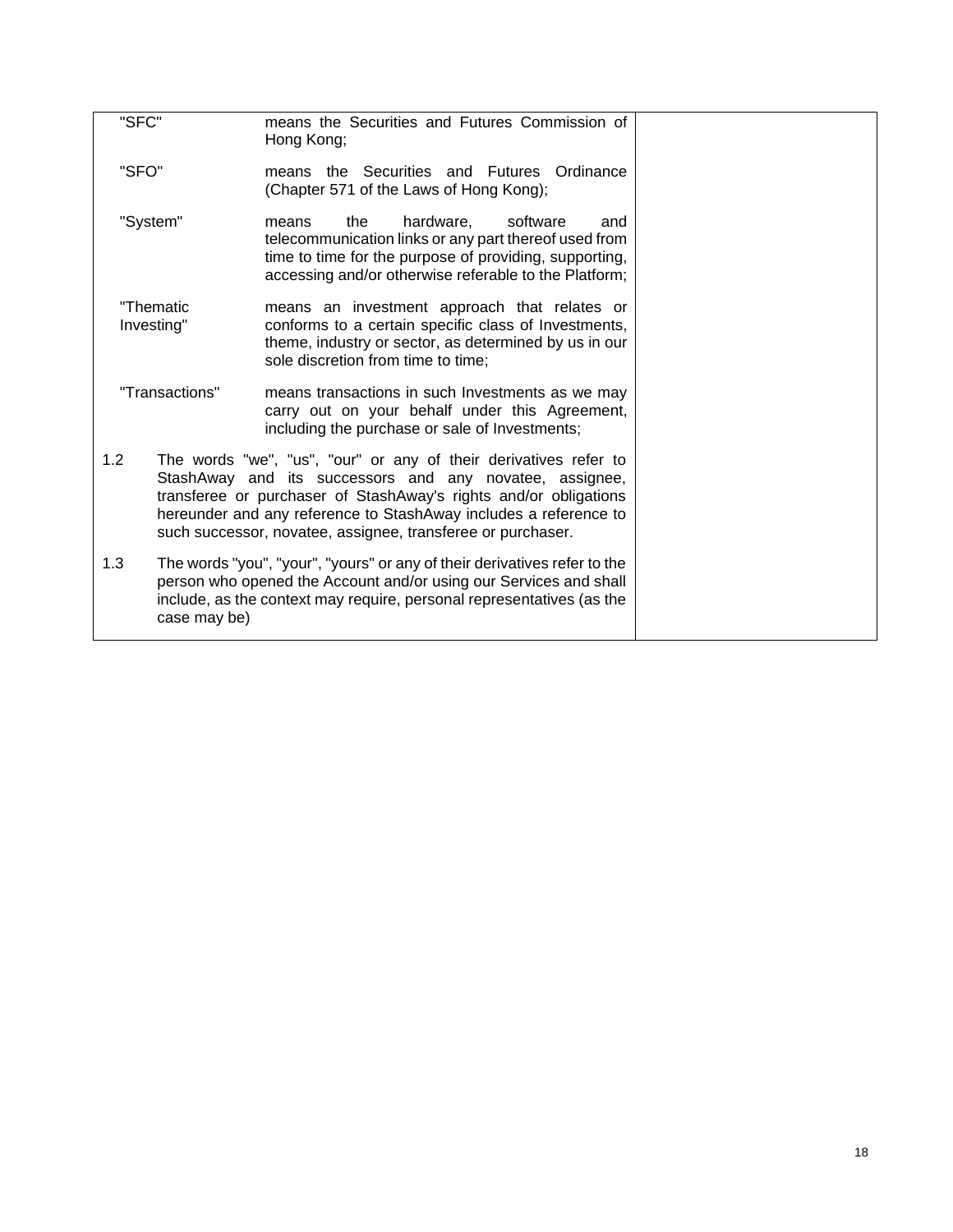### <span id="page-25-0"></span>**SCHEDULE 2- GENERAL TERMS AND CONDITIONS**

<span id="page-25-1"></span>

|     |     | <b>Schedule 2 - General Terms and Conditions</b>                                                                                                                                                                                                                                                                                                                                                                                                                                                                                                   | <b>Summary</b>                                                                                                                                                                                                                  |
|-----|-----|----------------------------------------------------------------------------------------------------------------------------------------------------------------------------------------------------------------------------------------------------------------------------------------------------------------------------------------------------------------------------------------------------------------------------------------------------------------------------------------------------------------------------------------------------|---------------------------------------------------------------------------------------------------------------------------------------------------------------------------------------------------------------------------------|
| 1.  |     | <b>REPRESENTATIONS</b>                                                                                                                                                                                                                                                                                                                                                                                                                                                                                                                             | Through the Agreement, you                                                                                                                                                                                                      |
| 1.1 |     | You represent and warrant that:                                                                                                                                                                                                                                                                                                                                                                                                                                                                                                                    | make certain representations<br>and warranties to us. This                                                                                                                                                                      |
|     | (a) | unless otherwise notified by you to us in accordance with this<br>Agreement, you are an individual, and the only legal and<br>beneficial owner of the Account. You are acting on your own<br>account and no other person has any interest in the Account<br>or the assets therein and you are the person ultimately<br>responsible for originating the Transactions to be made in<br>the Account (in case applicable) and no other person stands<br>to gain the commercial or economic benefit or bear the<br>commercial or economic risk thereof; | includes confirming,<br>amongst<br>others:<br>that you are the person who<br>owns the Account and any<br>benefits of the<br>Account<br>belong to you;<br>that the information<br>you<br>$\bullet$<br>provide to us are<br>true, |
|     | (b) | you will take reasonable endeavours to ensure that only you<br>and your Attorney would place Instructions with us in relation<br>to your Account, from whom we would only accept such<br>Instructions;                                                                                                                                                                                                                                                                                                                                             | accurate and complete;<br>that you are legally able to<br>enter into the Agreement and<br>do everything required under<br>the Agreement;                                                                                        |
|     | (c) | all information and documents provided to us, including the<br>information contained in the pre-admission questionnaire<br>completed by you prior to you opening an Account with us,<br>are true, correct and complete and not misleading in any<br>material way;                                                                                                                                                                                                                                                                                  | that you are not a bankrupt;<br>$\bullet$<br>that<br>entering<br>into<br>the<br>$\bullet$<br>Agreement will not cause<br>you to be in violation of any                                                                          |
|     | (d) | you have the capacity, power and authority to enter into,<br>exercise your rights and perform and comply with your<br>obligations under this Agreement;                                                                                                                                                                                                                                                                                                                                                                                            | of your obligations;<br>that you will comply with all<br>Applicable Laws when using                                                                                                                                             |
|     | (e) | all actions, conditions and things required to be taken,<br>fulfilled and done, in order: (i) to enable you to lawfully enter<br>into, exercise your rights and perform and comply with your<br>obligations under this Agreement, and (ii) to ensure that<br>those obligations are valid, legally binding and enforceable,<br>have been taken, fulfilled and done;                                                                                                                                                                                 | our Services.                                                                                                                                                                                                                   |
|     | (f) | your obligations under this Agreement are valid, binding and<br>enforceable;                                                                                                                                                                                                                                                                                                                                                                                                                                                                       |                                                                                                                                                                                                                                 |
|     | (g) | you are solvent, able to pay your debts as they fall due and<br>are a going concern or not an undischarged bankrupt;                                                                                                                                                                                                                                                                                                                                                                                                                               |                                                                                                                                                                                                                                 |
|     | (h) | your entry into, exercise of your rights and/or performance of<br>or compliance with your obligations under this Agreement<br>does not and will not (i) violate any agreement to which you<br>or where applicable, any of your affiliates, is a party or which<br>is binding on any of you or your respective assets, or (ii)<br>result in the existence of, or oblige any of you to create, any<br>security over those assets;                                                                                                                    |                                                                                                                                                                                                                                 |
|     | (i) | you have obtained all consents, licences, approvals or<br>authorisations of, exemptions by or registrations with or<br>declarations by, any governmental or other authority that you<br>require, and these are valid and subsisting and will not be                                                                                                                                                                                                                                                                                                |                                                                                                                                                                                                                                 |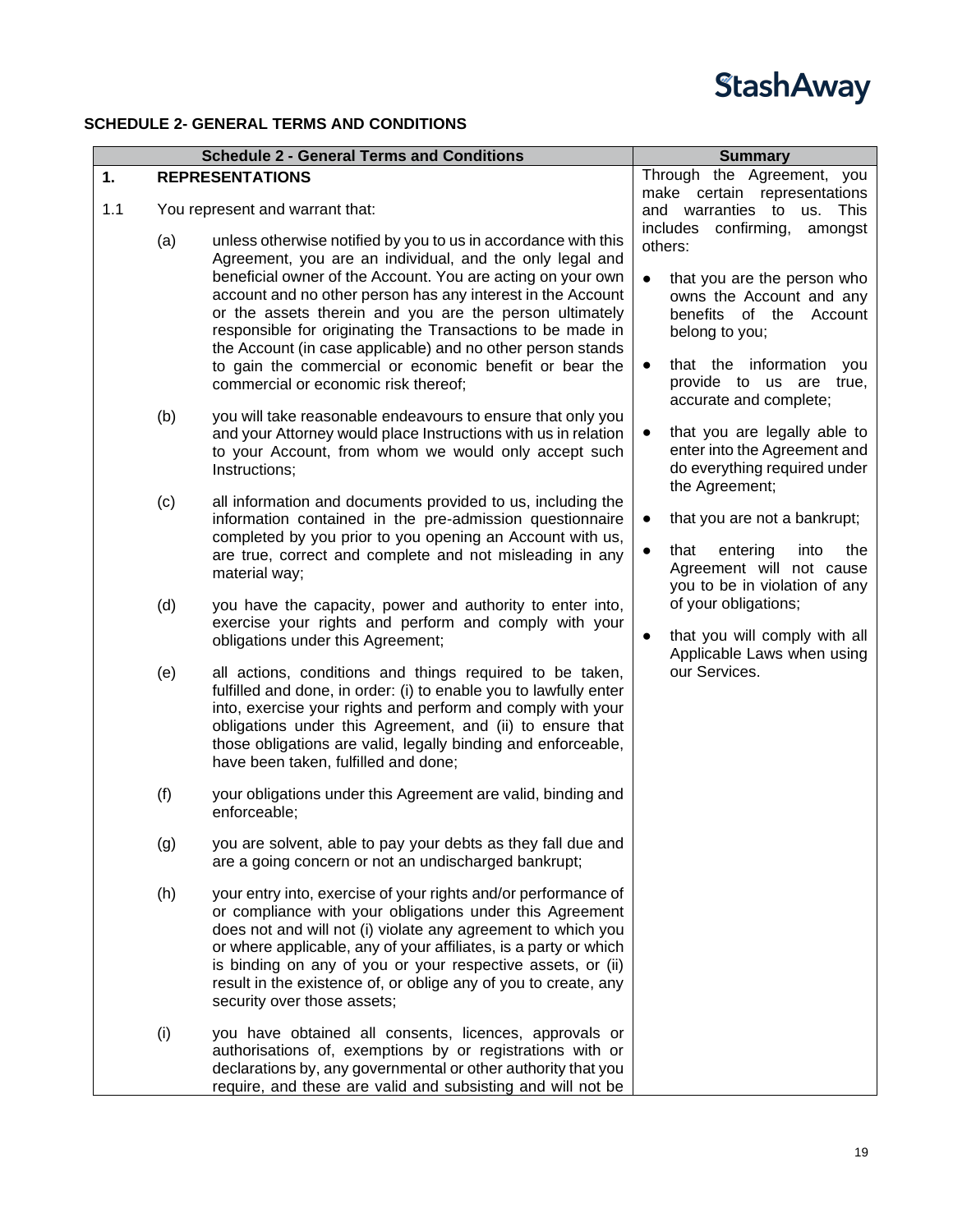<span id="page-26-0"></span>

|           |     | contravened by the execution or performance of this<br>Agreement;                                                                                                                                                                                                                                                                                                                                                                                                                                                                                                                                                                         |                     |                                                                                                                                                                                                                                                                                                                              |
|-----------|-----|-------------------------------------------------------------------------------------------------------------------------------------------------------------------------------------------------------------------------------------------------------------------------------------------------------------------------------------------------------------------------------------------------------------------------------------------------------------------------------------------------------------------------------------------------------------------------------------------------------------------------------------------|---------------------|------------------------------------------------------------------------------------------------------------------------------------------------------------------------------------------------------------------------------------------------------------------------------------------------------------------------------|
|           | (j) | your use of our Services complies with all Applicable Laws;                                                                                                                                                                                                                                                                                                                                                                                                                                                                                                                                                                               |                     |                                                                                                                                                                                                                                                                                                                              |
|           | (k) | you will inform yourself and, if necessary, consult your own<br>professional advisers as to the relevant legal, tax and<br>exchange control regulations in force in the countries of your<br>citizenship, incorporation, residence or domicile; and                                                                                                                                                                                                                                                                                                                                                                                       |                     |                                                                                                                                                                                                                                                                                                                              |
|           | (1) | except as otherwise disclosed in writing to us, you are not an<br>officer, partner, director or employee of any of the following<br>persons:                                                                                                                                                                                                                                                                                                                                                                                                                                                                                              |                     |                                                                                                                                                                                                                                                                                                                              |
|           |     | any exchange, clearing house, or any corporation<br>of which any exchange or clearing house owns a<br>majority of the share capital;                                                                                                                                                                                                                                                                                                                                                                                                                                                                                                      |                     |                                                                                                                                                                                                                                                                                                                              |
|           |     | any listed company, bank or trust company;                                                                                                                                                                                                                                                                                                                                                                                                                                                                                                                                                                                                |                     |                                                                                                                                                                                                                                                                                                                              |
|           |     | any licensed corporation or registered institution<br>under the SFO or other<br>securities broker or securities dealer; and                                                                                                                                                                                                                                                                                                                                                                                                                                                                                                               | introducing broker, |                                                                                                                                                                                                                                                                                                                              |
|           |     | any affiliate of any licensed corporation or<br>registered institution under the SFO.                                                                                                                                                                                                                                                                                                                                                                                                                                                                                                                                                     |                     |                                                                                                                                                                                                                                                                                                                              |
| 2.<br>2.1 |     | <b>COMPLIANCE WITH LAW AND TAX IMPLICATIONS</b><br>The provision of all Services by us to you, any Account and<br>Transaction and the relationship between us and you shall be subject<br>to all Applicable Laws provided that to the extent permitted by law, a<br>breach of any Applicable Law shall not discharge or release you from<br>any of its obligations under this Agreement to us. The availability of<br>any Service or any terms and conditions applicable thereto (including<br>pursuant to this Agreement) may be varied by us without notice to<br>you for compliance (voluntary or otherwise) with the Applicable Laws. |                     | The provision of all Services by<br>StashAway to you, any Account<br>and Transaction and relationship<br>between StashAway and you is<br>subject to all Applicable Laws<br>and to the extent permitted by<br>law. We are not required to take<br>any action which will cause us to<br>be in breach of any Applicable<br>Law. |
| 2.2       |     | We do not provide any tax or legal advice to you but, may (but are<br>not obliged to) in performing the Services, take into account external<br>legal and tax advice we obtain for this purpose. In providing the<br>Services to you, we may rely on external tax and legal advice but, to<br>the extent permitted by law, accept no responsibility for such advice.                                                                                                                                                                                                                                                                      |                     | We do not provide you with any<br>tax or legal advice.                                                                                                                                                                                                                                                                       |
| 2.3       |     | We shall be entitled to rely on and act in accordance with all<br>legislation and any guidelines, codes, or other information applicable<br>to it, including that published by the SFC to the extent applicable to<br>us and we shall not incur any liability to you as a result of so relying<br>or acting. For the avoidance of doubt, this Agreement shall be<br>construed in accordance with any Applicable Laws.                                                                                                                                                                                                                     |                     |                                                                                                                                                                                                                                                                                                                              |
| 2.4       |     | You agree that nothing in this Agreement shall exempt, limit or<br>exclude us from acting in compliance with any applicable guidelines<br>or any other Applicable Laws in carrying out its obligations under this<br>Agreement. To the extent that any provision of this Agreement is<br>inconsistent with the requirements of any Applicable Laws or other<br>information applicable to us, including that published by the SFC, the                                                                                                                                                                                                     |                     |                                                                                                                                                                                                                                                                                                                              |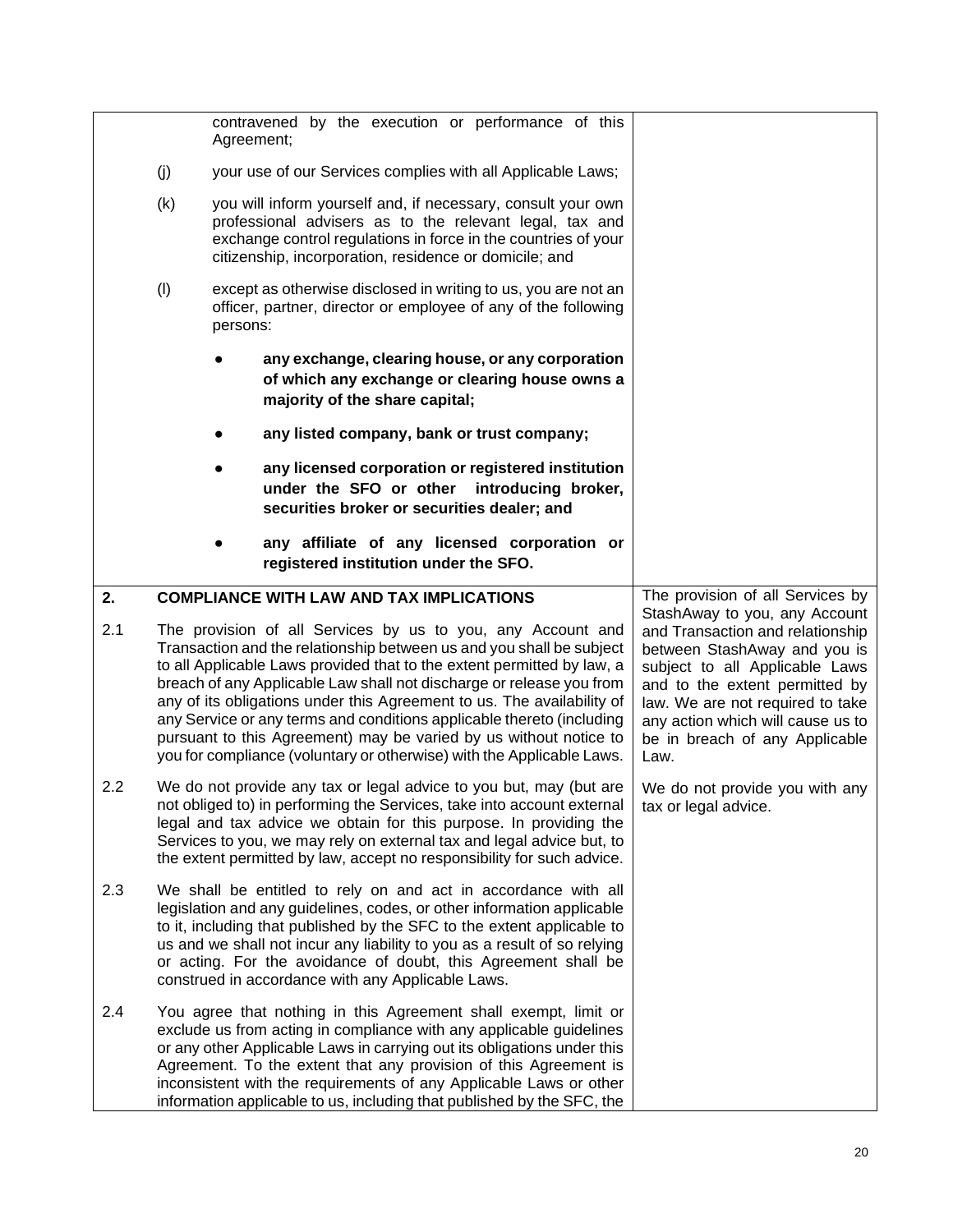<span id="page-27-1"></span><span id="page-27-0"></span>

|     | requirements of the relevant Applicable Laws shall prevail over this<br>Agreement.                                                                                                                                                                                                                                                                                                                                                                                                                                                                                                                                                                                                  |                                                                                                                                                                                                                                                                                    |
|-----|-------------------------------------------------------------------------------------------------------------------------------------------------------------------------------------------------------------------------------------------------------------------------------------------------------------------------------------------------------------------------------------------------------------------------------------------------------------------------------------------------------------------------------------------------------------------------------------------------------------------------------------------------------------------------------------|------------------------------------------------------------------------------------------------------------------------------------------------------------------------------------------------------------------------------------------------------------------------------------|
| 3.  | <b>IDENTIFICATION</b>                                                                                                                                                                                                                                                                                                                                                                                                                                                                                                                                                                                                                                                               | You acknowledge that we are<br>required by Applicable Laws and                                                                                                                                                                                                                     |
| 3.1 | You acknowledge that we are obliged to carry out "Know Your Client"<br>procedures in accordance with our policies and Applicable Laws.                                                                                                                                                                                                                                                                                                                                                                                                                                                                                                                                              | our policies to carry out customer<br>due diligence.                                                                                                                                                                                                                               |
| 3.2 | Accordingly, before we can open an Account for you, provide you<br>with our Services or enter into any Transaction for your Account, you<br>must submit to us (through our website or such other method as we<br>may notify you) all the documents, evidence, and information as we<br>may require to carry out such "Know Your Client" procedures. You<br>undertake to inform us promptly of any change in the information<br>provided.                                                                                                                                                                                                                                            | We may share information you<br>provide to us with relevant court,<br>government<br>regulatory<br>or<br>authorities. You confirm that you<br>have examined the information<br>and<br>documents<br>have<br>you<br>and<br>provided<br>to us<br>such<br>information and documents are |
| 3.3 | In addition, you agree to provide any information or documents<br>requested by us in relation to any Account, Transaction and<br>Services, including, where desirable or where required for the<br>purposes of complying with any Applicable Law or pursuant to any<br>order, direction, or request by any applicable court, government or<br>regulatory authority. This includes but is not limited to any applicable<br>anti-money laundering requirements, or any applicable tax<br>disclosure or reporting obligations. We may (where applicable) share<br>the information you provide to us to the SFC or any other regulatory<br>bodies for the same purposes aforementioned. | true, correct and complete.                                                                                                                                                                                                                                                        |
| 3.4 | Specifically, and without prejudice to the generality of our rights<br>under paragraph 3.3 of this <b>SCHEDULE 2</b> , we may (where<br>applicable) share the information you provide to us to the IRD and/or<br>the Internal Revenue Service of the United States of America for the<br>purposes of complying with our obligations under applicable tax<br>disclosure or reporting obligations. Without prejudice to any other<br>representation and/or warranty you have provided, you confirm that<br>you have examined the information and documents you have<br>provided to us and such information and documents are true, correct<br>and complete.                           |                                                                                                                                                                                                                                                                                    |
| 4.  | <b>USE OF OUR SERVICES</b>                                                                                                                                                                                                                                                                                                                                                                                                                                                                                                                                                                                                                                                          | After opening an Account with                                                                                                                                                                                                                                                      |
| 4.1 | After opening an Account with us, you shall be entitled to enjoy the<br>Services through our Platform which we may provide, subject to any<br>addition, modification, suspension or termination of such Services in<br>accordance with this Agreement.                                                                                                                                                                                                                                                                                                                                                                                                                              | us, you are entitled to enjoy the<br>Services through our Platform<br>our alternative means as we may<br>inform.                                                                                                                                                                   |
| 4.2 | We may monitor all your use of Services so as to detect any improper<br>activity relating thereto. You shall comply in a timely manner with our<br>requests for information, documents and other material requested by<br>us.                                                                                                                                                                                                                                                                                                                                                                                                                                                       | We may monitor your use of our<br>services.                                                                                                                                                                                                                                        |
| 4.3 | You agree to use our Services only for lawful purposes, in<br>accordance with the terms of this Agreement.                                                                                                                                                                                                                                                                                                                                                                                                                                                                                                                                                                          |                                                                                                                                                                                                                                                                                    |
| 4.4 | We may at our absolute discretion provide alternative means by<br>which you may enjoy the Services outside the Platform, which will be<br>subject to such terms and conditions as we may notify you.                                                                                                                                                                                                                                                                                                                                                                                                                                                                                |                                                                                                                                                                                                                                                                                    |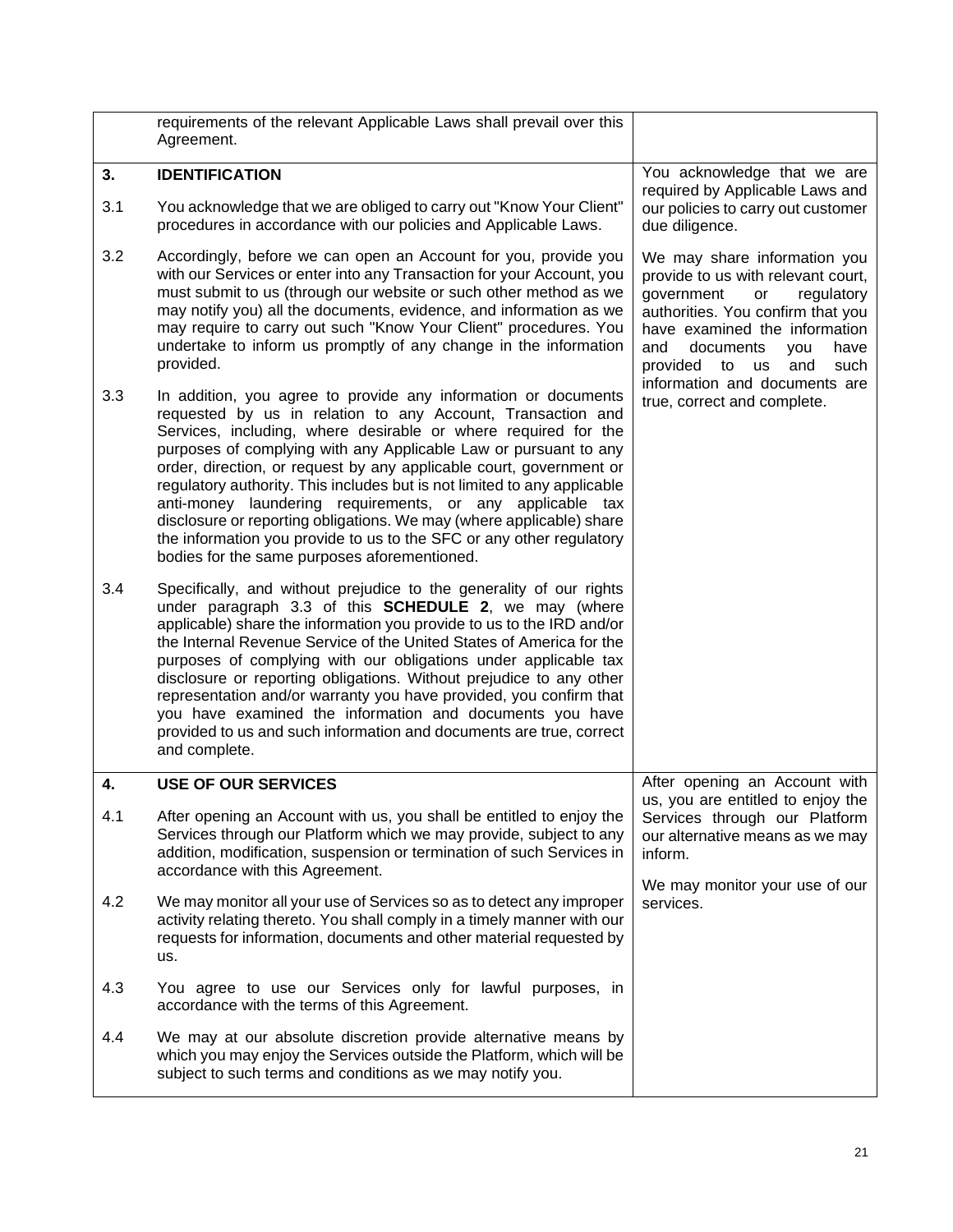<span id="page-28-0"></span>

| 5.  |              | POWER OF ATTORNEY / APPOINTMENT OF ATTORNEY                                                                                                                                                                                                                                                                                                                                                                                                                                                                                                                              | You authorize us to act on your<br>behalf to do the following things                                                              |
|-----|--------------|--------------------------------------------------------------------------------------------------------------------------------------------------------------------------------------------------------------------------------------------------------------------------------------------------------------------------------------------------------------------------------------------------------------------------------------------------------------------------------------------------------------------------------------------------------------------------|-----------------------------------------------------------------------------------------------------------------------------------|
| 5.1 | purposes of: | You authorize us to be your attorney (with full rights of substitution)<br>with full authority to be your true and lawful attorney and to in your<br>name do on your behalf all things you could have done for the                                                                                                                                                                                                                                                                                                                                                       | for the following purposes as set<br>out under paragraphs 5.1(a) to<br>$(c)$ .                                                    |
|     | (a)          | carrying out any Transactions for your Account or any of your<br>Instructions;                                                                                                                                                                                                                                                                                                                                                                                                                                                                                           | You may appoint an Attorney<br>(but not more than one) to<br>manage your Account for you,                                         |
|     | (b)          | discharging any of our obligations to you under this<br>Agreement; and/or                                                                                                                                                                                                                                                                                                                                                                                                                                                                                                | but to do so you must first<br>execute the POA that is provided<br>by us.                                                         |
|     | (c)          | doing anything which in our opinion is necessary or desirable<br>to preserve our rights under this Agreement.                                                                                                                                                                                                                                                                                                                                                                                                                                                            | If you appoint an Attorney, we will<br>be entitled to take instructions                                                           |
| 5.2 |              | You undertake to ratify and confirm, and hereby ratify and confirm,<br>all that we may do pursuant to this power of attorney.                                                                                                                                                                                                                                                                                                                                                                                                                                            | from the Attorney as if the<br>Attorney were you, and we will<br>not be accountable to you for                                    |
| 5.3 |              | You may appoint an Attorney to act on your behalf in relation to your<br>Account. Your appointment of an Attorney to act on your behalf in<br>relation to your Account must be made by way of the POA which you                                                                                                                                                                                                                                                                                                                                                          | Losses that may arise from our<br>doing so.                                                                                       |
|     | account.     | may request from us. You agree that you will not at any one time<br>appoint two or more Attorneys to act on your behalf in relation to your                                                                                                                                                                                                                                                                                                                                                                                                                              | If you wish to terminate or vary<br>the POA, you must notify us.<br>Prior to us receiving such<br>notification and confirming the |
| 5.4 |              | In relation to your appointment of an Attorney, you agree and<br>acknowledge as follows:                                                                                                                                                                                                                                                                                                                                                                                                                                                                                 | same in writing, everything that<br>the Attorney does in relation to<br>your Account will be valid and                            |
|     | (a)          | you shall inform us in writing if you wish to revoke or vary the<br>POA (for example, to change the scope of the POA or to<br>change the Attorney to a different person);                                                                                                                                                                                                                                                                                                                                                                                                | effectual.                                                                                                                        |
|     | (b)          | while the POA may be revoked or varied at any time, it shall<br>remain in effect (in the form as executed) until terminated or<br>varied in writing by you (or your executor(s). personal<br>representative(s)<br>lawful<br>successor(s)<br>or<br>and<br>correspondingly confirmed in writing by us. You agree that<br>everything that the Attorney does or causes to be done<br>pursuant to the POA shall be valid and effectual until notice<br>in writing of the termination or variation of the POA is<br>received, and correspondingly confirmed in writing, by us; |                                                                                                                                   |
|     | (c)          | we shall be entitled to receive instructions from the Attorney,<br>to follow such instructions and to do any and all such acts<br>and things in relation to the Account, insofar as the execution<br>of the same is consistent with the POA, which shall be<br>ratified and confirmed by you;                                                                                                                                                                                                                                                                            |                                                                                                                                   |
|     | (d)          | we shall not be accountable to you for Losses that you may<br>suffer as a result of us acting on instructions received from<br>the Attorney; and                                                                                                                                                                                                                                                                                                                                                                                                                         |                                                                                                                                   |
|     | (e)          | you shall be accountable to us for Losses that we may suffer<br>as a result of acting on instructions received from the<br>Attorney.                                                                                                                                                                                                                                                                                                                                                                                                                                     |                                                                                                                                   |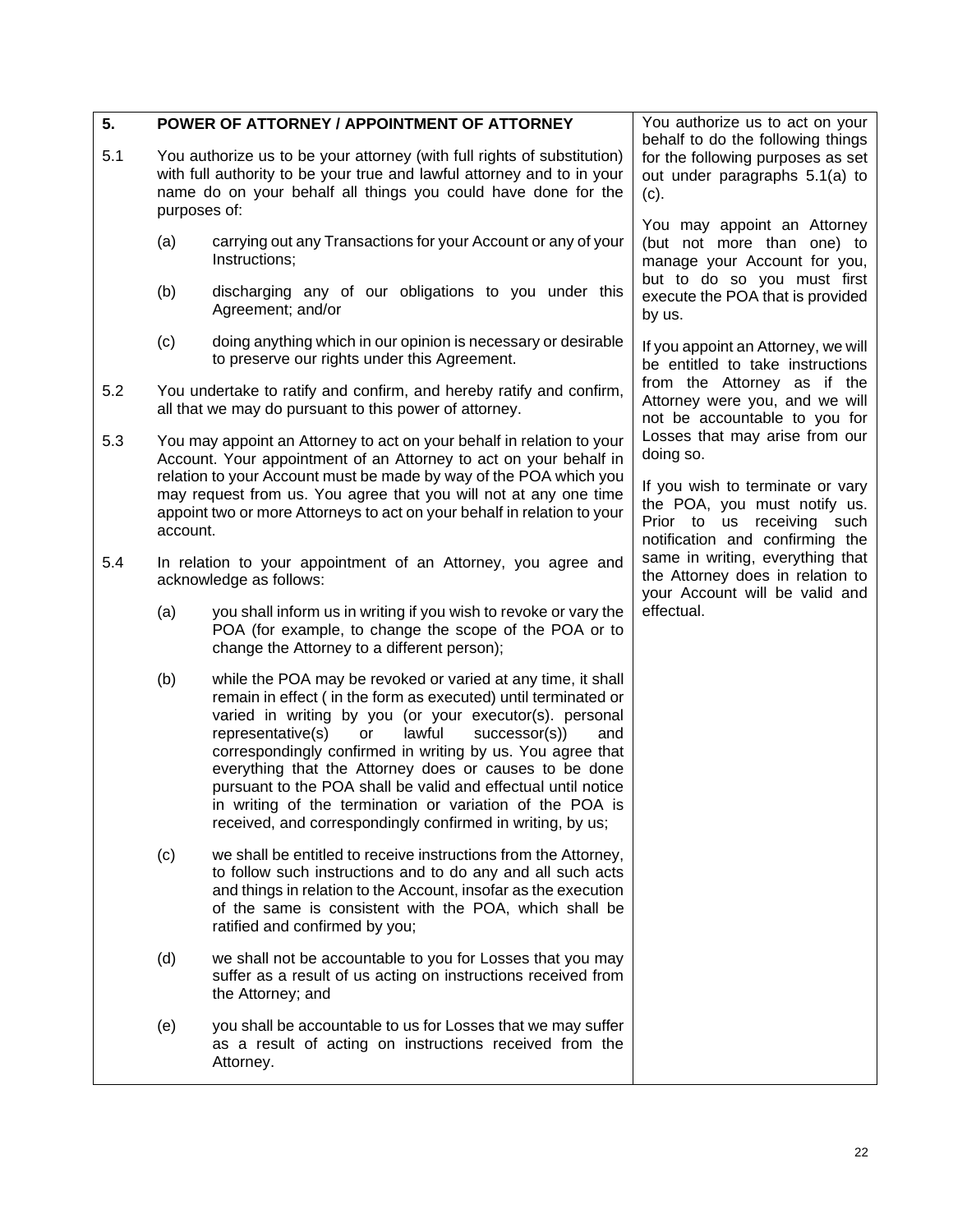### <span id="page-29-0"></span>**6. STATEMENTS, DOCUMENTS AND CONFIRMATIONS**

- 6.1 We may make available the essential features of such transaction as soon as reasonably practicable through any means or medium determined by us from time to time.
- 6.2 We will provide you with reports or statements as required by Applicable Laws on a monthly basis, or such other period as we may determine from time to time.
- 6.3 You consent that any statements and any other documents sent will be sent to you through a URL link to the Platform which will be provided to you via electronic means to the electronic mail address indicated by you at the opening of the Account or edited subsequently through the "Change of Email procedure" available on the Platform. You agree and acknowledge that such documents will be made available for viewing on the Platform, and therefore, you may download, save or print the documents for your subsequent reference. You understand that such consent is revocable and if you wish to receive your statements and other documents by other means, please notify our Customer Support at support@stashaway.hk or at +852 5803 7274.
- 6.4 In relation to the access to your statements and documents through the Platform via electronic means (including those required under the Securities and Futures (Contract Notes, Statements of Account and Receipts) Rules (Chapter 571Q of the Laws of Hong Kong), you acknowledge that you understand and accept the following arrangements:
	- (a) appropriate hardware and software, internet access and a specific email address, mobile phone number or other electronic address provided and designated by you for receiving email, SMS or other electronic notifications from us are required;
	- (b) internet, email, SMS and other electronic information services may be subject to certain IT risks and disruption;
	- (c) you may be required to pay a reasonable charge for (i) obtaining a copy of any trade document that is no longer available for access and downloading through our website; and (ii) requesting us to provide statements and documents to you through additional means; and
	- (d) you should inform us as soon as practicable upon a change in the designated email address, mobile phone number or other electronic address in order to avoid missing any notifications in relation to your statements and documents.
- 6.5 You agree to verify the correctness of all details contained in each statement, or any document sent to you and inform us within 14 days from the date of such document of any discrepancies, omissions, or errors. Upon the expiry of this period, the date of such document shall be conclusive evidence against you (save for manifest or clerical error) without further proof, except as to any alleged errors so notified, that such details are correct, but subject always to our right to amend or delete from time to time, any details wrongly

We will provide a trade confirmation to you as soon as reasonably practicable.

We will send statements and other documents to you through a URL link to the Platform which will be provided to you by e-mail. You agree to check the details of such statements and documents and inform us within 14 days from the date of such document of any discrepancies, omissions, or errors. At the end of the 14 days period, all details contained in each contract note, statement, transaction advice sent to you will be conclusive and cannot be challenged or contradicted (save where there is very serious or clerical error) by you.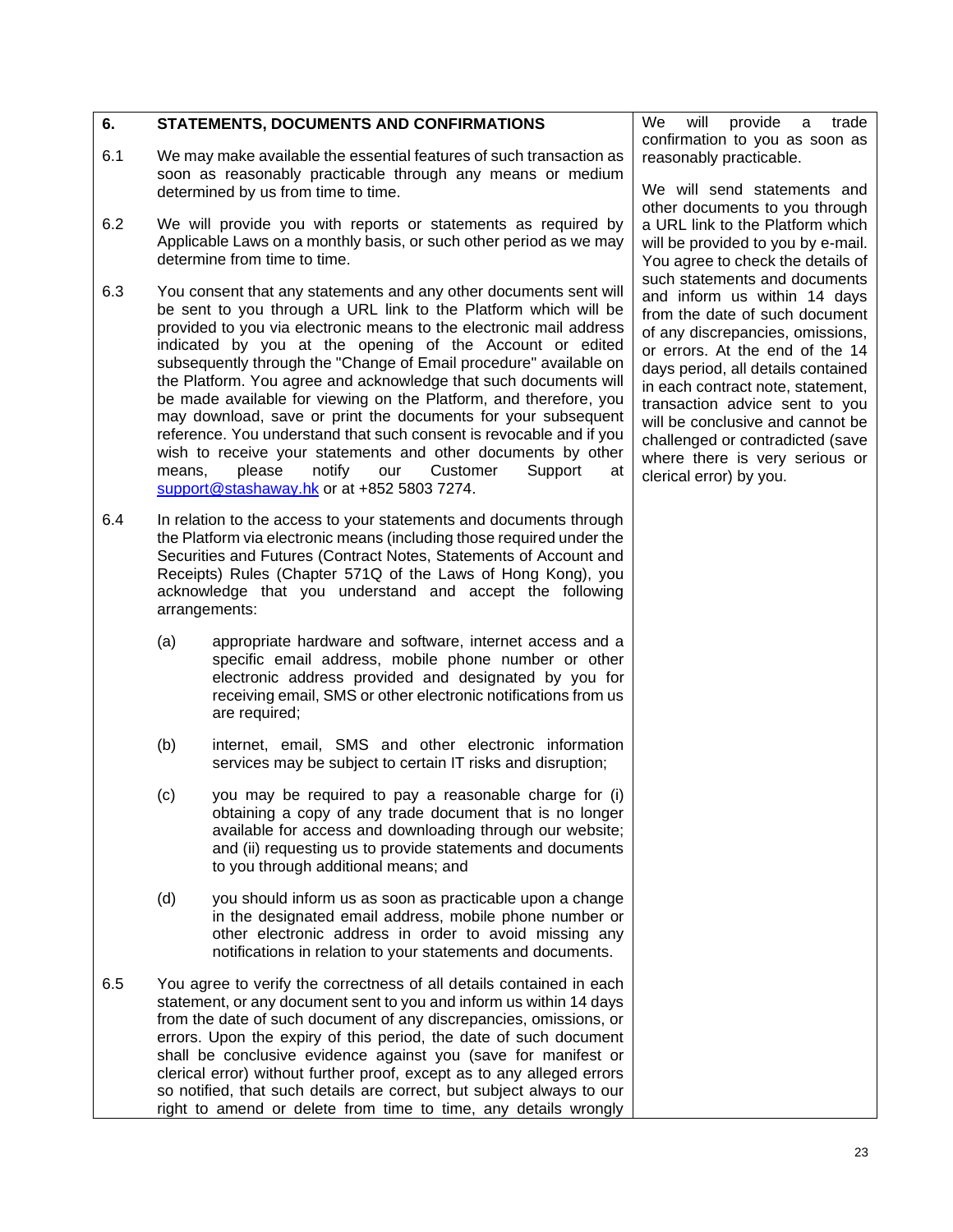<span id="page-30-0"></span>

|     | documents.    | inserted by us as set out in paragraph 6.6 of this Schedule below.<br>Except as provided in this paragraph and to the extent permitted by<br>Applicable Laws, and provided that we are not fraudulent or in willful<br>default, we shall be free from all claims in respect of any Account or<br>the details of the Transactions or Services contained in such                                                                                 |                                                                                                                                                                                                                                                                                              |
|-----|---------------|------------------------------------------------------------------------------------------------------------------------------------------------------------------------------------------------------------------------------------------------------------------------------------------------------------------------------------------------------------------------------------------------------------------------------------------------|----------------------------------------------------------------------------------------------------------------------------------------------------------------------------------------------------------------------------------------------------------------------------------------------|
| 6.6 |               | We have the right, upon giving reasonable notice to you, to reverse<br>any entry, demand refund, and/or debit the Account in respect of any<br>overpayment or wrongful credit in the Account.                                                                                                                                                                                                                                                  |                                                                                                                                                                                                                                                                                              |
| 6.7 | made.         | Without prejudice to any of the foregoing we may at any time without<br>prior notice to you rectify any clerical errors that may have been                                                                                                                                                                                                                                                                                                     |                                                                                                                                                                                                                                                                                              |
| 6.8 |               | Where you have not received any document, advice, statement of<br>account, contract note, confirmation, or other notification relating to<br>a specific Transaction within the normal period for postal deliveries,<br>you must advise us immediately.                                                                                                                                                                                         |                                                                                                                                                                                                                                                                                              |
| 7.  |               | <b>CURRENCY CONVERSIONS, TRANSACTION PRICES AND</b><br><b>CORRECTIVE ACTIONS</b>                                                                                                                                                                                                                                                                                                                                                               | We can, at any time convert any<br>amount in any Account or<br>standing to your credit to any                                                                                                                                                                                                |
| 7.1 |               | We are entitled to convert any sum received by us (whether for credit<br>into your Account or in payment of any sum due to us) to the currency<br>of the Account or the currency in which payment is to be made, as<br>the case may be, at a rate of exchange determined by us at the<br>relevant time.                                                                                                                                        | other<br>currency<br>at<br>a<br>rate<br>determined by us to carry out<br>your Instructions or to exercise<br>our rights under this Agreement.<br>You will bear the exchange rate<br>losses and costs of Conversion.                                                                          |
| 7.2 | you.          | We may, at any time at a rate determined by us in our sole and<br>absolute discretion, convert any amount in any Account or standing<br>to your credit to any other currency for the purpose of carrying out<br>your Instructions or exercising our rights under this Agreement.<br>Exchange rate losses and the costs of Conversion shall be borne by                                                                                         | We will execute all Conversions<br>and Transactions using the real-<br>time rates of exchange and<br>prices, respectively. However, in<br>relation to these Conversions                                                                                                                      |
| 7.3 |               | You acknowledge that all Conversions and Transactions will be<br>executed based on the rates of exchange and prices, respectively,<br>available to us on real-time basis. You acknowledge that we may rely<br>on third party providers for the provision of such rates and/or prices,<br>and that we shall not be liable for any Losses resulting from<br>erroneous or inaccurate information provided to us by such third<br>party providers. | and Transactions it is possible for<br>discrepancies to arise between<br>the initial settled amount (based<br>on real-time rates/prices) and the<br>actual settled amount. If a<br>discrepancy is significant enough<br>(based on its absolute or relative<br>value), we may take actions to |
| 7.4 | In the event: |                                                                                                                                                                                                                                                                                                                                                                                                                                                | rectify such discrepancy, such as<br>making adjustments to your                                                                                                                                                                                                                              |
|     | (a)           | there is, in relation to any Conversion or Transaction, a<br>discrepancy between the Conversion's or Transaction's<br>Initial Settled Amount and Actual Settled Amount; and                                                                                                                                                                                                                                                                    | portfolio(s) and/or our Systems,<br>or crediting or debiting your<br>Account.                                                                                                                                                                                                                |
|     | (b)           | the discrepancy falls within a threshold set by us in our<br>absolute discretion (which takes into account the absolute<br>value of the discrepancy as well as the relative value of the<br>discrepancy as compared to that of the portfolio in which the<br>discrepancy arose),                                                                                                                                                               |                                                                                                                                                                                                                                                                                              |
|     |               | we reserve the right, and you give your consent for us, to take all<br>actions as we, in our absolute discretion, deem necessary or                                                                                                                                                                                                                                                                                                            |                                                                                                                                                                                                                                                                                              |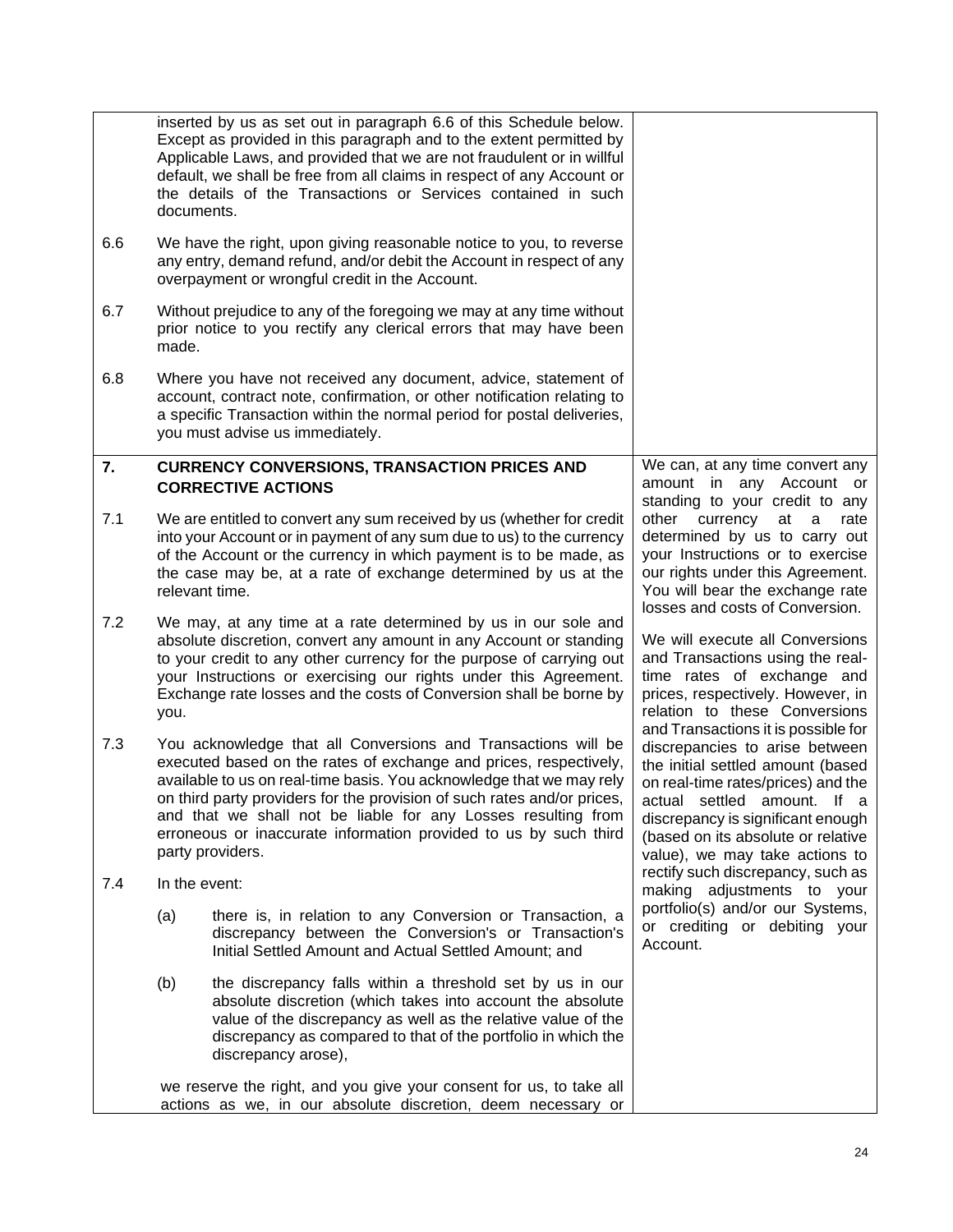<span id="page-31-2"></span><span id="page-31-1"></span><span id="page-31-0"></span>

|      | expedient to rectify the discrepancy, including but not limited to<br>making adjustments to your portfolio(s) and/or our Systems, or<br>crediting or debiting your Account. To the extent permitted by<br>Applicable Laws, you agree that we shall not be liable for any Losses<br>that you may suffer or incur as a result of any such actions taken by<br>us pursuant to this clause. |                                                                                                                                                                                                                                                 |
|------|-----------------------------------------------------------------------------------------------------------------------------------------------------------------------------------------------------------------------------------------------------------------------------------------------------------------------------------------------------------------------------------------|-------------------------------------------------------------------------------------------------------------------------------------------------------------------------------------------------------------------------------------------------|
| 8.   | <b>SET-OFF AND LIEN</b>                                                                                                                                                                                                                                                                                                                                                                 | If you owe monies or do not do                                                                                                                                                                                                                  |
| 8.1  | For so long as you owe monies or obligations (of any nature and<br>however arising) to us, you may not withdraw your Assets from your<br>Account without our consent. We may at any time withhold any<br>Assets pending full settlement of all such monies or obligations owed<br>by you.                                                                                               | anything you are required to do<br>under the Agreement, you may<br>not withdraw your Assets from<br>without<br>your<br>Account<br>our<br>permission. We may at any time<br>prevent you from using your<br>Assets until you have fully settled   |
| 8.2  | All your Assets in your Account shall be subject to a continuing first<br>fixed charge and general lien for the discharge of all obligations due<br>from you to us. We have the power to sell any Assets in or towards<br>settlement of your obligations to us.                                                                                                                         | all the monies owed by you or do<br>what you are required to do<br>under the Agreement.                                                                                                                                                         |
| 8.3  | All documents of title and other documents relating to the Assets<br>shall be deposited or transferred by you to us or otherwise placed at<br>our order or at our disposal or under our control.                                                                                                                                                                                        | We have control of your Assets<br>in your Account by way of a<br>continuing first fixed charge and<br>general lien. The effect of the                                                                                                           |
| 8.4  | You warrant and undertake that none of the Assets held in your<br>Account are or shall be subject to any lien or charge in favour of any<br>other person.                                                                                                                                                                                                                               | continuing fixed charge and<br>general lien is such that if you do<br>not do what you are required to<br>do under the Agreement, we will                                                                                                        |
| 8.5  | Without prejudice to any right of set-off or general lien or other rights<br>to which we may be entitled, we may set-off from any Assets held in<br>your Account (including any of your monies held in a trust account)<br>against and in whole or partial payment of any sum or liability owed<br>by you to us.                                                                        | have the power to sell any Assets<br>in your Account to compensate<br>failure<br>for<br>the<br>οf<br>your<br>performance of your obligation<br>under the Agreement owed to us.                                                                  |
| 8.6  | You authorise us to do anything in your name which is necessary for<br>us to be able to do any of the foregoing.                                                                                                                                                                                                                                                                        |                                                                                                                                                                                                                                                 |
| 8.7  | Our rights under this Agreement are in addition to any other rights<br>we have at law or under any other agreement, and shall not prejudice<br>any other rights or security that we may have.                                                                                                                                                                                           |                                                                                                                                                                                                                                                 |
| 9.   | <b>RELATED DEALINGS</b>                                                                                                                                                                                                                                                                                                                                                                 | Transactions<br>All<br>your<br>and                                                                                                                                                                                                              |
| 9.1  | All Transactions that you carry out with us and/or Services we<br>provide to you shall be interrelated. We are therefore entitled to<br>withhold performance of or not to perform our obligations should you<br>fail to fulfil any one of the obligations incumbent upon you.                                                                                                           | Services we provide to you are<br>connected and related. If you do<br>not fulfil your obligations for any<br>one of them, we have the right<br>not to carry on any activities for<br>you in respect of your other<br>Transactions and Services. |
| 10.  | <b>INDIVIDUAL ACCOUNTS ONLY</b>                                                                                                                                                                                                                                                                                                                                                         | Currently, we only offer individual<br>Accounts (e.g. we do not offer                                                                                                                                                                           |
| 10.1 | Currently, you may only open an Account with us as an individual.                                                                                                                                                                                                                                                                                                                       | joint accounts)]. In the event of                                                                                                                                                                                                               |
| 10.2 | Your executor or administrator shall be the only person recognised<br>by us in the event of your death. Upon your death, we are entitled to<br>retain any of your Assets by us, and any monies payable to or credit                                                                                                                                                                     | your death, we will recognise<br>your executor or administrator as<br>the person entitled to operate<br>your Account.                                                                                                                           |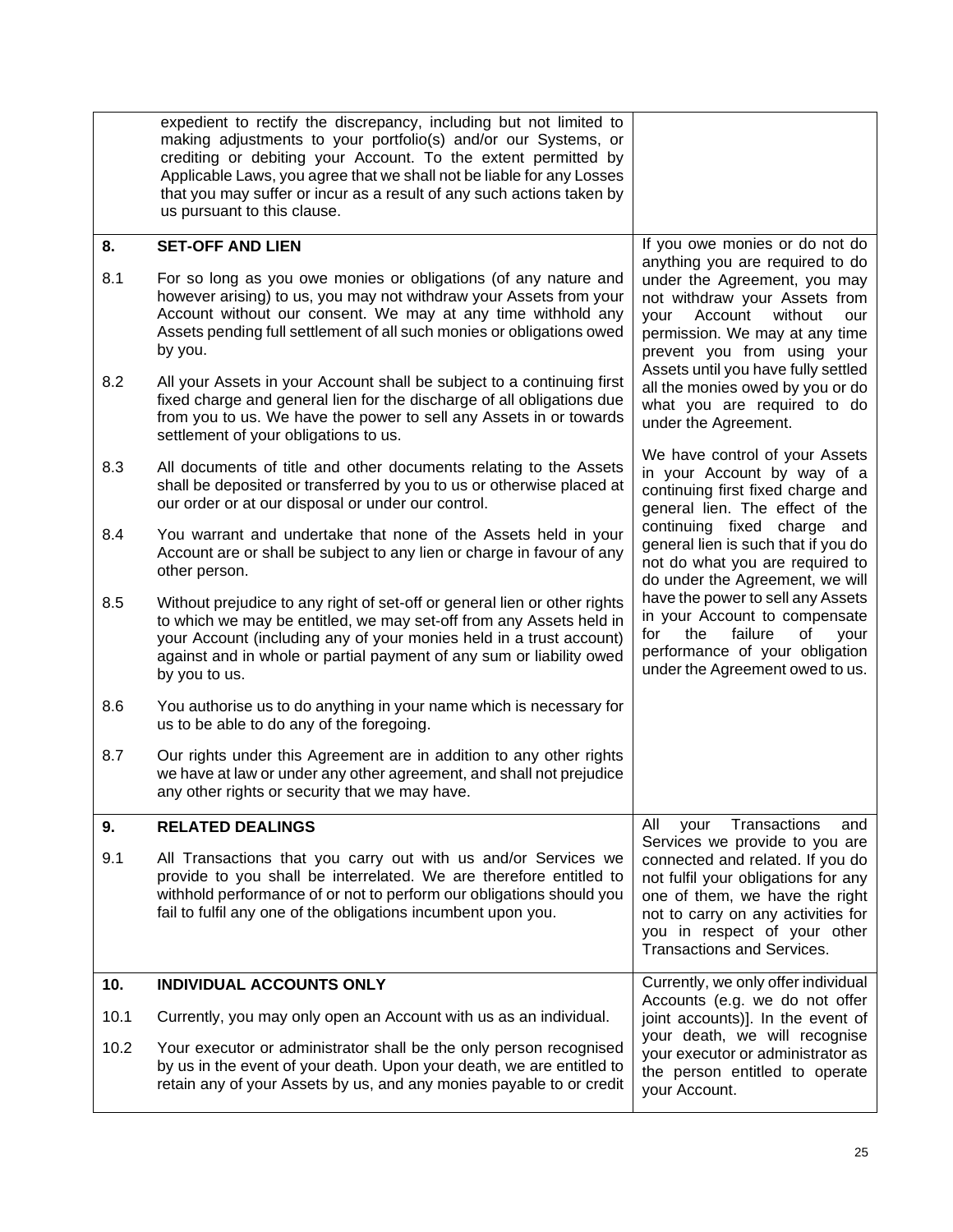<span id="page-32-2"></span><span id="page-32-1"></span><span id="page-32-0"></span>

|             |                                                                                                                                                                                                                                                                                                                                                                                                                                                                                                                                                                                                                                                                                                                                                                                                                                                                                                                                                                                                                                                                                                       | in any Account until such time that a grant of probate or letters of<br>administration are produced by your executor or administrator.                                                                                                                                                                                                                                                                                                                                                                                                                                                                                                                                                                                                                                                                                                                               |                                                                                                                                                                                                                                                                                                                                                                                                                                                                                                                                                                                                                                                                                                                                                      |
|-------------|-------------------------------------------------------------------------------------------------------------------------------------------------------------------------------------------------------------------------------------------------------------------------------------------------------------------------------------------------------------------------------------------------------------------------------------------------------------------------------------------------------------------------------------------------------------------------------------------------------------------------------------------------------------------------------------------------------------------------------------------------------------------------------------------------------------------------------------------------------------------------------------------------------------------------------------------------------------------------------------------------------------------------------------------------------------------------------------------------------|----------------------------------------------------------------------------------------------------------------------------------------------------------------------------------------------------------------------------------------------------------------------------------------------------------------------------------------------------------------------------------------------------------------------------------------------------------------------------------------------------------------------------------------------------------------------------------------------------------------------------------------------------------------------------------------------------------------------------------------------------------------------------------------------------------------------------------------------------------------------|------------------------------------------------------------------------------------------------------------------------------------------------------------------------------------------------------------------------------------------------------------------------------------------------------------------------------------------------------------------------------------------------------------------------------------------------------------------------------------------------------------------------------------------------------------------------------------------------------------------------------------------------------------------------------------------------------------------------------------------------------|
| 11.<br>11.1 | (a)<br>(b)                                                                                                                                                                                                                                                                                                                                                                                                                                                                                                                                                                                                                                                                                                                                                                                                                                                                                                                                                                                                                                                                                            | <b>REFERRALS</b><br>You may have been introduced to us by a third party. To the extent<br>permitted by Applicable Laws:<br>We do not accept responsibility for any conduct, action,<br>representation or statement of such third party; and<br>We may share our Fees with or provide such other benefit<br>as we may deem appropriate to such third party or any other<br>third party.                                                                                                                                                                                                                                                                                                                                                                                                                                                                               | If you were introduced to us by a<br>third<br>party,<br>to<br>the<br>extent<br>permitted by Applicable Laws,<br>we<br>do<br>not<br>accept<br>any<br>responsibility for the conduct,<br>action,<br>representation<br>or<br>statement of the referring third<br>party. To the extent permitted by<br>Applicable Laws, we may share<br>our Fees with or provide other<br>benefit as it to the referring third<br>party or any other third party.                                                                                                                                                                                                                                                                                                        |
| 12.<br>12.1 | DORMANT ACCOUNTS AND UNCLAIMED ASSETS<br>In the event that you have not accessed your Account through the<br>Platform or otherwise undertaken any activity in relation to your<br>Account (such as transfer-in of funds) for five (5) years, the Account<br>will be deemed dormant and de-activated. Re-activation is required<br>for the Account to resume activity. If you wish to re-activate the<br>Account, you agree to provide us with such information as we may<br>require to authenticate your identity. Otherwise, we may terminate<br>your Account in accordance with this Agreement. If we determine in<br>good faith that we are still unable to trace you in the five (5) years<br>following dormancy, the Account will be terminated and you agree<br>that all Assets then standing to the credit of any Account or otherwise<br>held by us or our Affiliate (as the case may be) together with any<br>property as may from time to time continue to accrue to those monies<br>and property (whether by way of dividends, interest or otherwise)<br>may forthwith be returned to you. |                                                                                                                                                                                                                                                                                                                                                                                                                                                                                                                                                                                                                                                                                                                                                                                                                                                                      | If you have not accessed your<br>Account through the Platform or<br>otherwise<br>undertaken<br>any<br>activity in<br>relation to<br>your<br>Account for five (5) years, your<br>Account will be deemed dormant<br>and de- activated. If you wish to<br>re- activate the Account, you<br>agree to<br>provide<br>with<br><b>us</b><br>information<br>require<br>we<br>to<br>authenticate your identity.<br>If you remain uncontactable in<br>the next five (5) years after the<br>Account has been deemed<br>dormant, your Account will be<br>terminated and any remaining<br>Assets in any Account or any<br>Assets held for you by us or our<br>affiliate<br>(including<br>accrued<br>dividends, interests or otherwise)<br>will be returned to you. |
| 13.<br>13.1 |                                                                                                                                                                                                                                                                                                                                                                                                                                                                                                                                                                                                                                                                                                                                                                                                                                                                                                                                                                                                                                                                                                       | <b>NO WAIVER</b><br>No failure or delay on our part in exercising any power of sale or any<br>other rights or options hereunder and no notice or demand which<br>may be given to or made upon you by us with respect to any power<br>of sale or other right or option hereunder, shall constitute a waiver<br>thereof, or limit or impair our right to take any action or to exercise<br>any power of sale or any other rights or options hereunder without<br>notice or demand, or prejudice our rights as against you in any<br>respect or render us responsible for any Losses arising therefrom. A<br>single or partial exercise of a right, power or remedy does not prevent<br>another or further exercise of that or another right, power or remedy.<br>A waiver of a right, power or remedy must be in writing and signed<br>by the party giving the waiver. | Our failure or delay in exercising<br>any rights we have under this<br>Agreement does not mean that<br>we waive our rights to take such<br>action.                                                                                                                                                                                                                                                                                                                                                                                                                                                                                                                                                                                                   |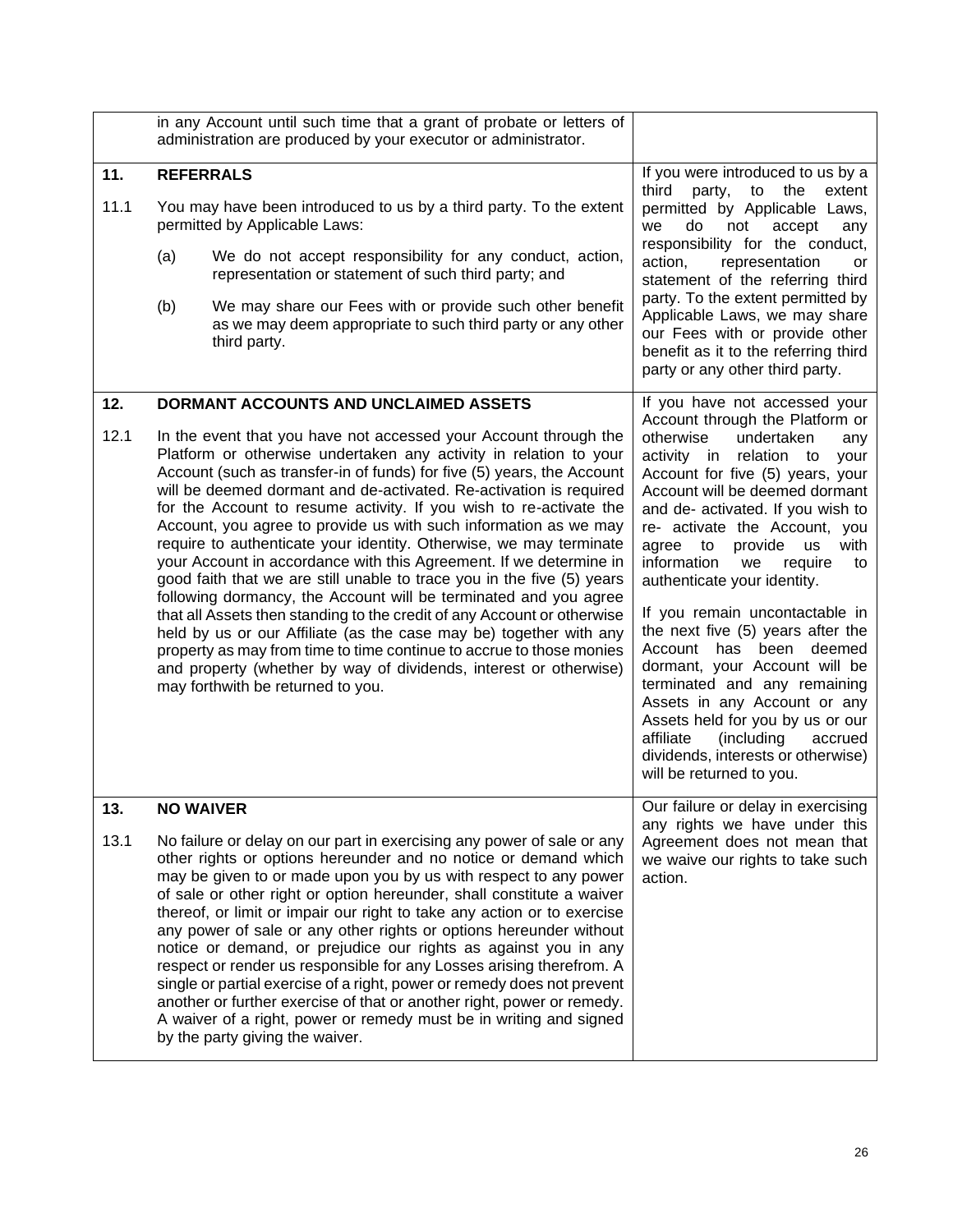<span id="page-33-2"></span><span id="page-33-1"></span><span id="page-33-0"></span>

| 13.2 | We may grant time or other indulgence to you or any other person,<br>without impairing or affecting in any way any of our rights as against<br>you or any such other persons.                                                                                                                                                                                                                                                                                                                                                                                                                                                                                                                                              |                                                                                                                        |
|------|----------------------------------------------------------------------------------------------------------------------------------------------------------------------------------------------------------------------------------------------------------------------------------------------------------------------------------------------------------------------------------------------------------------------------------------------------------------------------------------------------------------------------------------------------------------------------------------------------------------------------------------------------------------------------------------------------------------------------|------------------------------------------------------------------------------------------------------------------------|
| 14.  | <b>ELECTRONIC RECORDS</b>                                                                                                                                                                                                                                                                                                                                                                                                                                                                                                                                                                                                                                                                                                  | Any records we stored of you,                                                                                          |
| 14.1 | Our records (including computer and microfilm stored records or any<br>other electronic records stored by us) of all matters relating to you,<br>any Transactions on your Accounts, the Accounts and/or any<br>Services provided to you is conclusive evidence of such matters and<br>is binding against you for all purposes, save for manifest or clerical<br>error, subject to our right to rectify any error or omission therein and<br>our right to adduce other evidence. To the extent permitted by<br>Applicable Laws and save for manifest or clerical error, you hereby<br>agree not to at any time dispute the authenticity or accuracy of any<br>computer output relied upon by us for any purpose whatsoever. | Transactions on your Accounts<br>and/or Services provided to you<br>are conclusive and cannot be<br>challenged by you. |
| 14.2 | You acknowledge and agree that we shall be entitled to destroy or<br>dispose of all registers, statements and other records and documents<br>relating to the Account, Services or Transactions at any time after<br>the expiration of any period of retention required by Applicable Law.<br>We shall not be liable in any way for such destruction or disposal.                                                                                                                                                                                                                                                                                                                                                           |                                                                                                                        |
| 15.  | <b>AFFILIATES</b>                                                                                                                                                                                                                                                                                                                                                                                                                                                                                                                                                                                                                                                                                                          | You acknowledge that we may<br>use third parties to carry out                                                          |
| 15.1 | You acknowledge and agree that we may, in the conduct of our<br>functions, instead of acting ourselves, delegate to or appoint any<br>service provider, agent, sub-agent, contractor, sub-contractor,<br>broker, dealer custodian, nominee or other third parties, whether in<br>Hong Kong or otherwise, (and such persons shall be referred to in<br>this Agreement as an "Affiliate" of ours, where the context permits)<br>to carry out, execute or clear any Transaction, hold, custodies or deal<br>with your Assets, or provide ongoing maintenance and support<br>services for the operation of the Platform or such other Services or<br>business as may be required by us.                                        | Services on our behalf and you<br>authorise us to do so.                                                               |
| 15.2 | You acknowledge and agree that we may delegate to such Affiliates<br>all or any of the power, authority or discretion vested in us and any<br>such delegation may be made upon such terms and conditions and<br>subject to Applicable Laws (including the power to sub-delegate) as<br>we may think fit and, provided always that we shall have exercised<br>reasonable care in the selection of such Affiliate and to the extent<br>permitted by Applicable Laws, we shall not in any way or to any<br>extent be responsible for any Losses incurred by you for any failure,<br>neglect, default or breach by any such Affiliate.                                                                                         |                                                                                                                        |
| 15.3 | You agree that our employees, officers, or Affiliates do not have any<br>authority to bind us to any obligations or liabilities as otherwise<br>expressly provided in this Agreement.                                                                                                                                                                                                                                                                                                                                                                                                                                                                                                                                      |                                                                                                                        |
| 16.  | <b>CONFIDENTIAL INFORMATION</b>                                                                                                                                                                                                                                                                                                                                                                                                                                                                                                                                                                                                                                                                                            | Paragraph 16 sets out how both<br>you and us are required to treat                                                     |
| 16.1 | Our duty. Save as permitted under this Agreement or any other<br>agreement with you, we shall treat all information relating to you and<br>your Accounts as confidential.                                                                                                                                                                                                                                                                                                                                                                                                                                                                                                                                                  | confidential<br>information<br>exchange in relation to you and<br>your Accounts, including who we                      |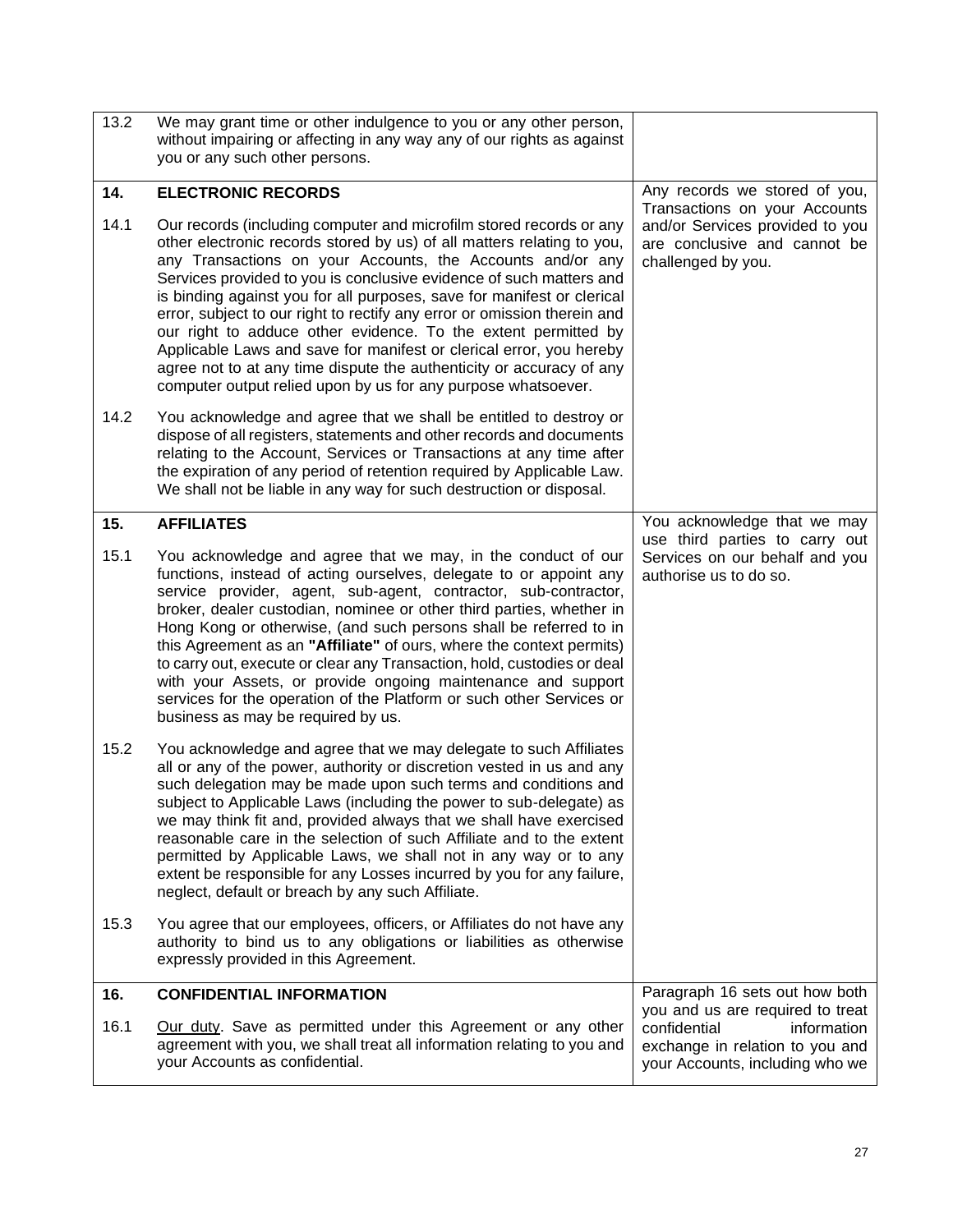| 16.2 |     | Non-confidential information. You acknowledge that the following<br>information will not be regarded as confidential information and we<br>do not owe you or any other person any duty to keep such<br>information confidential: | confidential<br>disclose<br>may<br>information to.<br>Please also take note of our                                                             |
|------|-----|----------------------------------------------------------------------------------------------------------------------------------------------------------------------------------------------------------------------------------|------------------------------------------------------------------------------------------------------------------------------------------------|
|      | (a) | information that as at the date of its disclosure is in the public<br>domain (other than through a breach of this Agreement) or<br>which subsequently enters the public domain;                                                  | Privacy Policy which you may<br>access<br>at<br>www.stashaway.hk/privacy-<br>policy. You agree to the terms of<br>the Privacy Policy on how we |
|      | (b) | information that was already in our possession before you<br>provided the information to us;                                                                                                                                     | use, disclose and transfer your<br>Personal Data.                                                                                              |
|      | (c) | information which we received from a third party who has<br>lawfully acquired such information and is under no<br>confidentiality obligation regarding its disclosure to us; and                                                 |                                                                                                                                                |
|      | (d) | any information which is anonymised or encrypted in such a<br>manner where the identities of any person cannot be readily<br>inferred, or which cannot be referable to any particular<br>person.                                 |                                                                                                                                                |
| 16.3 |     | Exceptions from duty of confidence. You give us permission to<br>disclose information relating to you, your Account, Assets,<br>Investments and Transactions as follows:                                                         |                                                                                                                                                |
|      | (a) | any of our directors, officers, employees, representatives,<br>agents or delegates;                                                                                                                                              |                                                                                                                                                |
|      | (b) | any of our Affiliates, shareholders or related corporations<br>and any of their successors, assigns or sub-contractors, and<br>their directors, officers, employees, representatives, agents<br>or delegates;                    |                                                                                                                                                |
|      | (c) | any of our Intermediaries for the purposes of providing our<br>services to you;                                                                                                                                                  |                                                                                                                                                |
|      | (d) | our professional advisers, consultants and auditors;                                                                                                                                                                             |                                                                                                                                                |
|      | (e) | anyone who takes over or may take over all or part of our<br>rights or obligations under this Agreement or anyone this<br>Agreement (or any part of it) is transferred to or may be<br>transferred to;                           |                                                                                                                                                |
|      | (f) | any person who we believe in good faith to be your legal<br>advisers or other professionals;                                                                                                                                     |                                                                                                                                                |
|      | (g) | any regulatory body in any jurisdiction, in so far as we need<br>to do so to keep to Applicable Laws, or which we in good<br>faith believe that we should keep to;                                                               |                                                                                                                                                |
|      | (h) | pursuant to a request by any regulatory body (regardless of<br>the reason for such request and whether such request is<br>exercised under a court order or otherwise); and                                                       |                                                                                                                                                |
|      | (i) | to such other persons or under such other circumstances as<br>you agree,                                                                                                                                                         |                                                                                                                                                |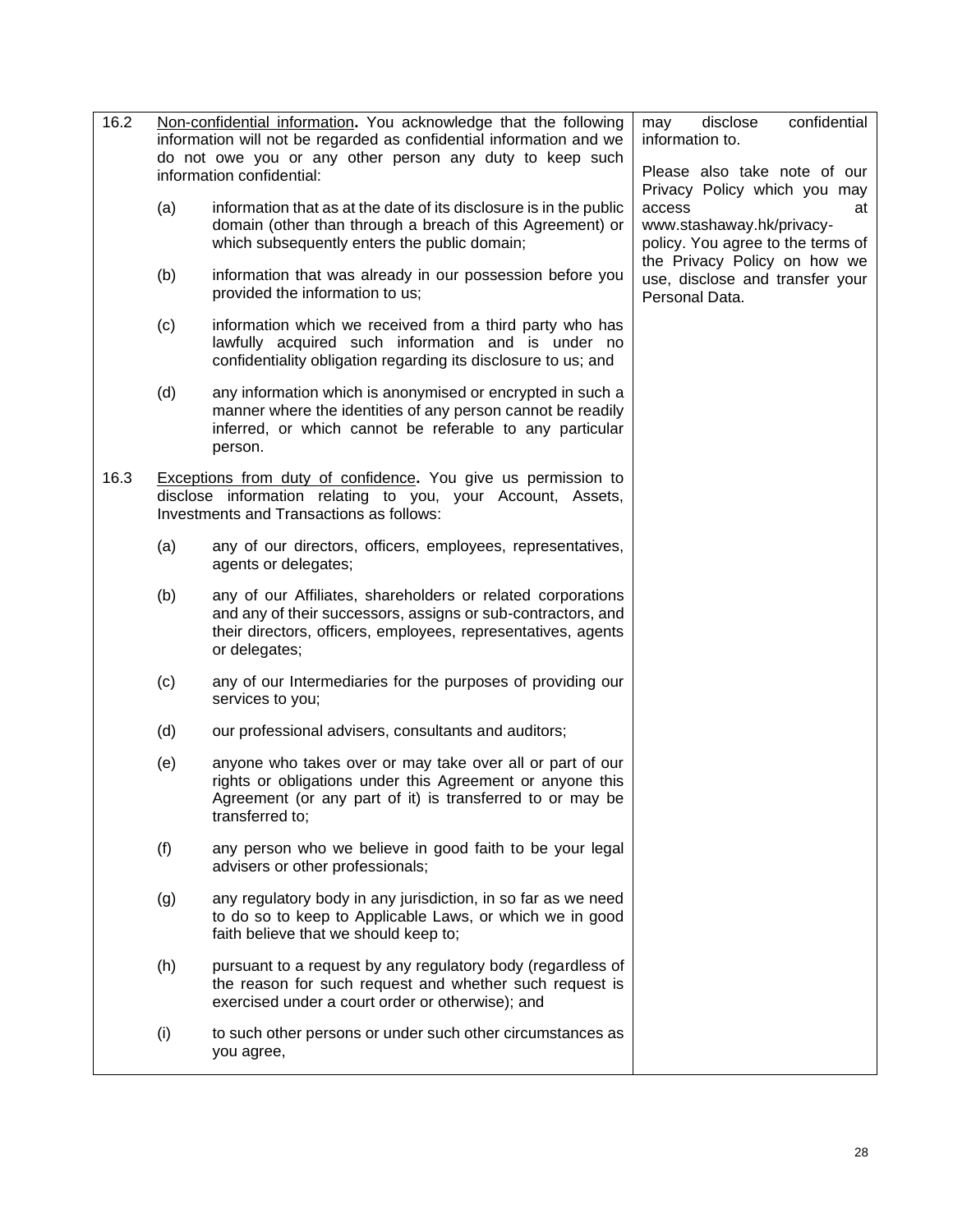<span id="page-35-0"></span>

|      | provided that in the case of disclosures under any of the<br>circumstances in (a) to (c), we shall, where reasonably possible,<br>procure that the recipient is subject to the same duty of confidence.                                                                                                                                                                                                                                                                                                                                                                                                                                                                                                                                                                                                                                                                                                                                                                                                                                                                                                                                                                                                                                                      |                                                                                                                                                                                                                                                                                                                                                 |
|------|--------------------------------------------------------------------------------------------------------------------------------------------------------------------------------------------------------------------------------------------------------------------------------------------------------------------------------------------------------------------------------------------------------------------------------------------------------------------------------------------------------------------------------------------------------------------------------------------------------------------------------------------------------------------------------------------------------------------------------------------------------------------------------------------------------------------------------------------------------------------------------------------------------------------------------------------------------------------------------------------------------------------------------------------------------------------------------------------------------------------------------------------------------------------------------------------------------------------------------------------------------------|-------------------------------------------------------------------------------------------------------------------------------------------------------------------------------------------------------------------------------------------------------------------------------------------------------------------------------------------------|
| 16.4 | Survival. The permission you give by agreeing to paragraph 16 of<br>this Schedule will apply even after this Agreement ends or your<br>Account is terminated.                                                                                                                                                                                                                                                                                                                                                                                                                                                                                                                                                                                                                                                                                                                                                                                                                                                                                                                                                                                                                                                                                                |                                                                                                                                                                                                                                                                                                                                                 |
| 16.5 | Your duties. Any data, information or message transmitted to you<br>through our System, the Platform or otherwise is confidential and<br>intended for the sole use of the intended recipient. If you are not the<br>intended recipient, you should immediately notify us and delete or<br>destroy such data, information or message, including all copies<br>thereof.                                                                                                                                                                                                                                                                                                                                                                                                                                                                                                                                                                                                                                                                                                                                                                                                                                                                                        |                                                                                                                                                                                                                                                                                                                                                 |
| 16.6 | Confidentiality of Other Information. You must keep confidential, all<br>information about the Platform, our System and any information,<br>data, materials or documents provided to you.                                                                                                                                                                                                                                                                                                                                                                                                                                                                                                                                                                                                                                                                                                                                                                                                                                                                                                                                                                                                                                                                    |                                                                                                                                                                                                                                                                                                                                                 |
| 17.  | CONFLICTS OF INTEREST, SOFT DOLLAR AND REBATES,<br><b>ANTI-BRIBERY LAWS</b>                                                                                                                                                                                                                                                                                                                                                                                                                                                                                                                                                                                                                                                                                                                                                                                                                                                                                                                                                                                                                                                                                                                                                                                  | We may enter into agreements<br>with Intermediaries which result<br>in us receiving rebates and/or                                                                                                                                                                                                                                              |
| 17.1 | We may enter into agreements with Intermediaries or deal in<br>products and investments that you may transact in or through, or<br>provide services to others whose interest may conflict or compete<br>with yours, or otherwise be placed in a position of conflict. You agree<br>that there may be circumstances when we or our Affiliates act in such<br>capacities or are in such positions of conflicts where we may be<br>remunerated, make profit, receive fees, commissions, rebates,<br>discounts and/or other benefits. To the extent permitted by<br>Applicable Laws, you consent and agree that we and/or our Affiliates<br>may continue to enter into such Transactions and/or Investments<br>without further reference to you despite such position of conflict, that<br>we shall have no obligation to disclose such circumstances to you<br>and you agree not to make any claim for such fees, commissions,<br>rebates, discounts and/or other benefits. You also agree not to hold<br>us responsible for any Losses that may result from such conflict.                                                                                                                                                                                     | commissions<br>relation<br>in.<br>to<br>Transactions entered into with<br>the Intermediaries. We typically<br>disclose or pass on such rebates<br>to you but, to the extent permitted<br>by Applicable Laws, there may<br>be scenarios where we may not<br>do so and you agree not to make<br>any claim for such rebates and/or<br>commissions. |
| 17.2 | We may decide at our discretion whether to place our transaction<br>orders through brokers, dealers, banks or other agents and which<br>brokers, dealers, banks or agents to place our trade orders through.<br>Subject to Applicable Laws, you agree that we may receive, and<br>retain, from the brokers and other persons through whom<br>Transactions for your Account are carried out, any cash or money<br>rebates arising out of such Transactions and such goods and<br>services (including research and advisory services; economic and<br>political analysis; portfolio analysis, including valuation and<br>performance measurement; market analysis, data and quotation<br>services; computer hardware and software incidental to the above<br>goods and services; clearing and custodian services and investment-<br>related publications) and other soft dollar benefits which are of<br>demonstrable benefit to you. In all cases where money rebates or<br>goods and services and other soft dollar benefits are obtained by us,<br>we must ensure that the Transaction executed is consistent with best<br>execution standards, any brokerage rates borne by you does not<br>exceed customary full service brokerage rates payable for such |                                                                                                                                                                                                                                                                                                                                                 |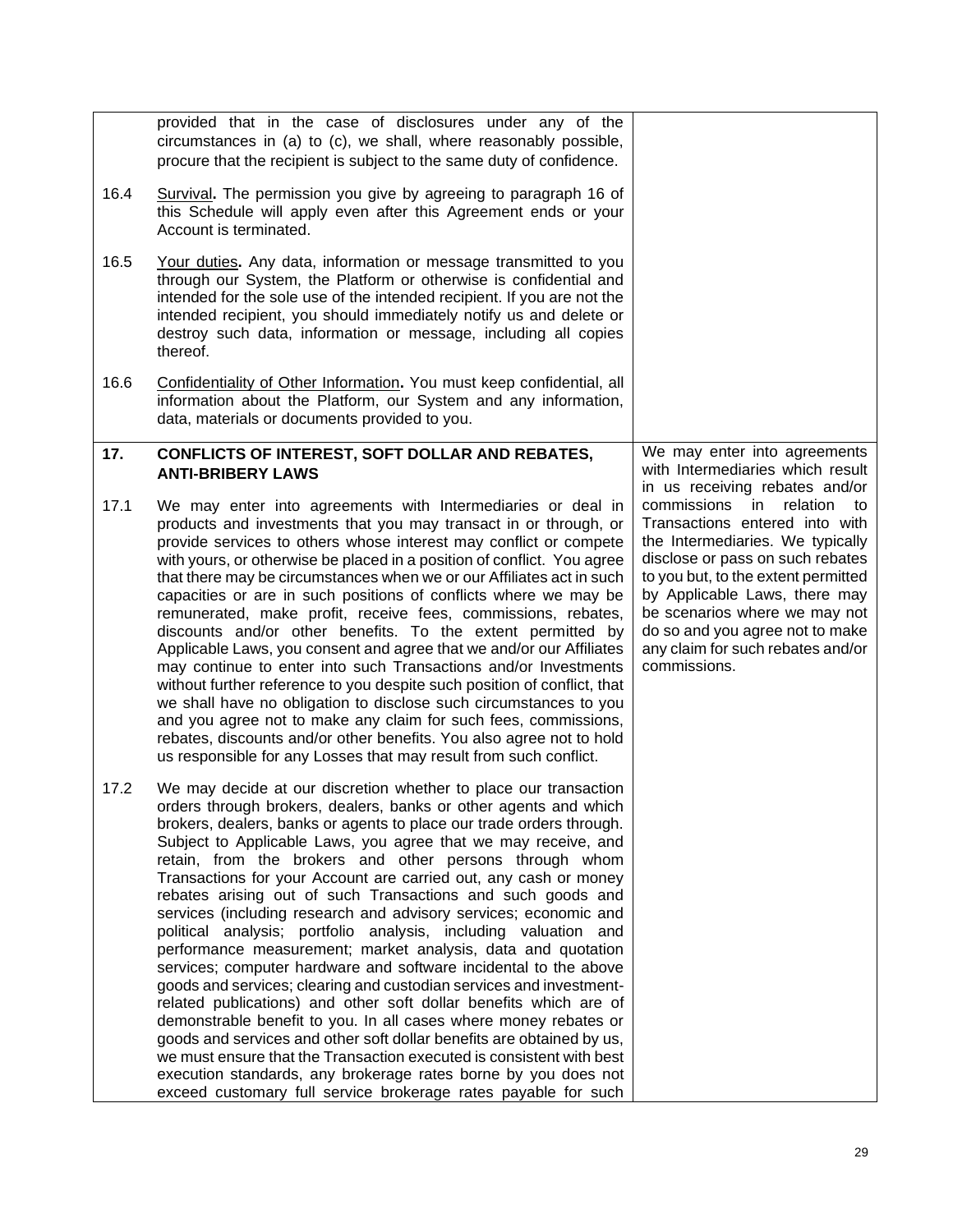<span id="page-36-1"></span><span id="page-36-0"></span>

|      |                  | Transactions and the rebate collected and its approximate value are<br>disclosed to you.                                                                                                                                                                                                                                                                                                                                                                                                                                                                                                                                                                                                                                                          |                                                                                                                                                                                                                |
|------|------------------|---------------------------------------------------------------------------------------------------------------------------------------------------------------------------------------------------------------------------------------------------------------------------------------------------------------------------------------------------------------------------------------------------------------------------------------------------------------------------------------------------------------------------------------------------------------------------------------------------------------------------------------------------------------------------------------------------------------------------------------------------|----------------------------------------------------------------------------------------------------------------------------------------------------------------------------------------------------------------|
| 17.3 |                  | Subject to any applicable anti-bribery laws and regulations and<br>without prejudice to the foregoing, you agree that we may solicit,<br>accept, or offers any advantage to or from the affiliates or<br>intermediates arising from or in connection with any Transactions<br>effected and/or services provided pursuant to this Agreement in such<br>amount and manner as we reasonably consider appropriate.                                                                                                                                                                                                                                                                                                                                    |                                                                                                                                                                                                                |
| 18.  | <b>RECORDING</b> |                                                                                                                                                                                                                                                                                                                                                                                                                                                                                                                                                                                                                                                                                                                                                   | We and our Affiliates may record                                                                                                                                                                               |
| 18.1 |                  | You authorise us and any of our Affiliates to record any telephone<br>conversation or any electronic communication conducted between<br>you and us or our personnel, to retain such recordings and use them<br>in such manner as we consider appropriate. The recordings shall be<br>admissible in evidence in legal proceedings and shall have the same<br>probative value as a written original document. You shall not<br>challenge or dispute the admissibility, reliability, accuracy or the<br>authenticity of the contents of such records and you hereby waive<br>any right (if any) to so challenge or dispute. You agree that the<br>recordings made by us shall be conclusive evidence of the contents<br>and shall be binding on you. | communications with you and<br>them<br>deem<br>use<br>we<br>as<br>appropriate,<br>including<br>as<br>evidence in court.                                                                                        |
| 19.  |                  | <b>SUSPENSION AND TERMINATION OF SERVICE</b>                                                                                                                                                                                                                                                                                                                                                                                                                                                                                                                                                                                                                                                                                                      | Paragraph 19.1(a) to (s) sets out                                                                                                                                                                              |
| 19.1 |                  | Immediate termination by us. We reserve the right to restrict,<br>temporarily or permanently suspend or terminate your Account, or<br>the provision of any Services, at any time and with immediate effect,<br>without incurring liability of any kind to you, if any of the following<br>events occur:-                                                                                                                                                                                                                                                                                                                                                                                                                                          | the circumstances where we can<br>restrict, suspend or terminate<br>your Account, or the operation of<br>the Platform or any Services at<br>any time and with immediate<br>effect, without having to be liable |
|      | (a)              | you have not fully complied with our account opening criteria<br>and/or met our account opening criteria (as we shall set from<br>time to time), including, our "Know Your Client" procedures;                                                                                                                                                                                                                                                                                                                                                                                                                                                                                                                                                    | to you. Otherwise, we also have<br>the right to terminate<br>this<br>Agreement with at least 14 days'<br>written notice, or with shorter or                                                                    |
|      | (b)              | you fail to make any payment to us or any other party when<br>due, whether under this Agreement or otherwise for the                                                                                                                                                                                                                                                                                                                                                                                                                                                                                                                                                                                                                              | immediate<br>notice<br>in certain<br>cases.                                                                                                                                                                    |
|      | (c)              | Services;<br>your death or insanity;                                                                                                                                                                                                                                                                                                                                                                                                                                                                                                                                                                                                                                                                                                              | You may terminate your Account<br>immediately by providing us with                                                                                                                                             |
|      | (d)              | any grounds exist for the presentation of a bankruptcy<br>petition against you;                                                                                                                                                                                                                                                                                                                                                                                                                                                                                                                                                                                                                                                                   | notice through your Account<br>page on the Platform.                                                                                                                                                           |
|      | (e)              | any representation or warranty made by you under this<br>Agreement or through the Platform or for the Services is<br>incomplete, untrue, incorrect or misleading in any material<br>respect;                                                                                                                                                                                                                                                                                                                                                                                                                                                                                                                                                      | Once your Account has been<br>terminated, we will sell your<br>Assets and arrange for any credit<br>balance to be transferred to your<br>bank account.                                                         |
|      | (f)              | you have breached the terms of this Agreement;                                                                                                                                                                                                                                                                                                                                                                                                                                                                                                                                                                                                                                                                                                    |                                                                                                                                                                                                                |
|      | (g)              | you are using the Platform or the Services in a manner that<br>may cause us to breach Applicable Laws, have legal liability<br>or disrupt others' use of the Platform or the Services;                                                                                                                                                                                                                                                                                                                                                                                                                                                                                                                                                            |                                                                                                                                                                                                                |
|      | (h)              | you are using the Platform or the Services for any illegal<br>activities or where we have reasonable suspicion that you                                                                                                                                                                                                                                                                                                                                                                                                                                                                                                                                                                                                                           |                                                                                                                                                                                                                |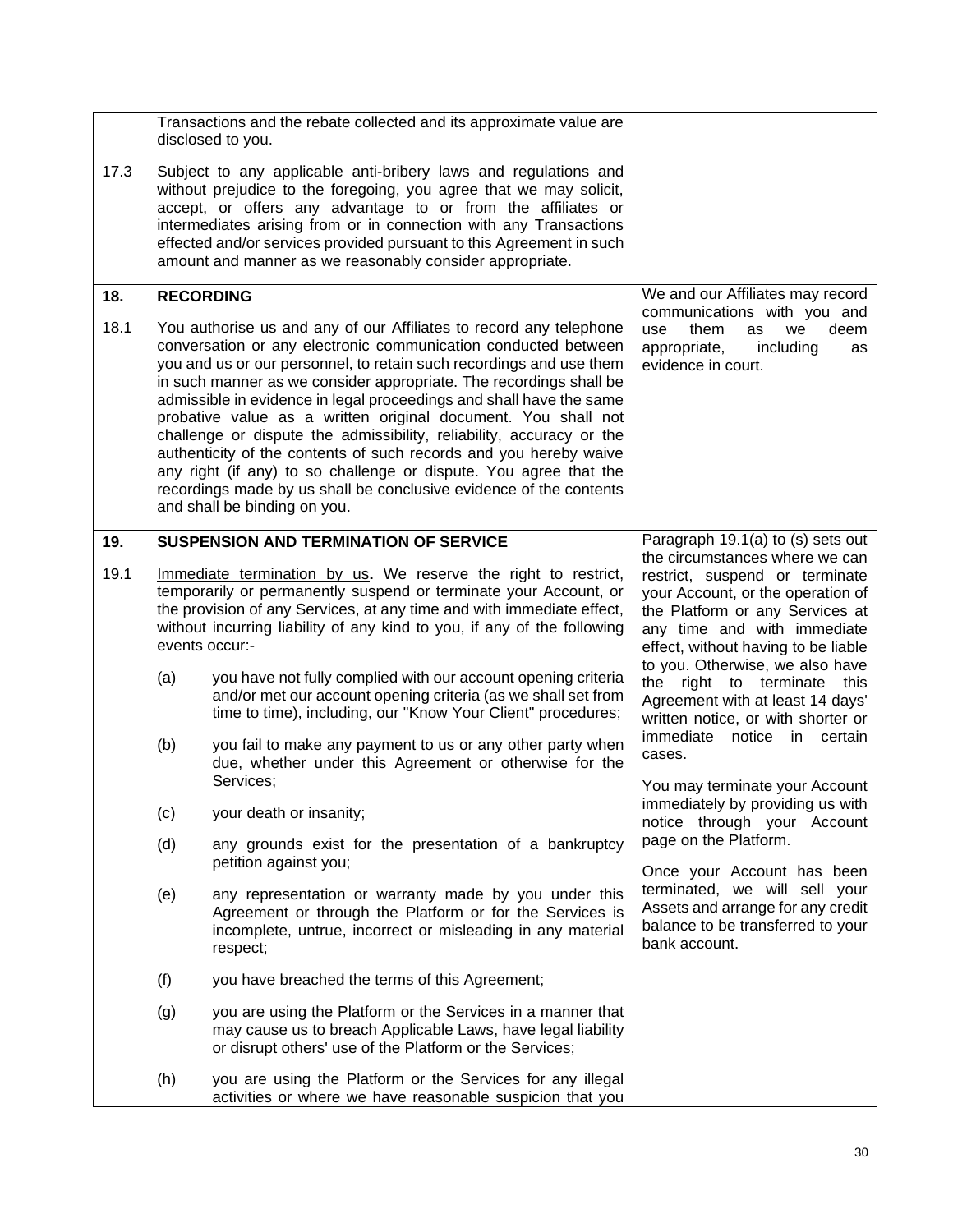|      |     | may be doing so, or we become aware or suspect that your<br>Account is or will be used for illegal, fraudulent or<br>unauthorized uses;                                                                                                                                                                                                            |  |
|------|-----|----------------------------------------------------------------------------------------------------------------------------------------------------------------------------------------------------------------------------------------------------------------------------------------------------------------------------------------------------|--|
|      | (i) | we become aware or suspect that your Access Methods (i.e.<br>any user identification, passwords and other security<br>credentials assigned to you and required to access and use<br>the Platform) are stolen, lost, damaged or compromised;                                                                                                        |  |
|      | (j) | we become aware or suspect that the person logged into<br>your Account is not you,                                                                                                                                                                                                                                                                 |  |
|      | (k) | we are required to do so by Applicable Laws or pursuant to<br>a request by any regulatory body;                                                                                                                                                                                                                                                    |  |
|      | (1) | scheduled downtime or recurring downtime;                                                                                                                                                                                                                                                                                                          |  |
|      | (m) | a Force Majeure Event;                                                                                                                                                                                                                                                                                                                             |  |
|      | (n) | you publish, post, transfer, distribute or upload any content<br>or information to the Platform which is false, misleading or<br>inaccurate, contains rude and inappropriate language or<br>which creates the impression that any content is sponsored<br>or endorsed by us;                                                                       |  |
|      | (o) | you modify, adapt or reverse engineer the Platform or any<br>part thereof;                                                                                                                                                                                                                                                                         |  |
|      | (p) | you transmit any viruses, worms, defects, Trojan horses or<br>any other items of a destructive nature, or that may otherwise<br>compromise the security of the Platform;                                                                                                                                                                           |  |
|      | (q) | you create multiple Accounts;                                                                                                                                                                                                                                                                                                                      |  |
|      | (r) | you create Accounts by automated means or under false or<br>fraudulent pretenses; or                                                                                                                                                                                                                                                               |  |
|      | (s) | you are, in our opinion, the subject of any adverse publicity<br>or involved in any litigation that we reasonably believe would<br>be detrimental to our interests.                                                                                                                                                                                |  |
| 19.2 |     | For the purpose of paragraph 19.1(m) of this Schedule, "Force<br>Majeure Event" means any event beyond our reasonable control<br>(and which does not relate to or arise by reason of our default or<br>negligence) which renders impossible or hinders our performance of<br>this Agreement including our Services, including, without limitation: |  |
|      | (a) | war, riot, civil unrest or revolution, sabotage, terrorism,<br>insurrection, acts of civil or military authority, imposition of<br>sanctions, embargo, breaking off of diplomatic relations or<br>similar actions;                                                                                                                                 |  |
|      | (b) | terrorist attacks, civil war, civil commotions or riots;                                                                                                                                                                                                                                                                                           |  |
|      | (c) | acts of God, epidemic, pandemic, flood, earthquake,<br>typhoon or other natural disasters or adverse weather or<br>environmental condition;                                                                                                                                                                                                        |  |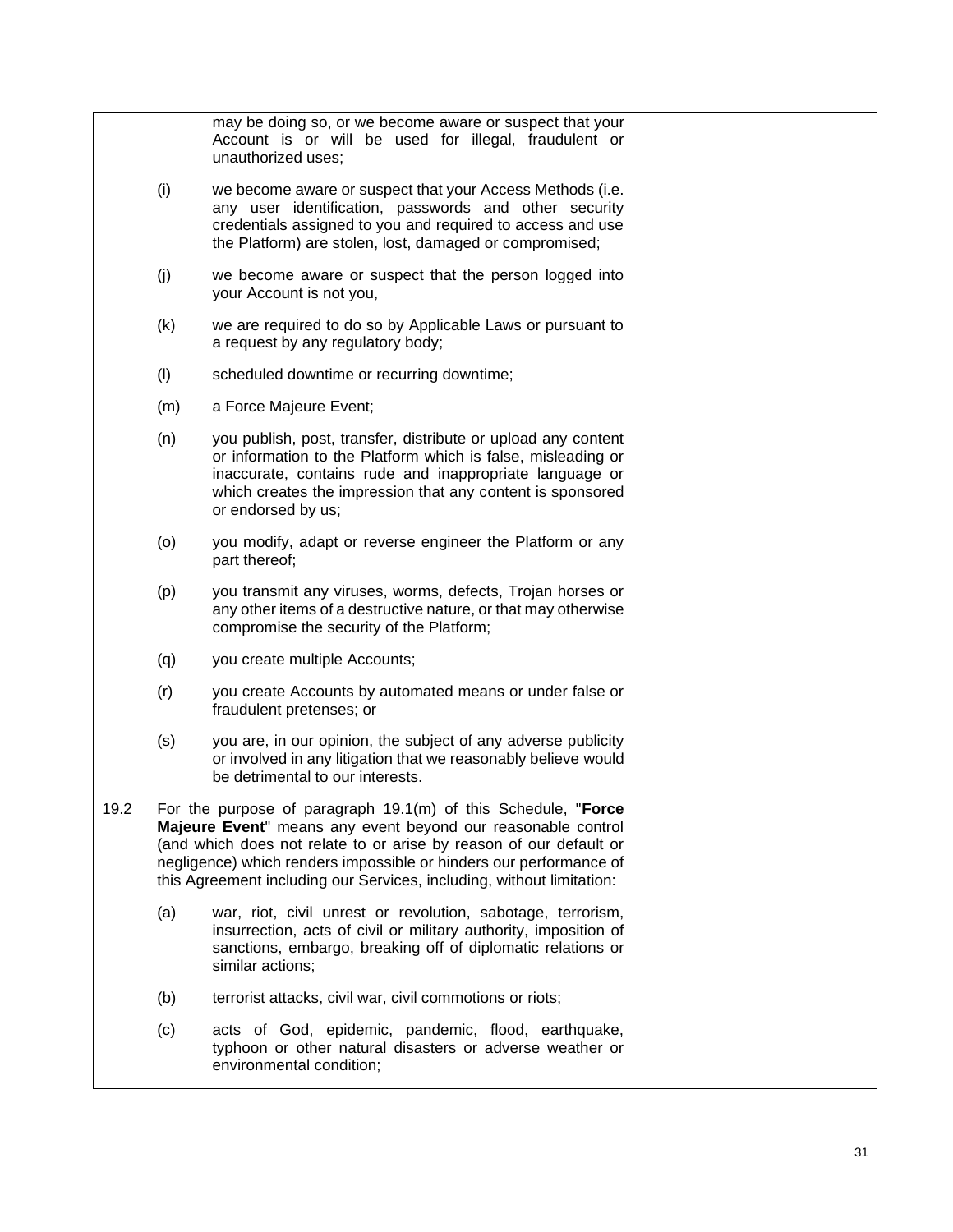- (d) any act of state or other exercise of sovereign, judicial or executive prerogative by any government or public authority, including expropriation, nationalisation or compulsory acquisition or acts claimed to be justified by executive necessity;
	- (e) fire, explosion or accidental damage;
	- (f) collapse of building structures or failure of plant machinery, computers or vehicles;
	- (g) interruption or failure of utility service, including but not limited to electric power, gas or water; or
	- (h) any labour disputes, including but not limited to strikes, industrial action or lockouts;
- 19.3 For the avoidance of doubt, we shall not be in breach of this Agreement, nor liable for any failure or delay in the performance of any other obligations under this Agreement arising from or attributable to any of the circumstances giving rise to a right to termination under paragraph 19.1 of this Schedule.
- 19.4 Termination by notice from us**.** We may at any time and without liability to you terminate this Agreement including our Services. In such cases, we will endeavor to provide you with not less than 14 calendar days' written notice. However, in certain cases, we may terminate your Account, the Services or this Agreement by providing shorter notice or providing notice with immediate effect. No such termination will affect any Instruction given by you which is properly received by us before the date of such notice.
- 4.1 Termination by notice from you**.** You may terminate this Agreement or your Account with us at any time by providing us with notice in the manner as we may specify on the Platform. However, no such termination will affect any Instruction given by you which is properly received by us before the receipt of such notice or any action we may take in relation to your Account before the receipt of such notice.
- 19.5 Effect of termination**.** On termination of the Account or any Services or the agreement or relationship between you and us:
	- (a) you will stop using any Services;
	- (b) all charges, costs and/or expenses due to us or any third parties under this Agreement shall fall due for repayment immediately;
	- (c) we may discharge our entire liability with respect to your Account by selling your Assets at your expense and arranging for any credit balance in your Account to you at the earliest time possible and within 15 Business Days from the termination of this Agreement, subject to Applicable Laws and unforeseen processing delays by the banks;
	- (d) you shall, upon our request (acting reasonably), return, destroy or delete any information or documents received from us, including any copies thereof.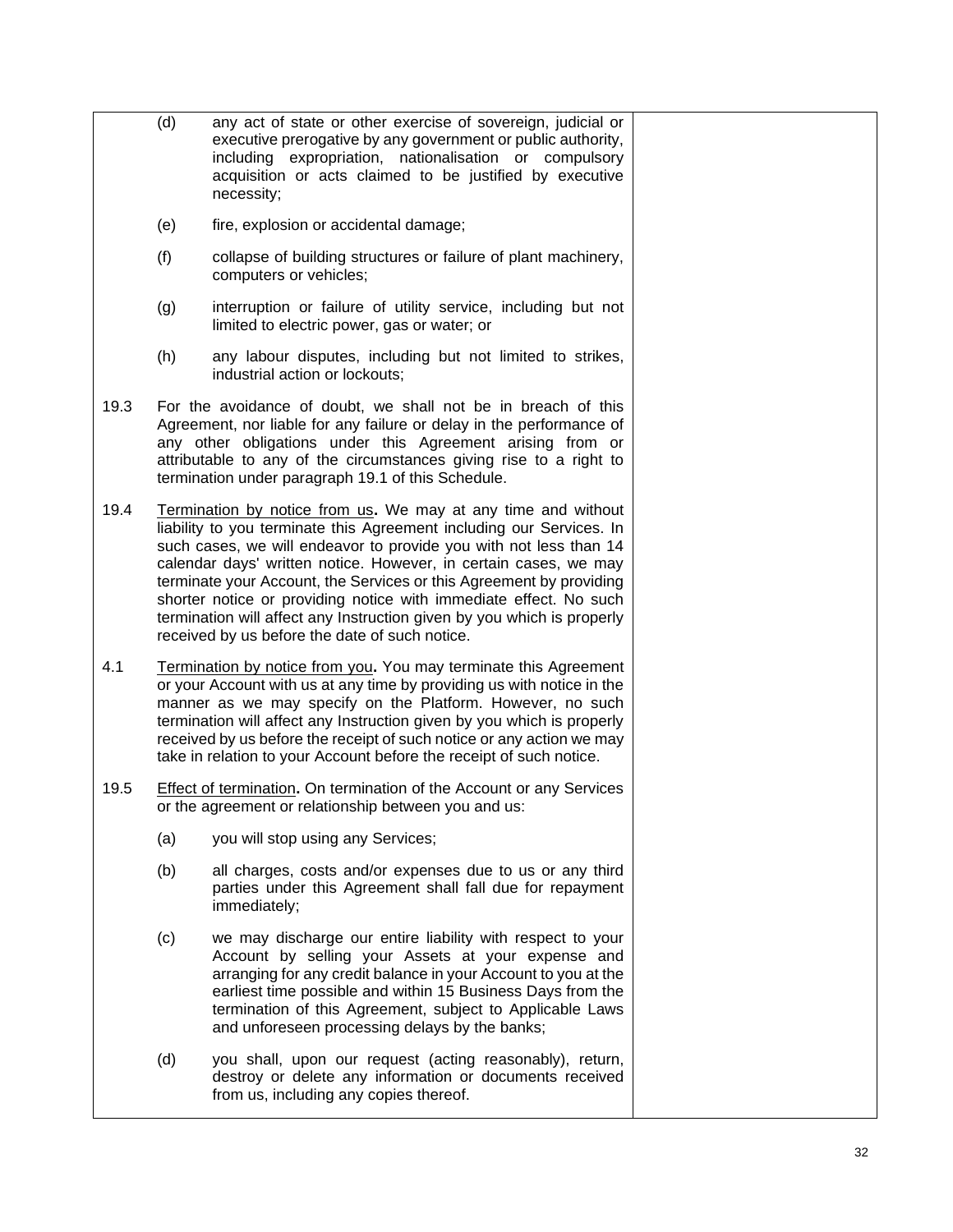<span id="page-39-1"></span><span id="page-39-0"></span>

| 20.  |                                             | <b>INDEMNITY AND EXCLUSION OF LIABILITY</b>                                                                                                                                                                                                                                                                                                                                                                                                                                                                                                                                                                                                        | To the extent permitted by                                                                                                                                                                                                                                                                      |
|------|---------------------------------------------|----------------------------------------------------------------------------------------------------------------------------------------------------------------------------------------------------------------------------------------------------------------------------------------------------------------------------------------------------------------------------------------------------------------------------------------------------------------------------------------------------------------------------------------------------------------------------------------------------------------------------------------------------|-------------------------------------------------------------------------------------------------------------------------------------------------------------------------------------------------------------------------------------------------------------------------------------------------|
|      | To the extent permitted by Applicable Laws: |                                                                                                                                                                                                                                                                                                                                                                                                                                                                                                                                                                                                                                                    | Applicable Laws, we and our<br>Associates are not liable for any                                                                                                                                                                                                                                |
| 20.1 |                                             | You agree to indemnify on a full indemnity basis, to compensate us,<br>and to hold us and all of our employees, officers, Affiliates or counter-<br>party employed or used by us in connection with the Services<br>(collectively, our "Associates") harmless from and against any and<br>all Losses, and reimburse on demand, against all Losses which we<br>or our Associates may suffer or incur arising from or in connection<br>with the operation of the Account, Transactions, Services, or any<br>Instructions, whether incurred directly or indirectly (unless they arise<br>solely from our fraud, gross negligence or willful default); | Losses you may incur unless<br>they were caused by our fraud,<br>gross<br>negligence<br>or<br>willful<br>default. You also agree to<br>indemnify us and our Associates<br>for any Losses which we may<br>incur unless they were caused by<br>our fraud, gross negligence or<br>willful default. |
| 20.2 |                                             | We and our Associates shall not be responsible for or liable to you<br>for any Losses which may be suffered or incurred by you in any way<br>in relation to any Services provided pursuant to this Agreement, or<br>Transaction contemplated under this Agreement, howsoever<br>caused, except for any such loss or damage which is due to our<br>fraud, gross negligence or willful default. In such event, our liability<br>in connection with any Transaction or Service, shall not exceed the<br>market value of such Transaction or Service at the time of the fraud,<br>gross negligence or willful default;                                 |                                                                                                                                                                                                                                                                                                 |
| 20.3 |                                             | We shall not be liable for any Losses incurred by you as a result of<br>any action taken by or omission on our part in good faith. We shall<br>not, in the absence of fraud, gross negligence or willful default be<br>liable to you for any act or omission in the course of or in connection<br>with the Services rendered by us under this Agreement or for any<br>Losses which you may suffer or sustain as a result of, in connection<br>with or in the course of discharge by us of our duties hereunder; and                                                                                                                                |                                                                                                                                                                                                                                                                                                 |
| 20.4 |                                             | A Quincecare duty of care cannot arise by operation of an implied<br>term to this Agreement nor by way of tort law.                                                                                                                                                                                                                                                                                                                                                                                                                                                                                                                                |                                                                                                                                                                                                                                                                                                 |
| 21.  | <b>NOTICES</b>                              |                                                                                                                                                                                                                                                                                                                                                                                                                                                                                                                                                                                                                                                    | Paragraph 21 sets out the terms                                                                                                                                                                                                                                                                 |
| 21.1 | follows:                                    | All notices, demands or other communications required or permitted<br>to be given under this Agreement ("Notices") shall be sent as                                                                                                                                                                                                                                                                                                                                                                                                                                                                                                                | conditions<br>and<br>governing<br>notices,<br>demands<br>and<br>communications<br>that<br>are<br>permitted under the Agreement.                                                                                                                                                                 |
|      | (a)                                         | in the case of a Notice to you, to the electronic mail address<br>indicated by you at Account Opening or edited subsequently<br>through the "Change of Email procedure" available on the<br>Platform or by posting a Notice on the Platform; and                                                                                                                                                                                                                                                                                                                                                                                                   |                                                                                                                                                                                                                                                                                                 |
|      | (b)                                         | Notice to<br>of a<br>the<br>case<br>us,<br>by<br>email<br>in.<br>to<br>support@stashaway.hk                                                                                                                                                                                                                                                                                                                                                                                                                                                                                                                                                        |                                                                                                                                                                                                                                                                                                 |
| 21.2 |                                             | You are deemed to receive the Notice sent by us upon the earlier of:                                                                                                                                                                                                                                                                                                                                                                                                                                                                                                                                                                               |                                                                                                                                                                                                                                                                                                 |
|      | (a)                                         | receipt of the Notice by you on the Platform;                                                                                                                                                                                                                                                                                                                                                                                                                                                                                                                                                                                                      |                                                                                                                                                                                                                                                                                                 |
|      | (b)                                         | receipt of the Notice by you through your electronic mail<br>address; or                                                                                                                                                                                                                                                                                                                                                                                                                                                                                                                                                                           |                                                                                                                                                                                                                                                                                                 |
|      | (c)                                         | expiration of the calendar month following the posting of the<br>Notice on the Platform or to your electronic mail address.                                                                                                                                                                                                                                                                                                                                                                                                                                                                                                                        |                                                                                                                                                                                                                                                                                                 |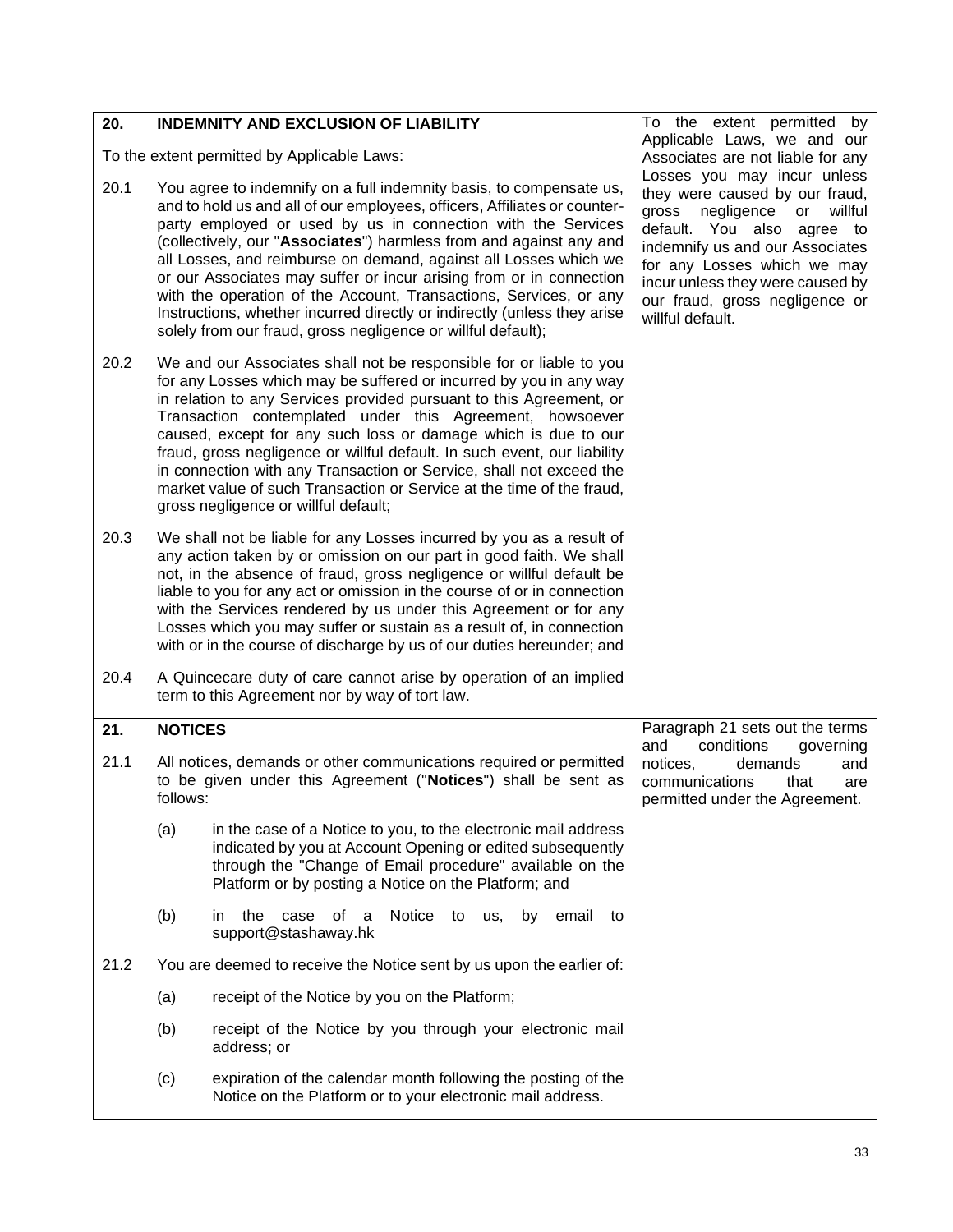<span id="page-40-1"></span><span id="page-40-0"></span>

| 21.3 | We are deemed to receive the Notice sent by you on the date upon<br>which it is sent, unless it is sent after 5.00 pm on a Business Day or<br>at any time on a non-Business Day in which case it will be deemed<br>to have been received on the next following Business Day.                                                                                                                                                                                                                                                                     |                                                                                                                                                                                                                                           |
|------|--------------------------------------------------------------------------------------------------------------------------------------------------------------------------------------------------------------------------------------------------------------------------------------------------------------------------------------------------------------------------------------------------------------------------------------------------------------------------------------------------------------------------------------------------|-------------------------------------------------------------------------------------------------------------------------------------------------------------------------------------------------------------------------------------------|
| 21.4 | You must promptly inform us in writing of any change in your full<br>name, mailing address, fax number and/or email address for<br>communication or any of your relevant particulars available in our<br>records and send us all supporting documents we require. We will<br>need a reasonable time period, not being less than seven (7)<br>Business Days from receipt, to act and effect the change in our<br>records, after which, we may rely on the change.                                                                                 |                                                                                                                                                                                                                                           |
| 21.5 | We will notify you in writing of any change in our full name, address,<br>licensing status with the SFC, nature of services, and remuneration<br>to be paid by you to us.                                                                                                                                                                                                                                                                                                                                                                        |                                                                                                                                                                                                                                           |
| 21.6 | Applicability of this paragraph. Paragraph 21 of this Schedule related<br>only to Notices in respect of matters concerning the Platform or<br>Services.                                                                                                                                                                                                                                                                                                                                                                                          |                                                                                                                                                                                                                                           |
| 22.  | <b>COMPLAINTS HANDLING AND DISPUTE RESOLUTION</b>                                                                                                                                                                                                                                                                                                                                                                                                                                                                                                | Paragraph 22 describes<br>our                                                                                                                                                                                                             |
| 22.1 | Any complaint regarding how we handle your Personal Data may be<br>referred our data protection officer who can be contacted at<br>dataprotection@stashaway.hk or +852 5803 7274. Any other<br>complaint, dispute or controversy raised by you should in the first<br>referred,<br>writing Customer<br>instance<br>be<br>in<br>Support<br>at<br>support@stashaway.hk. We will investigate the complaint and report<br>back to you on the findings and the resolution to the complaint or<br>dispute.                                             | complaints handling process. If<br>you are dissatisfied with our<br>handling of your complaints, you<br>may, if appropriate, refer the<br>matter to the Financial Dispute<br>Resolution Centre, or otherwise,<br>the Courts of Hong Kong. |
| 22.2 | In respect of an eligible dispute (as defined in the Terms of<br>Reference for the Financial Dispute Resolution Centre in relation to<br>the Financial Dispute Resolution Scheme)) arising between<br>StashAway and you out of the selling process or processing of the<br>related Transaction, we are required to enter into a Financial Dispute<br>Resolution Scheme process with you; however any dispute over the<br>contractual terms of the product should be resolved between directly<br>between the relevant product issuer(s) and you. |                                                                                                                                                                                                                                           |
| 22.3 | Subject to the above paragraphs 22.1 and 22.2, any dispute arising<br>out of or in connection with this Agreement and/or the documents<br>referred to herein, including any question regarding their existence,<br>validity or termination, shall be referred to and finally resolved by the<br>Courts of Hong Kong and both you and we hereby unconditionally<br>and irrevocably submit to the exclusive jurisdiction of the Courts of<br>Hong Kong.                                                                                            |                                                                                                                                                                                                                                           |
| 23.  | <b>GENERAL</b>                                                                                                                                                                                                                                                                                                                                                                                                                                                                                                                                   | Without our permission, you may<br>not transfer your rights or duties                                                                                                                                                                     |
| 23.1 | Further Assurance. You shall execute such other documents, do<br>such acts and things and take such further actions as may be<br>reasonably required or desirable to give full effect to the provisions<br>of this Agreement and the transactions hereunder and you shall use<br>your best endeavors to procure that any necessary third party shall<br>execute such documents, do such acts and things and take such                                                                                                                            | under the Agreement to any<br>other person.<br>The Agreement is subject to<br>changes made by us; and any<br>modification<br>such<br>the<br>to                                                                                            |
|      |                                                                                                                                                                                                                                                                                                                                                                                                                                                                                                                                                  | Agreement will be effective from                                                                                                                                                                                                          |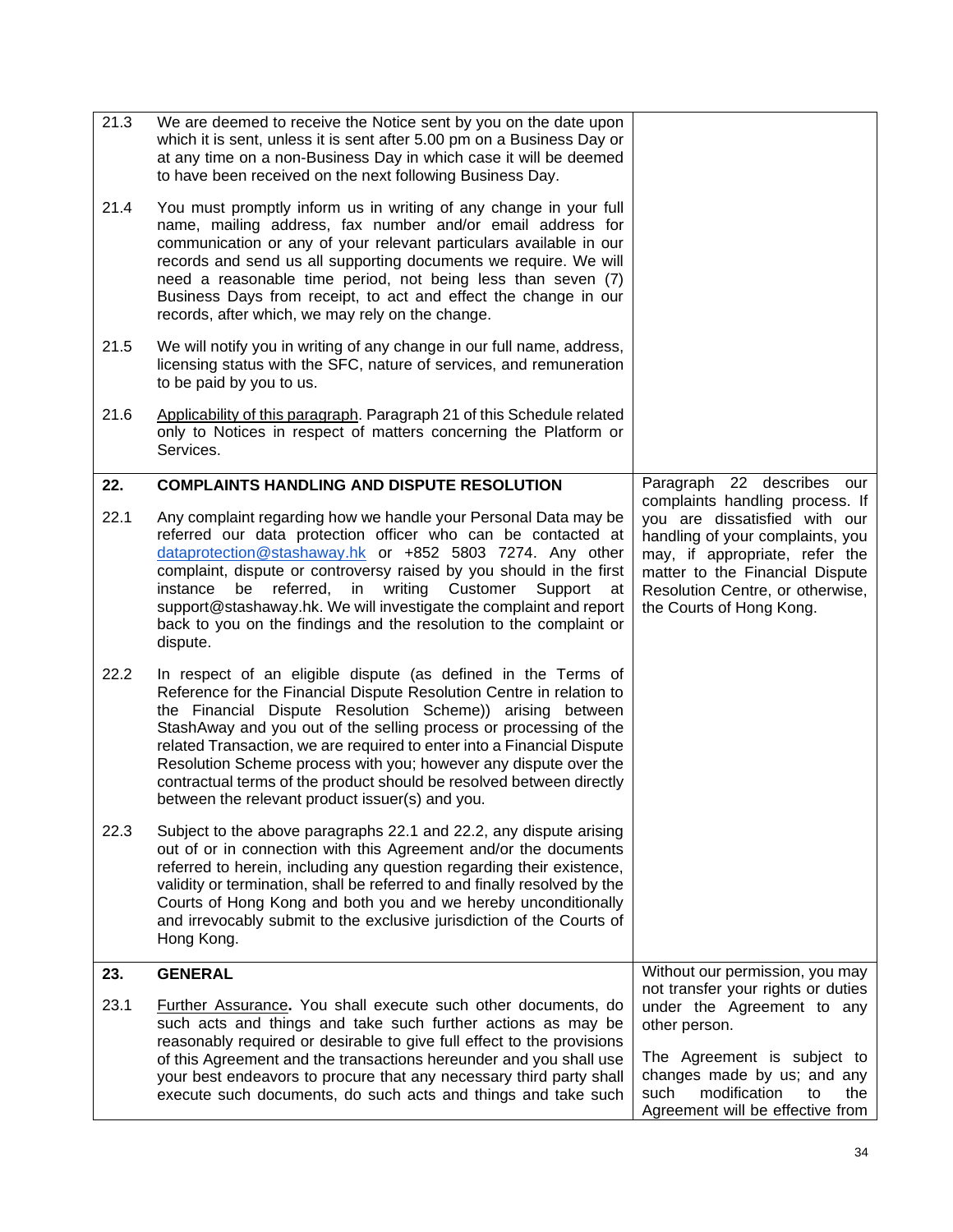further actions as may be reasonably required for giving full effect to the provisions of this Agreement and the transactions hereunder.

- 23.2 Assignment**.** You shall not have the right to assign any of such rights, undertakings, agreements, duties, liabilities and/or obligations hereunder, except with our written consent. We may assign or transfer any of our rights hereunder to any party without your consent, but subject to prior notification.
- 23.3 Variation**.** We shall be entitled to, by posting an updated version of this Agreement at <https://www.stashaway.hk/en-HK/legal> to supplement, vary and/or modify the terms of this Agreement at any time and such supplement, variation and/or modification shall take effect from the date the Agreement is posted at <https://www.stashaway.hk/en-HK/legal> or any other date specified by us. You agree that it shall be your responsibility to review this Agreement regularly. If you do not accept any such supplement, variation and/or modification, you shall immediately discontinue operating the Account and/or utilizing the Services provided by us and promptly close your Account and terminate this Agreement. If you continue to operate the Account and/or utilise the Services provided by us after such notice, you are deemed to have agreed to such supplement, deletion, variation and/or modification without reservation.
- 23.4 Entire Agreement. This Agreement (including its schedules and appendices) and the documents referred to in this Agreement collectively embody the entire terms and conditions agreed upon by you and us as to the subject matter of the same and supersedes and revokes in all respects all other documents, agreements, letters of intent, and undertakings entered into between you and us, whether such be written or oral, with respect to the subject matter hereof. All provisions of this Agreement shall so far as they are capable of being performed or observed continue in full force and effect notwithstanding completion of the matters set out therein except in respect of those matters then already performed and except where expressly stated to the contrary. This Agreement shall be binding on and shall endure for the benefit of each of your and our successors in title or legal personal representatives.
- 23.5 Survival on Termination. All disclaimers, indemnities and exclusions in this Agreement shall survive the termination of this Agreement.
- 23.6 Severance. If any provision of this Agreement or part thereof is rendered void, illegal or unenforceable by any legislation to which it is subject, it shall be rendered void, illegal or unenforceable to that extent and no further and, for the avoidance of doubt, the rest of this Agreement shall continue in full force and effect and the legality, validity and enforceability of the whole of this Agreement in any other jurisdiction shall not be affected.
- 23.7 Language. In case of any discrepancy between the English version and the Chinese version of this Agreement, the English Version prevails.
- 23.8 No Third Party Rights. A person who is not a party to this Agreement shall have no right under the Contracts (Rights of Third Parties)

the date the Agreement is posted at [https://www.stashaway.hk/en-](https://www.stashaway.hk/en-HK/legal)[HK/legal.](https://www.stashaway.hk/en-HK/legal) You will be required to review the Agreement, and if you do not agree with any of the changes made by us, you must immediately discontinue operating the Account and/or utilizing the Services provided by StashAway and terminate the Agreement. If you continue to operate the Account and/or utilise the Services provided by us after such notice, you will be treated as if you have agreed to the changes.

The Agreement is governed under Hong Kong law.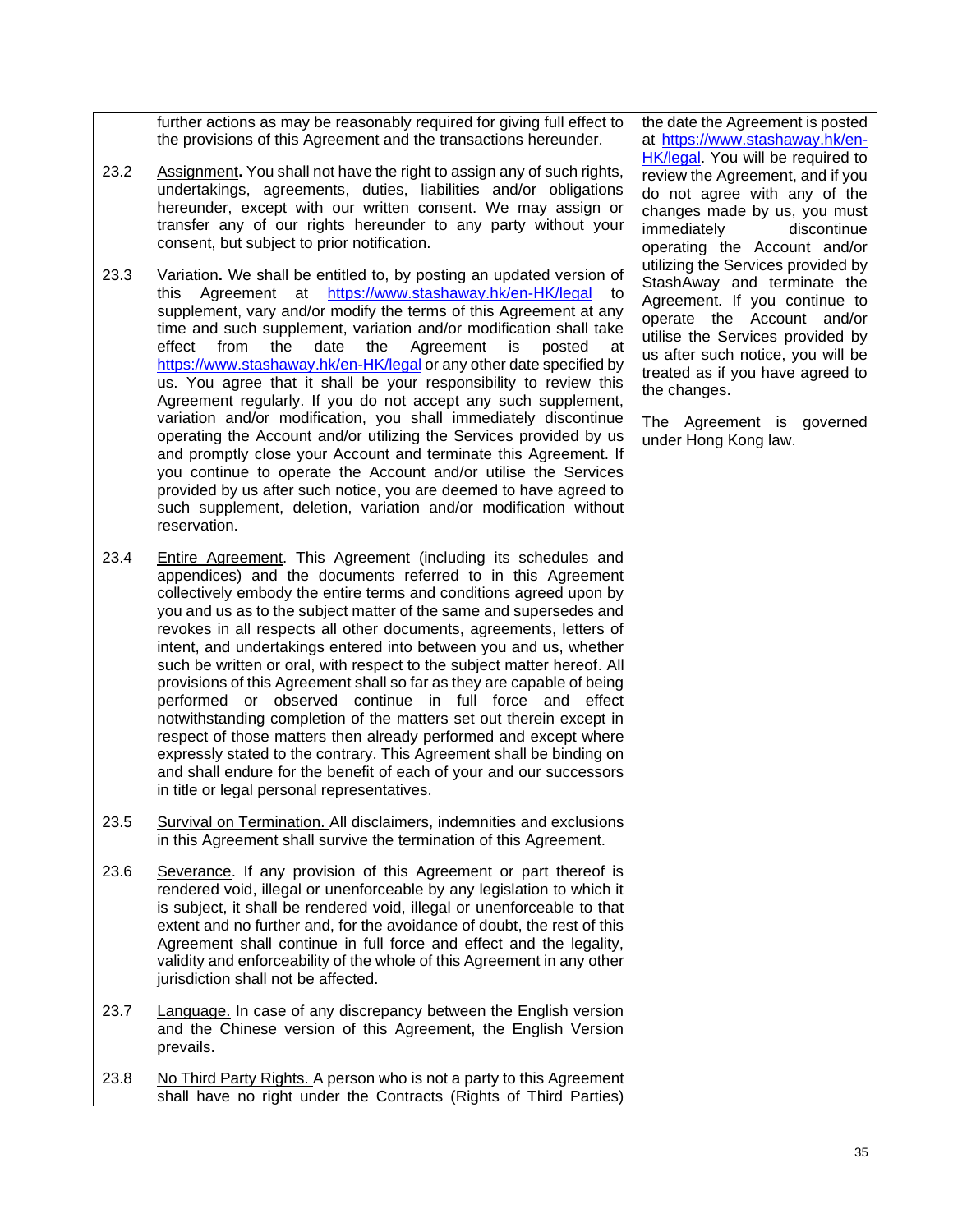|      | Ordinance (Chapter 623 of the Laws of Hong Kong) or under any<br>law, to enforce any provision in this Agreement. |  |
|------|-------------------------------------------------------------------------------------------------------------------|--|
| 23.9 | Governing Law. This Agreement shall be governed by, and<br>construed in accordance with, the laws of Hong Kong.   |  |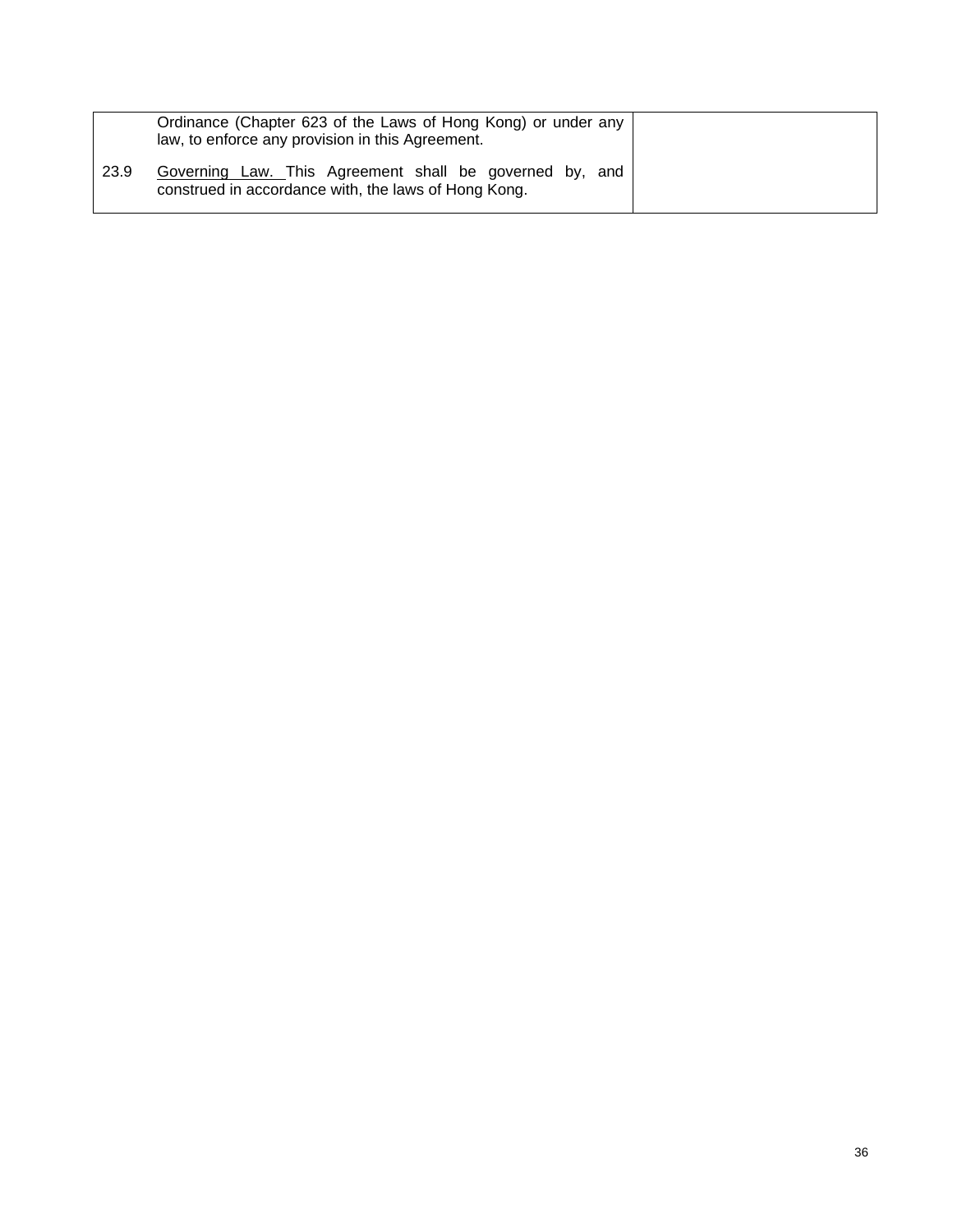

### <span id="page-43-0"></span>**SCHEDULE 3- DISCLOSURE OF BENEFITS**

This schedule sets out the one-off disclosures of benefits required under the Code of Conduct for Persons Licensed by or Registered with the Securities and Futures Commission.

Unless otherwise specified by us, the information set out herein will apply to each and every Transaction you enter into with or through us.

### **1. Monetary benefits**

Monetary benefits under non-explicit remuneration arrangement: Our associate(s) may be the product issuer(s) of the investment products from which StashAway or any of our associate(s) may benefit from the origination, distribution, or the effecting a Transaction in respect of these investment products.

### **2. Non-monetary benefits**

We and/or our associates may receive non-monetary benefits from product issuers for effecting a Transaction in the investment products for you, or distributing the investment products to you. Such nonmonetary benefits include, but are not limited to, access to research materials and market information, invitation to seminars and events and training. Such non-monetary benefits received are based on our and/or our associates' relationships with such product issuers and are not specifically linked to any particular client transaction.

### **3. StashAway's capacity**

Unless we explicitly inform you otherwise, we act as an agent.

### **4. Affiliation with product issuers**

We or our associates may be issuers of investment products which we make available to you through our Services.

We may be affiliates with the fund or investment manager / advisor of the funds and other investment products that are made available under our services.

### **5. Independence**

We are NOT an independent intermediary because:

- (a) we may receive fees, commissions, or other monetary benefits from other parties (which may include product issuers) in relation to our distribution of investment products to you. For details, you should refer to our disclosure on monetary benefits which we are required to deliver to you prior to or at the point of entering into any transaction in investment products; and/or
- (b) we may receive non-monetary benefits from other parties, or have close links or other legal or economic relationships with issuers of products that we may distribute to you.

### **6. Discount in relation to fees or charges**

We may offer discount of fees and charges, if any, in relation to a Transaction from time to time, on a case by case basis, and at our absolute discretion by taking into consideration a number of different factors, including but not limited to transaction size, costs, etc.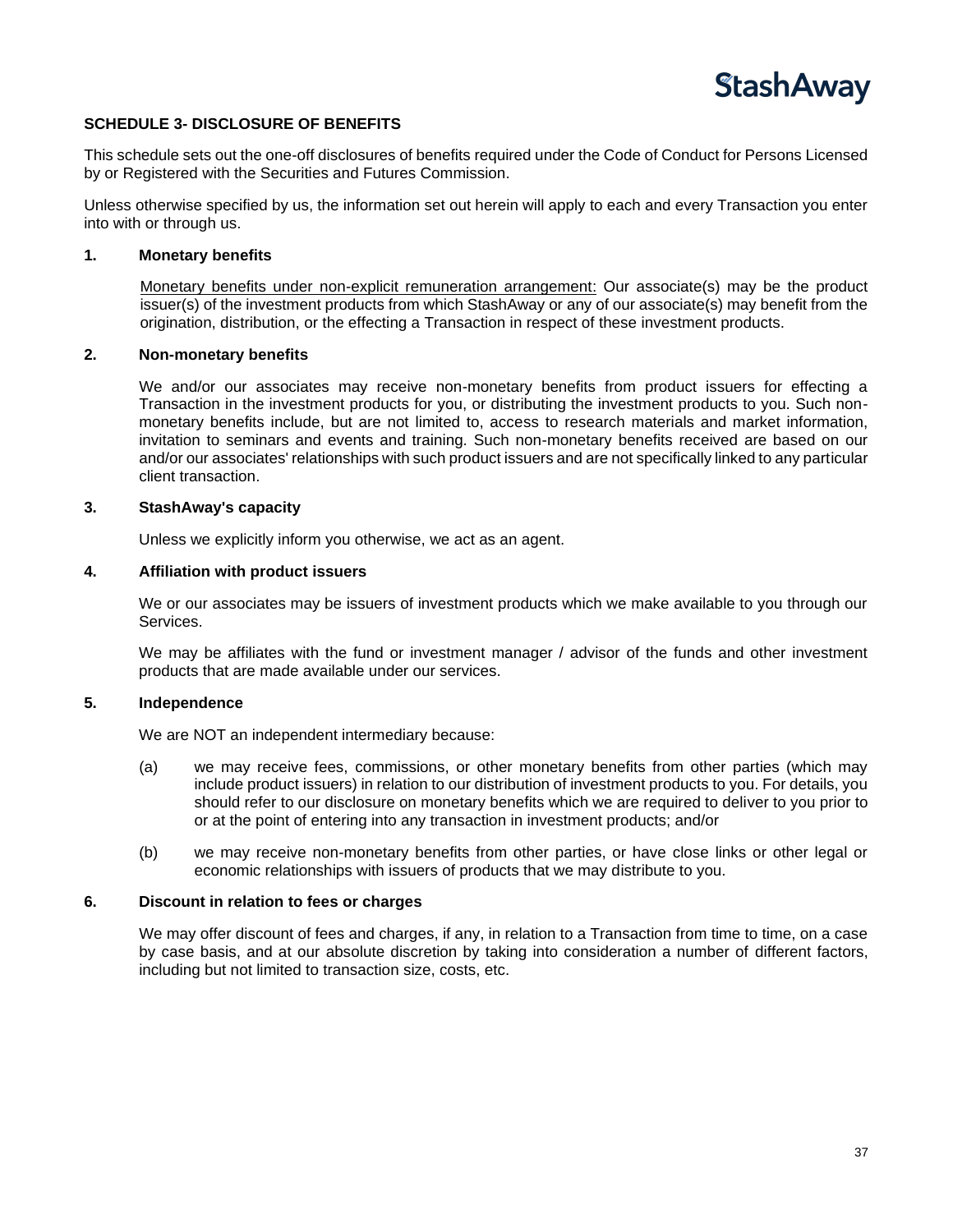

### <span id="page-44-0"></span>**SCHEDULE 4 - STANDING AUTHORITY UNDER THE SECURITIES AND FUTURES (CLIENT MONEY) RULES (CHAPTER 571I OF THE LAWS OF HONG KONG) ("CLIENT MONEY STANDING AUTHORITY")**

This Client Money Standing Authority covers money which is now, or will be hereafter, held or received by us or a third party financial institution engaged by us in Hong Kong or elsewhere (including any interest that may be derived from the holding of the money which does not belong to us) in one or more segregated or client account(s) on your behalf ("**StashAway Client Monies**").

Unless otherwise defined, all the terms used in the Client Money Standing Authority shall have the same meanings as in the Agreement.

In consideration of our agreement to provide or continuing to provide services to you in accordance with the Agreement, you authorise us to:

- (a) combine or consolidate any or all segregated accounts maintained by us (whether in Hong Kong or elsewhere) and we may transfer any sum of StashAway Client Monies to and/or between any segregated account(s) (whether in Hong Kong or elsewhere) to meet your obligations or liabilities owed to us, whether such obligations and liabilities are actual or contingent, primary or collateral, secured or unsecured, and set off or transfer any sum of StashAway Client Monies in or towards satisfaction of the abovementioned obligations or liabilities; and
- (b) debit, pay or transfer any sum of StashAway Client Monies to any segregated account(s) maintained at any time by us or a third party financial institution engaged by us (whether in Hong Kong or elsewhere).

### **Acknowledgement in respect of the Client Money Standing Authority**

You also agree and acknowledge that:

- (a) the Client Money Standing Authority is given by you without prejudice to any other authorities or rights which we may have in relation to dealing in StashAway Client Monies in the segregated accounts; and
- (b) we may, at any time and from time to time, do any or more or all of the acts mentioned in the Client Money Standing Authority in our sole discretion and without giving you further notice or obtaining your further confirmation and/or direction.

The Client Money Standing Authority is valid for a period for not more than twelve (12) months from the date hereof and shall expire on 31 December each year.

You may revoke the Client Money Standing Authority by giving us a written notice addressed to the Customer Support at our address (i.e. Unit 13102, 13/F, YF Life Tower, 33 Lockhart Road, Wanchai, Hong Kong) or such other address which we may notify you in writing for this purpose. Such notice shall take effect upon the expiry of 14 days from the date of our actual receipt of such notice.

You understand that the Client Money Standing Authority shall be deemed to be renewed on a continuing basis without your written consent if we issue a written reminder to you at least 14 days prior to the expiry date of this authority, and you do not object to such deemed renewal before such expiry date.

You hereby agree to indemnify us, and to keep us indemnified from and against all and any losses, damages, interests, costs, expenses, actions, demands, claims and/or proceedings of whatsoever nature which we may incur, suffer and/or sustain as a consequence of any act, transfer and/or transaction done or undertaken pursuant to the Client Money Standing Authority.

You acknowledge that you understand and agree with the contents of this Client Money Standing Authority.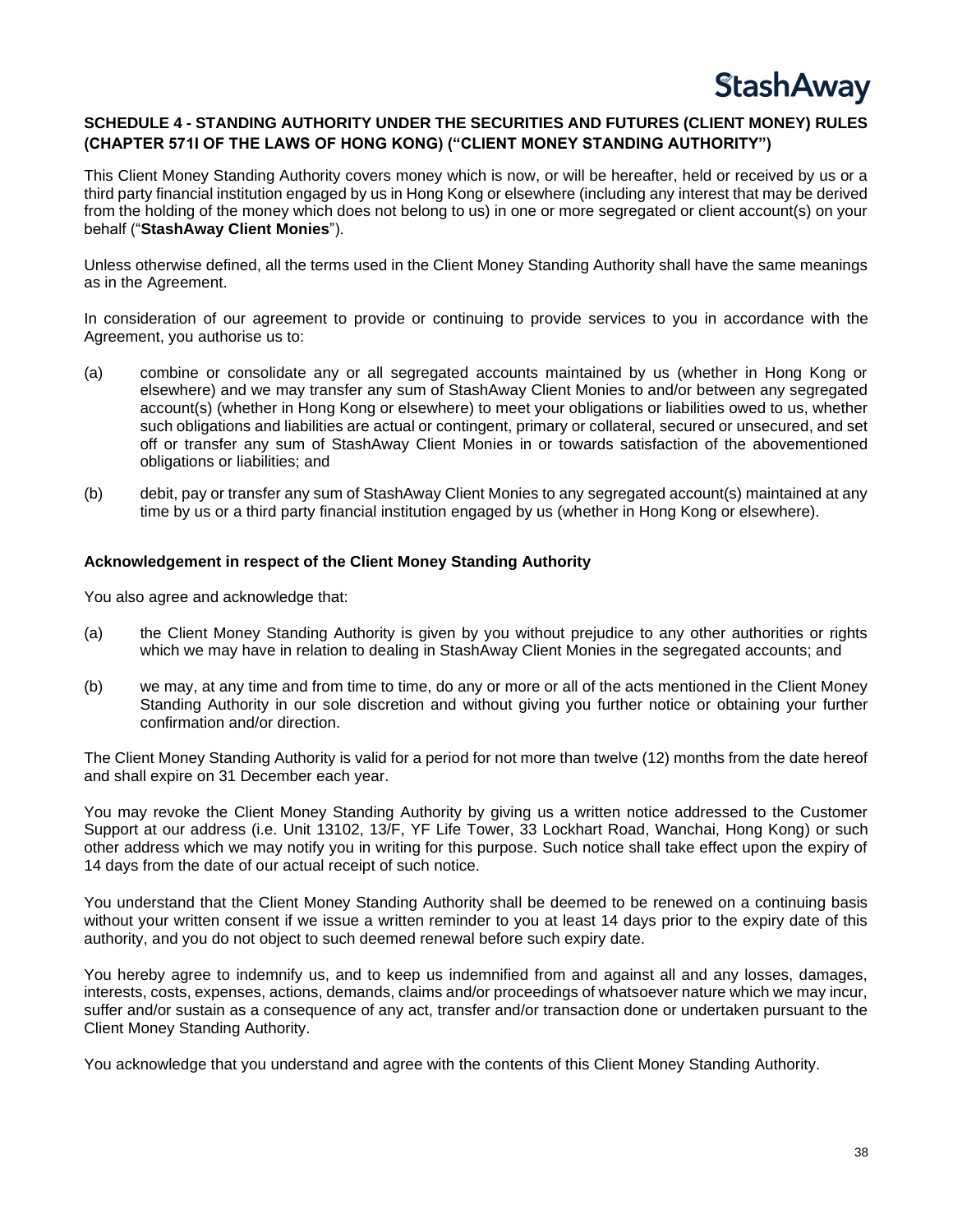### <span id="page-45-0"></span>**SCHEDULE 5 - STANDING AUTHORITY UNDER THE SECURITIES AND FUTURES (CLIENT SECURITIES) RULES (CHAPTER 571H OF THE LAWS OF HONG KONG) ("CLIENT SECURITIES STANDING AUTHORITY")**

This Client Securities Standing Authority covers securities which are now, or will be hereafter, received or held on your behalf ("**StashAway Client Securities**").

Unless otherwise defined, all the terms used in the Client Securities Standing Authority shall have the same meanings as in the Agreement.

In consideration of our agreement to provide or continuing to provide services to you in accordance with the Agreement, you authorise us to:

- (a) transfer any of your StashAway Client Securities to our account(s) referred to in section 5(1)(a) of the Securities and Futures (Client Securities) Rules (Chapter 571H of the Laws of Hong Kong);
- (b) deposit or transfer your StashAway Client Securities with or to or interchangeably between any custodian(s) and/or clearing house(s), whether in Hong Kong or elsewhere, upon such terms as may be agreed by us but subject to Applicable Laws; and
- (c) upon such terms as may be agreed by us but subject to Applicable Laws, register or re-register any of your Securities in our name or any nominee appointed by us (whether in Hong Kong or elsewhere).

### **Acknowledgement in respect of the Client Securities Standing Authority**

You also agree and acknowledge that:

- (a) the Client Securities Standing Authority is given by you without prejudice to other authorities or rights which we may have in relation to dealing in the StashAway Client Securities in the segregated accounts, nor our right to dispose or initiate a disposal of your securities in settlement of any liability owed by or on your behalf to us, or a third person;
- (b) we may, at any time and from time to time, do any or more or all of the acts mentioned in the Client Securities Standing Authority in our sole discretion and without giving you further notice or obtaining your further confirmation and/or direction; and
- (c) a third party may have rights to your StashAway Client Securities, which we must satisfy before your StashAway Client Securities can be returned to you.

The Client Securities Standing Authority is valid for a period for not more than twelve (12) months from the date hereof and shall expire on 31 December each year.

You may revoke the Client Securities Standing Authority by giving us a written notice addressed to the Customer Support at our address (i.e. Unit 13102, 13/F, YF Life Tower, 33 Lockhart Road, Wanchai, Hong Kong) or such other address which we may notify you in writing for this purpose. Such notice shall take effect upon the expiry of 14 days from the date of our actual receipt of such notice.

You understand that the Client Securities Standing Authority shall be deemed to be renewed on a continuing basis without your written consent if we issue a written reminder to you at least 14 days prior to the expiry date of this authority, and you do not object to such deemed renewal before such expiry date.

You hereby agree to indemnify us, and to keep us indemnified from and against all and any losses, damages, interests, costs, expenses, actions, demands, claims and/or proceedings of whatsoever nature which we may incur, suffer and/or sustain as a consequence of any act, transfer and/or transaction done or undertaken pursuant to the Client Securities Standing Authority.